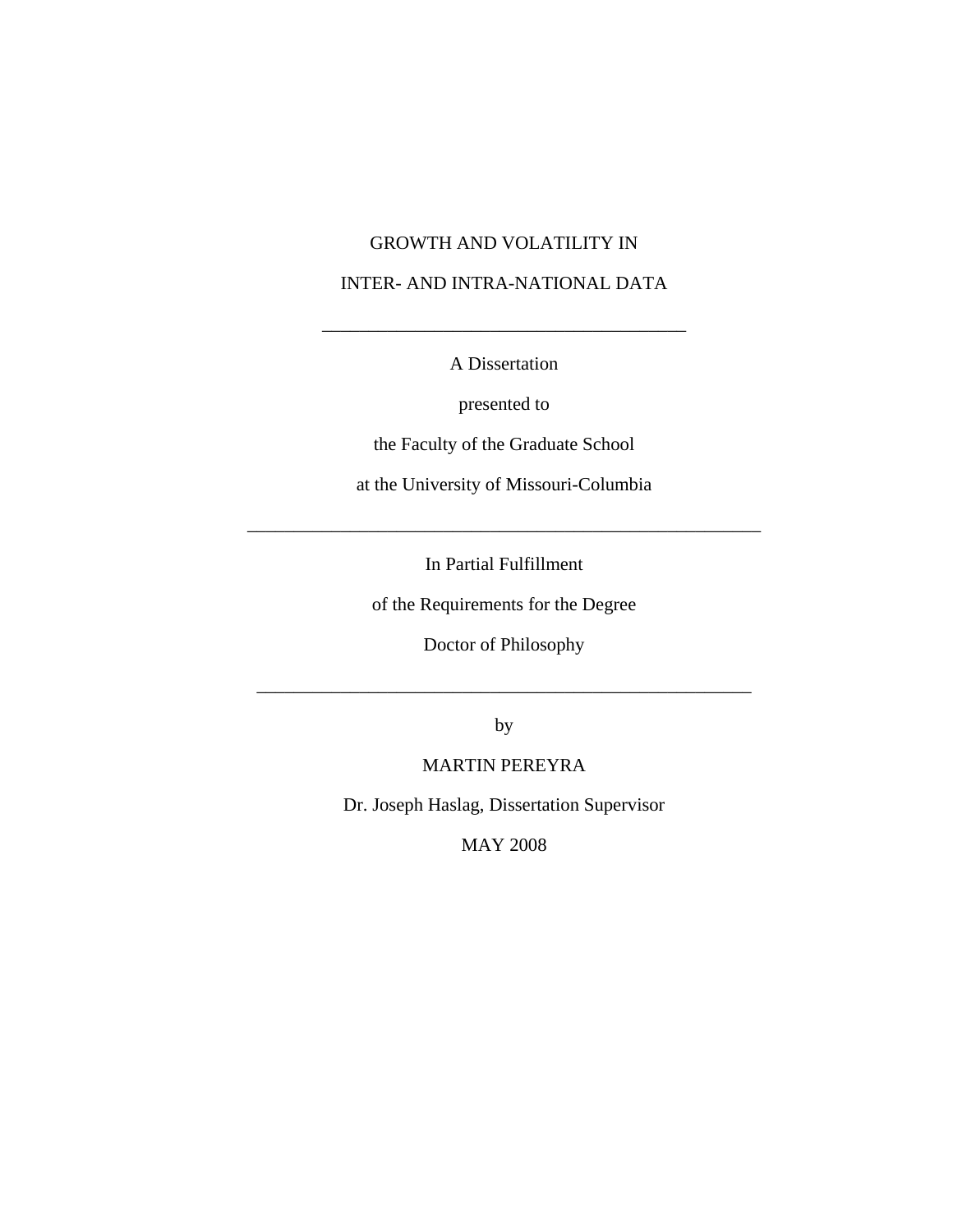The undersigned, appointed by the dean of the Graduate School, have examined the dissertation entitled

## GROWTH AND VOLATILITY IN

## INTER- AND INTRA- NATIONAL DATA

presented by Martin Pereyra,

a candidate for the degree of doctor of philosophy, and hereby certify that, in their opinion, it is worthy of acceptance.

Professor Joseph Haslag

Professor Shawn Ni

Professor Ronald Ratti

Professor Neil Raymon

Professor John Howe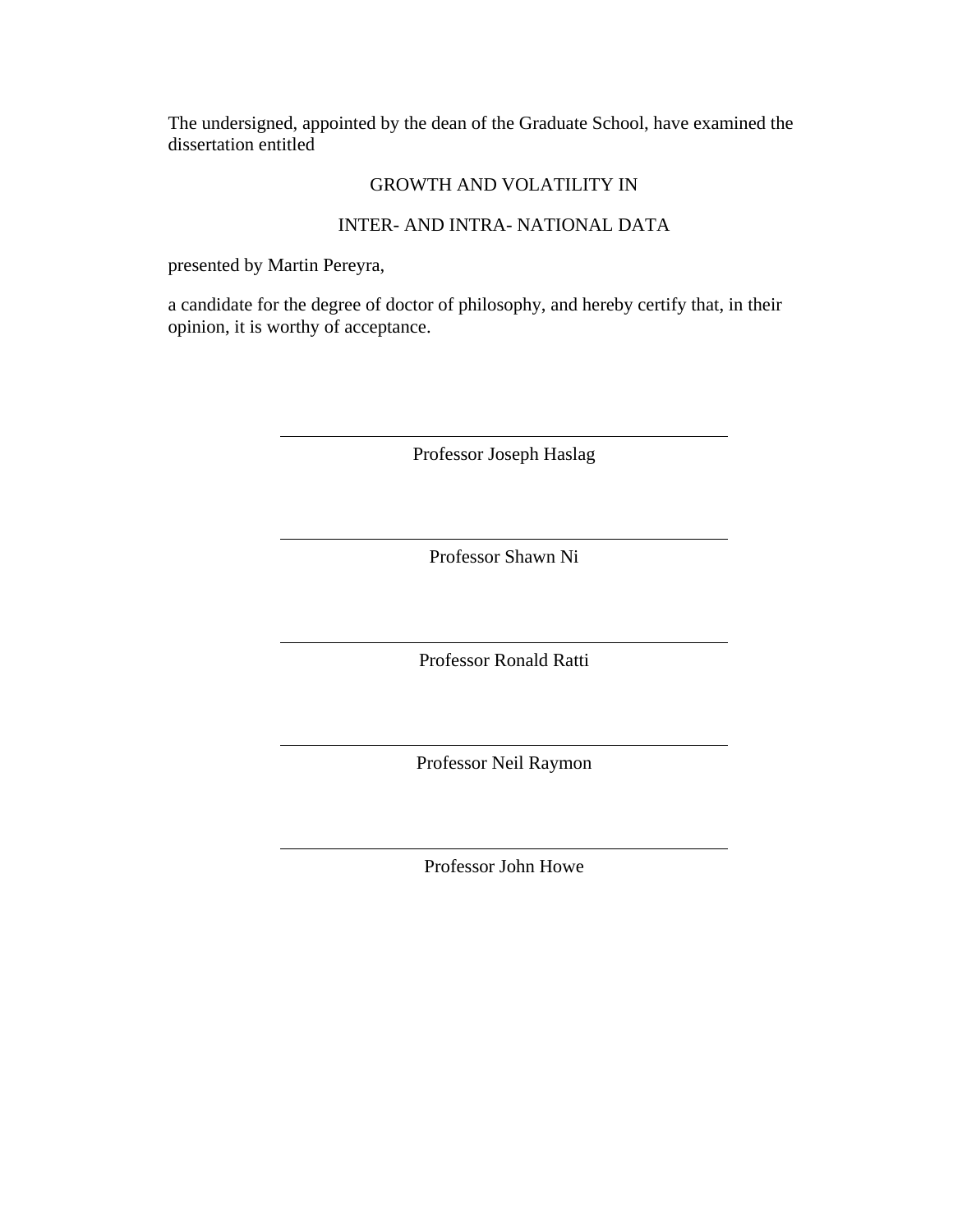## ACKNOWLEDGEMENTS

I would like to thank Professor Haslag for his continuous support during my years as a graduate student at the University of Missouri. Prof. Haslag enthusiasm encouraged me to write this paper and guided me through the process.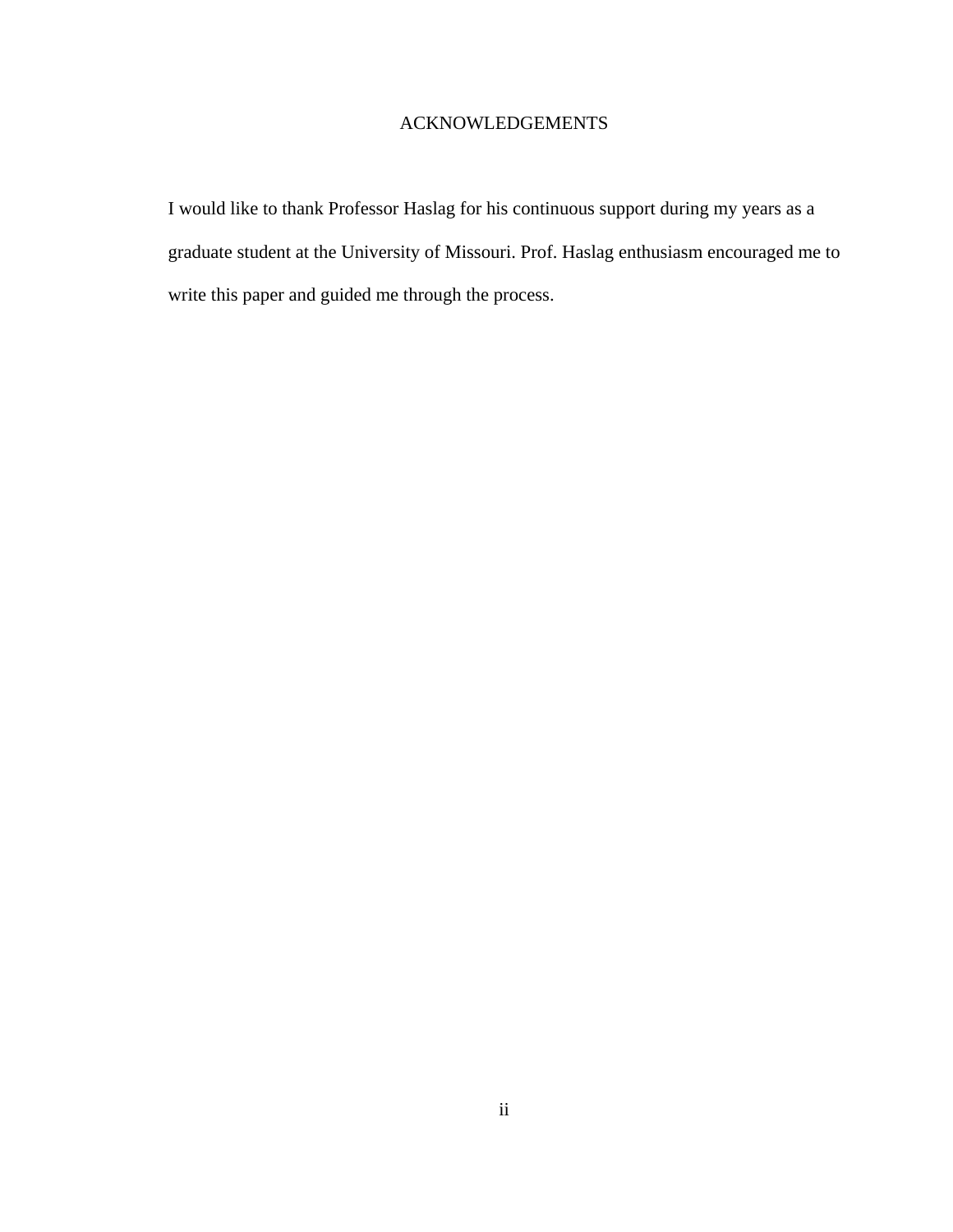## TABLE OF CONTENTS

ACKNOWLEDGEMENTS ………………………………………………… …………...ii

| Chapter          |       |                                                |  |
|------------------|-------|------------------------------------------------|--|
| 1.               |       |                                                |  |
|                  |       |                                                |  |
|                  |       |                                                |  |
|                  |       |                                                |  |
| 2.               |       |                                                |  |
|                  | 2.1.1 |                                                |  |
|                  | 2.1.2 |                                                |  |
|                  | 2.1.3 |                                                |  |
|                  | 2.1.4 |                                                |  |
|                  | 2.1.5 |                                                |  |
|                  | 2.2   |                                                |  |
| 3.               |       | EVIDENCE ON THE CORRELATION BETWEEN GROWTH AND |  |
|                  | 3.1   |                                                |  |
|                  | 3.2   |                                                |  |
| $\overline{4}$ . |       |                                                |  |
|                  | 4.1   |                                                |  |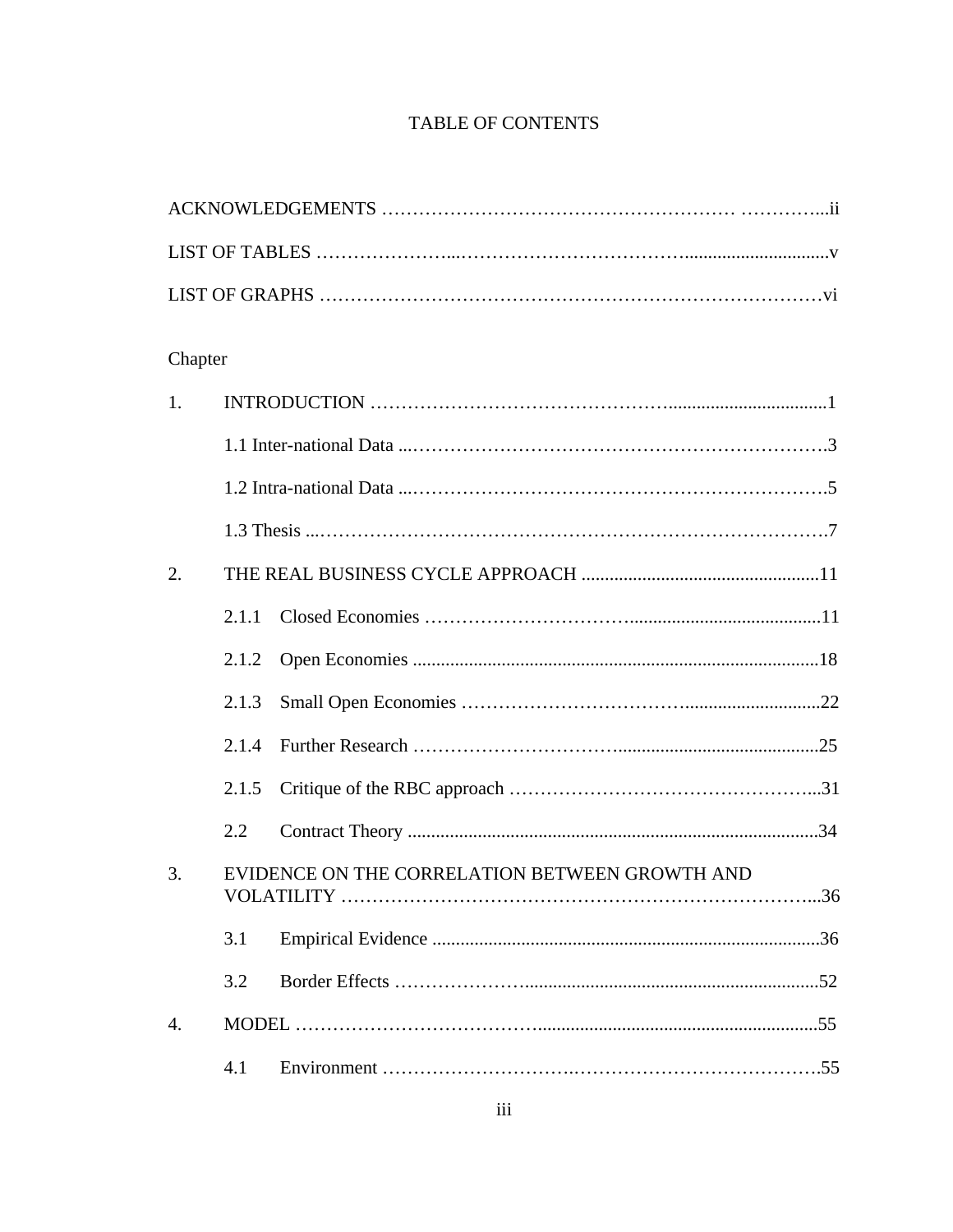|                 | 4.2 |  |  |
|-----------------|-----|--|--|
|                 | 4.3 |  |  |
|                 | 4.4 |  |  |
|                 |     |  |  |
| <b>APPENDIX</b> |     |  |  |
|                 |     |  |  |
|                 |     |  |  |
|                 |     |  |  |
|                 |     |  |  |
|                 |     |  |  |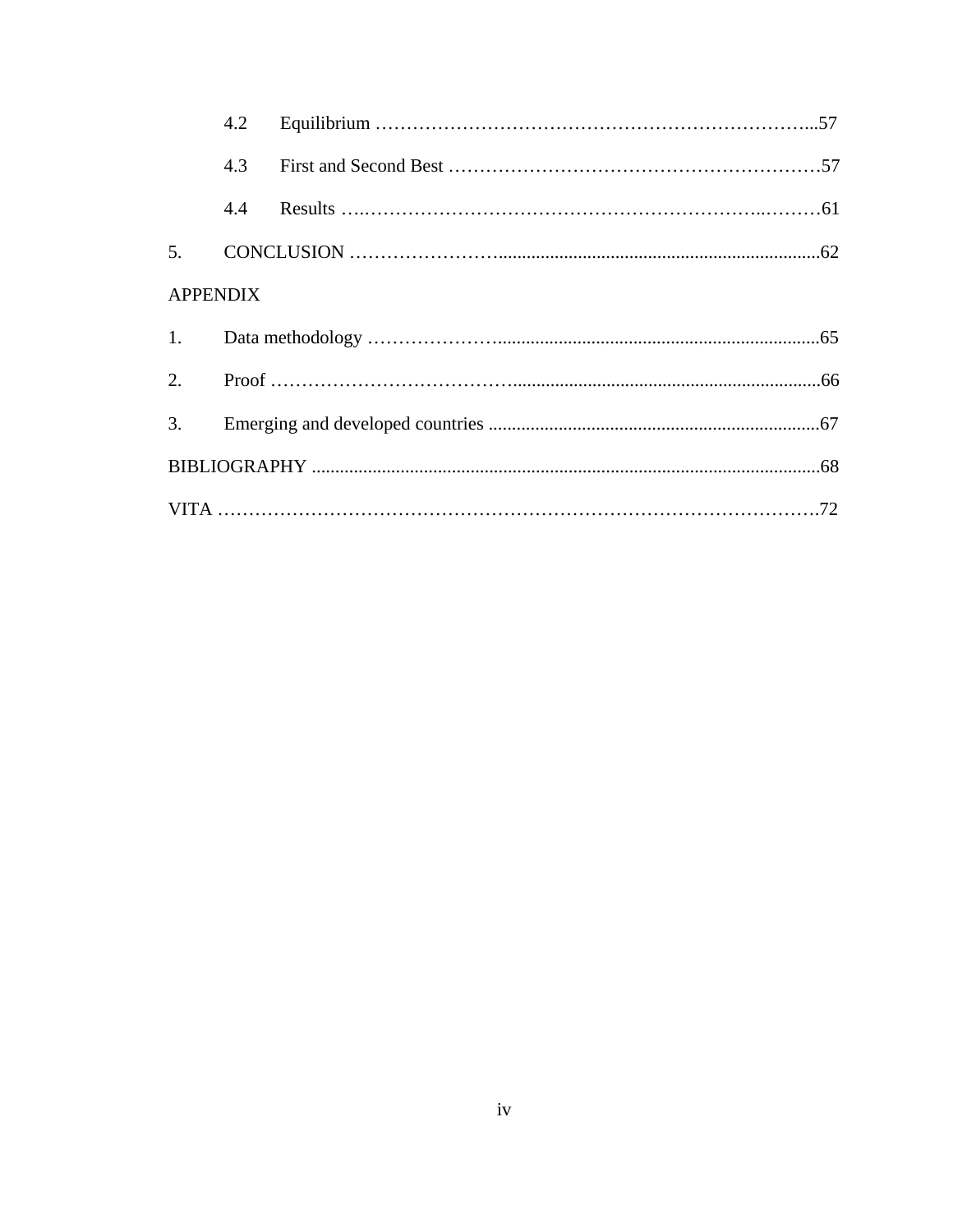## LIST OF TABLES

| Table |                                                              | Page |
|-------|--------------------------------------------------------------|------|
| 1.1   |                                                              |      |
| 1.2   | Business Cycles: Emerging versus Developed Economies 4       |      |
|       |                                                              |      |
|       |                                                              |      |
| 2.1   | Sample Standard Deviations and Correlations with Real Output |      |
|       |                                                              |      |
|       |                                                              |      |
| 3.1.3 |                                                              |      |
| 3.1.4 |                                                              |      |
|       |                                                              |      |
|       |                                                              |      |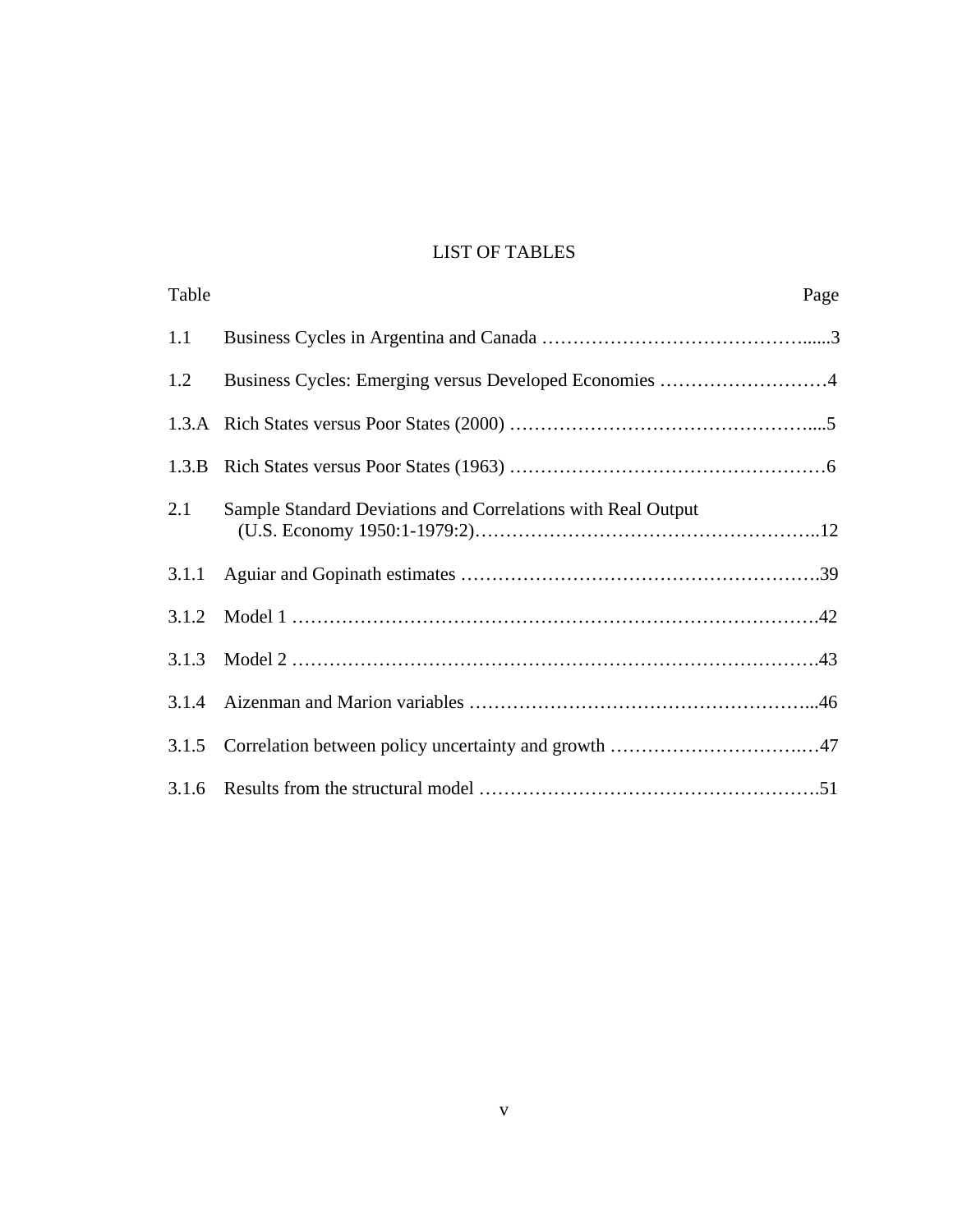# LIST OF GRAPHS

| Graph | Page |
|-------|------|
|       |      |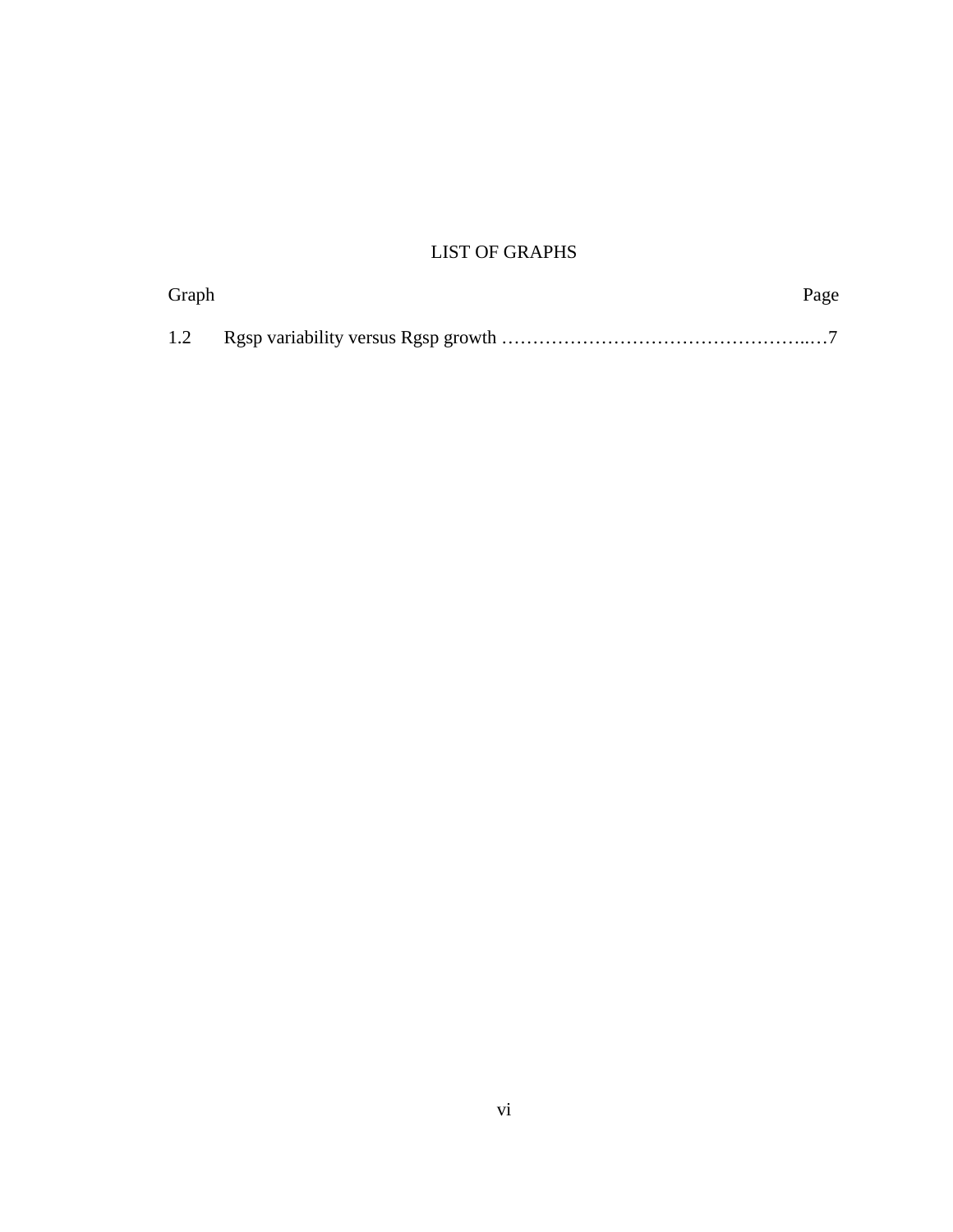#### 1. Introduction

 $\overline{a}$ 

 Countries exhibit well documented fluctuations in aggregate variables. Real business cycles models offered an explanation, seeking to account for these regularities in a perfectly competitive environment. The development of numerical methods allowed authors to quantitatively analyze short run variations in macroeconomic time series data. Early work in this field identified a number of stylized facts found in United States postwar data.

 Kydland and Prescott (1982) and Long and Plosser (1983) suggested that fluctuations on macroeconomic variables arise when maximizing agents with standard preferences face productivity shocks. A stochastic dynamic general equilibrium model yielded statistics similar to those observed in U.S. data. Using parameter estimates borrowed from microeconomic evidence, relatively simple models replicated second moments of observed time series, a process known as "calibration". This approach also provided a rationalization of the sign of observed cross correlations between variables like output, investment and consumption.

 Despite its success in many respects, this approach still could not explain other distinctive characteristics of modern economies. In particular, early models exhibited too small employment and investment variations when compared to data. On the other hand, consumption was more volatile in the theoretical economy than in data<sup>[1](#page-7-0)</sup>.

 Further research proposed that these magnitudes could be corrected by incorporating the effect of the interaction between countries. In a world populated by two economies with identical technologies, one can expect capital to be allocated to the

<span id="page-7-0"></span><sup>&</sup>lt;sup>1</sup> Kydland, Finn E. and Prescott, Edward C. "Time to Build and Aggregate Fluctuations." p. 1368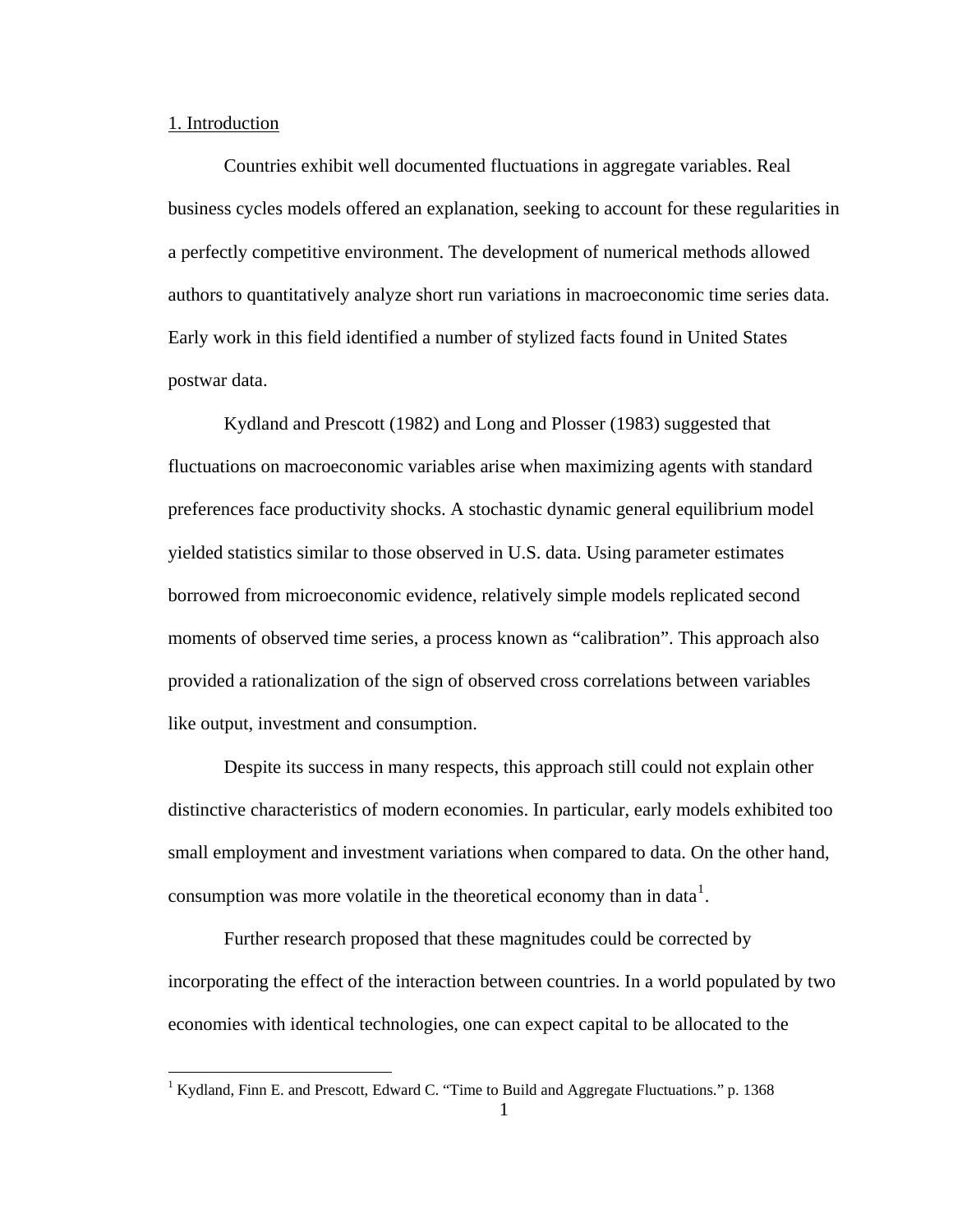country that receives the positive productivity shock. This will result in higher domestic investment volatility. In addition, if countries can share risk by trading assets, we could expect consumption to be smoother in each economy<sup>[2](#page-8-0)</sup>.

 Prior work was extended to study the nature of fluctuations in "open" economies environments. In this framework authors investigated the effects of productivity shocks, examining the behavior of variables like the trade balance and the terms of trade. Two – country models were able to replicate stylized facts using international data. However, some puzzles could not be solved. As an example, models exhibited consumption correlations across countries that were larger than those observed in data.

 In an attempt to solve these controversies, international real business cycles models were further modified. New approaches included the "small" open economy case, non-tradable goods, and imperfect access to capital markets. The main purpose of the small open economy case is to build models that will replicate stylized facts of international macroeconomic data, like the countercyclical behavior of the trade balance. In "small open economies" models the economy is not able to affect world prices, which are considered exogenous variables. These perspectives were able to explain some of the empirical puzzles, although more research is needed to improve models' correspondence with data.

 Although the first real business models tried to mimic data from the United States, their methodology was quickly applied to study groups of developed countries. As shown in the work of Backus, Kehoe and Kydland (1992), this group of countries exhibited quite

<span id="page-8-0"></span><sup>2</sup> Backus, David K.; Kehoe, Patrick J. and Kydland, Finn E. "International Business Cycles." *Journal of Political Economy*, August 1992, *100*(4), p. 746.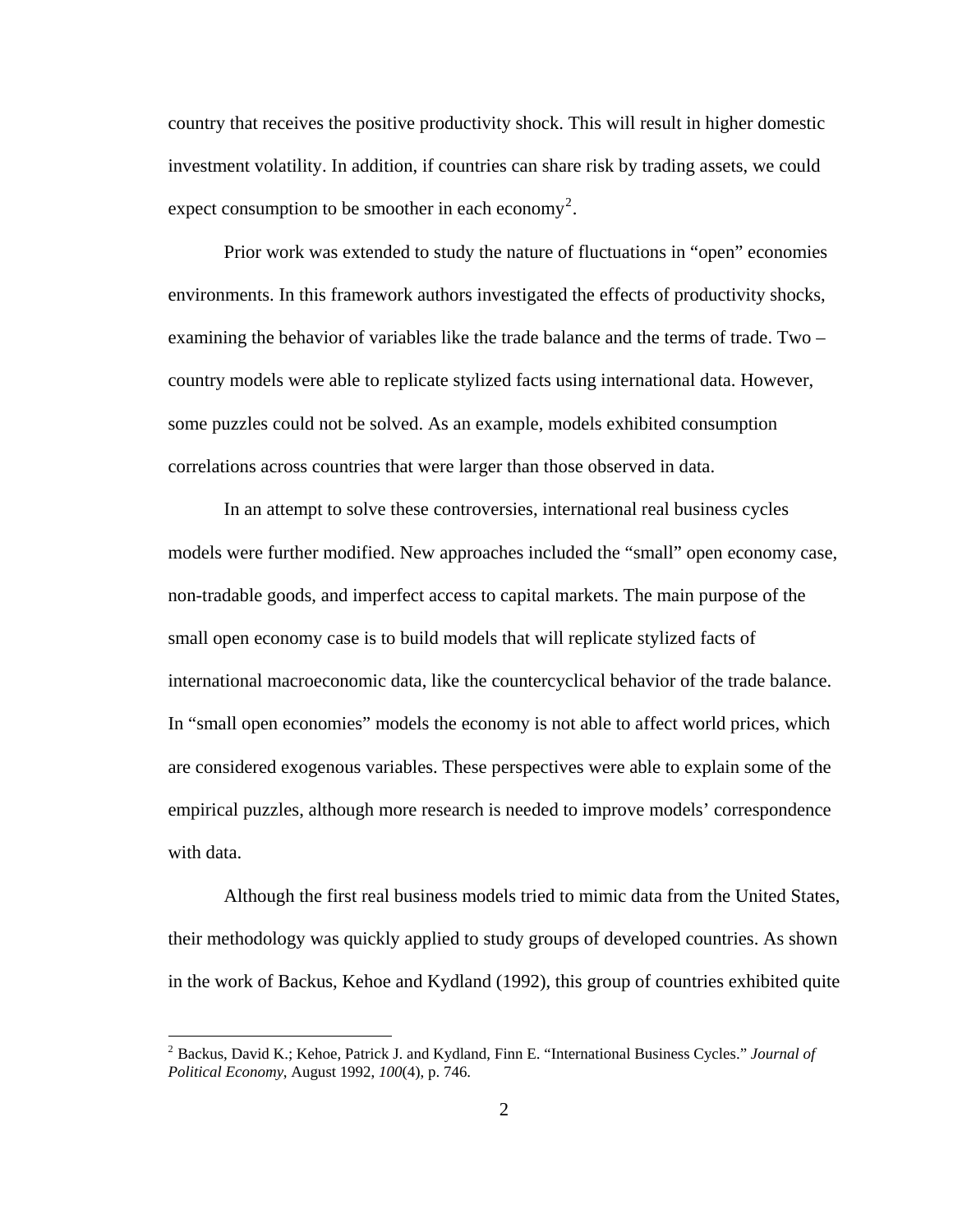similar statistics. However, Developed Countries (DC) and Least Developed Countries (LDC) have different patterns with respect to macroeconomic variables fluctuations<sup>[3](#page-9-0)</sup>. Assuming agents' preferences and technologies do not differ by much, this must be the result of countries' singular characteristics.

#### 1.1 Inter-national Data

 For concreteness, Table 1.1 presents some business cycles characteristics for an illustrative pair of countries. One is a developed economy and the other is a developing country.

| <b>Variables</b>   | $\sigma_{\rm r}$ | $corr(x_{t}, x_{t-1})$ | $corr(x_t, GDP_t)$ |
|--------------------|------------------|------------------------|--------------------|
| <b>GDP</b>         |                  |                        |                    |
| Argentina          | 4.6              | 0.79                   |                    |
| Canada             | 2.8              | 0.61                   |                    |
| <b>Consumption</b> |                  |                        |                    |
| Argentina          | 5.4              |                        | 0.96               |
| Canada             | 2.5              | 0.7                    | 0.59               |
| Investment         |                  |                        |                    |
| Argentina          | 13.3             |                        | 0.94               |
| Canada             | 9.8              | 0 31                   | 0.64               |

**Table 1.1: Business Cycles in Argentina and Canada** 

Source: Selected from Table 1.2: Martin Uribe Notes on Open Economies. Taken from Mendoza (1991) and Kydland and Zarazaga (1997).

For example, summary statistics show that Argentina output variability is 64% larger than that of the Canadian economy. In terms of persistence of the cycle, there are no major differences. If we focus on consumption, Argentina exhibits a variability that is

<span id="page-9-0"></span> 3 Uribe, Martin "Notes on Open Economies" Duke University.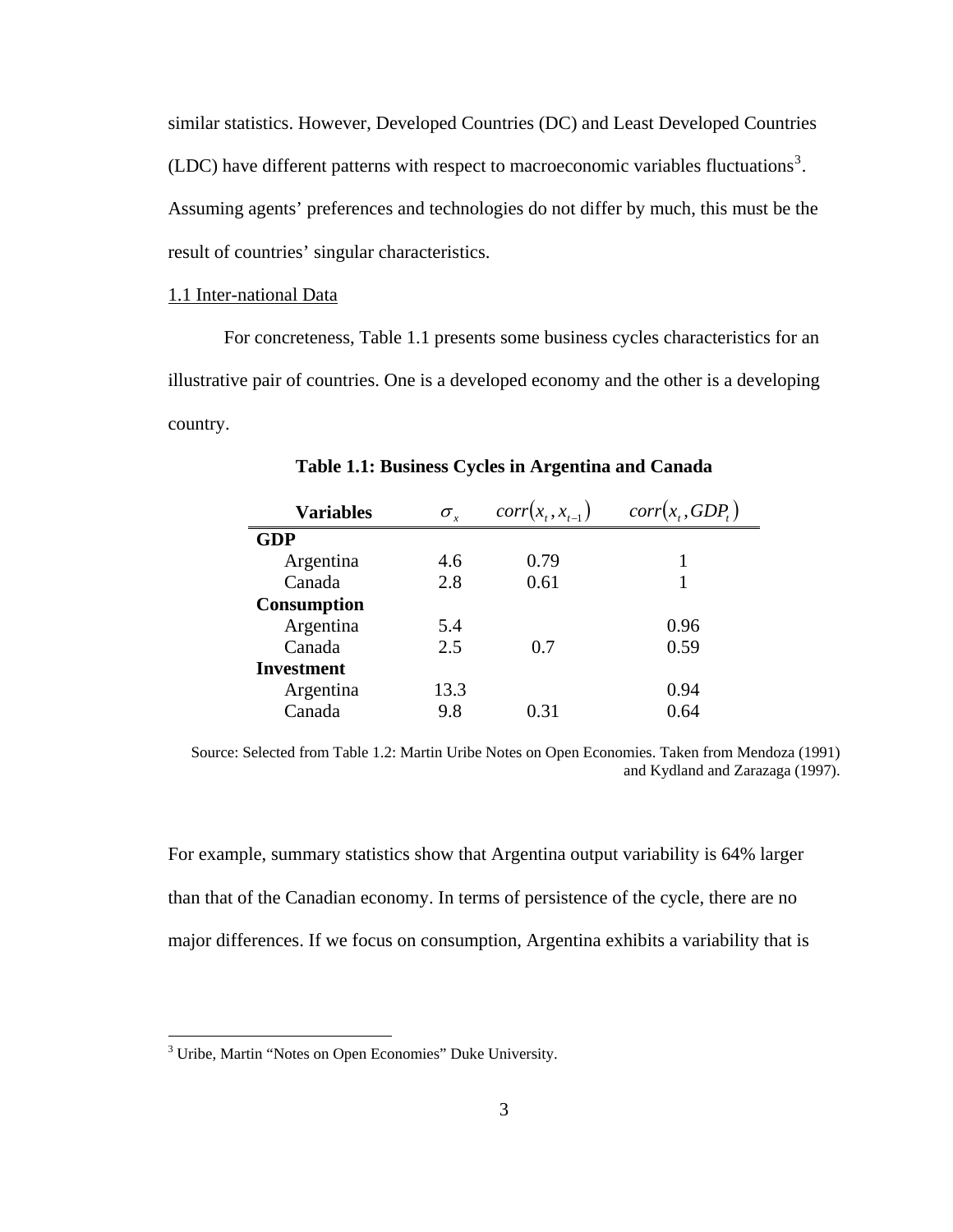more than twice that of Canada, and that is more correlated with output. Finally, investment also is more variable in Argentina than in Canada (around 36% more).

 These regularities can be generalized to a sample of developed countries and LDCs listed in Appendix 3. Table 1.2 shows that the average variance of the output cyclical component for DCs is almost half than for the emerging economies. In terms of persistence of the cycle, there is not much difference.

**Table 1.2: Business Cycles: Emerging versus Developed Economies** 

| <b>Variables</b> |      | <b>Emerging Countries</b> Developed Countries |
|------------------|------|-----------------------------------------------|
| $O_{GDP}$        | 2.02 | 1.04                                          |
| $\rho_{GDP}$     | 0.86 | 09                                            |

Source: Martin Uribe "Notes on Open Economies". Taken from Aguiar and Gopinath (2004).

According to the data, excessive output volatility is a distinctive feature of developing economies. This seems to suggest a negative correlation between output growth and output fluctuations. However, as pointed out by Ramey and Ramey (1995), the growth literature does explicitly address this topic<sup>[4](#page-10-0)</sup>. Furthermore, standard real business cycles models do not link growth and volatility.

Ramey and Ramey (1995) provide evidence of the link between output growth and output variance for two samples of countries. The basic result of their work is that the correlation exists, it is negative and it is robust to the inclusion of other explanatory variables in growth regressions.

<span id="page-10-0"></span><sup>&</sup>lt;sup>4</sup> Ramey, Garey and Ramey, Valerie A. "Cross-Country Evidence on the Link Between Volatility and Growth" *American Economic Review*, December 1995, *85*(5), pp. 1138-1151.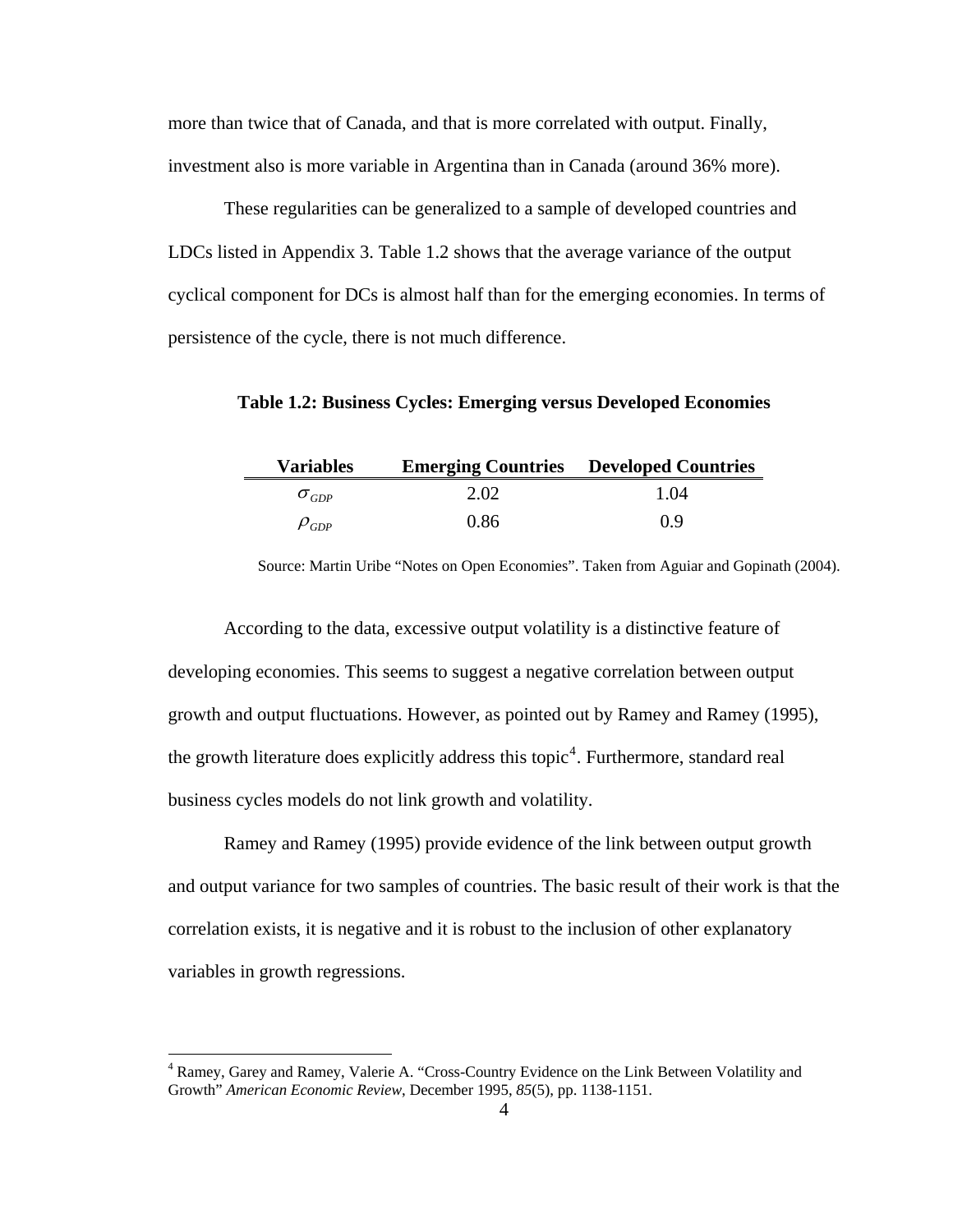#### 1.2 Intra-national Data

I compare the above shown results at the country level with data on gross state product growth and variability that exhibits a zero correlation between these two variables.

A measure of output fluctuation is obtained for all states belonging to the United States for the 1960 – 2000 period and then correlated with per capita real gross state products<sup>[5](#page-11-0)</sup>. The result is quite puzzling: there is no evidence that richer states exhibit smaller output fluctuations, or that states with larger variability on their respective state product perform worse in terms of real gross state product. This evidence supports the hypothesis that there is no relationship between output fluctuation and output per capita at the state level.

 I consider "rich" states those that are at the top quintile of the real per capita gross state product distribution, and "poor" states those that are the lowest. Assuming rich states to be analogous to developed countries and poor states to LDCs, we do not observe any striking difference between their average output volatility.

| <b>Variables</b>       | <b>Rich States</b> | <b>Poor States</b> |
|------------------------|--------------------|--------------------|
| Average $\sigma_{cSP}$ | 3.952              | 3.269              |
| Av. Per Cap. RGSP*     | 48,805             | 25,655             |

**Table 1.3.A: Rich States versus Poor States (2000)** 

Source: Author calculations based on data from the US Bureau of Economic Analysis.  $* = In 2000$  chained dollars.

<span id="page-11-0"></span><sup>&</sup>lt;sup>5</sup> See Appendix 1 for an explanation of the measure of output fluctuations, data source and transformation.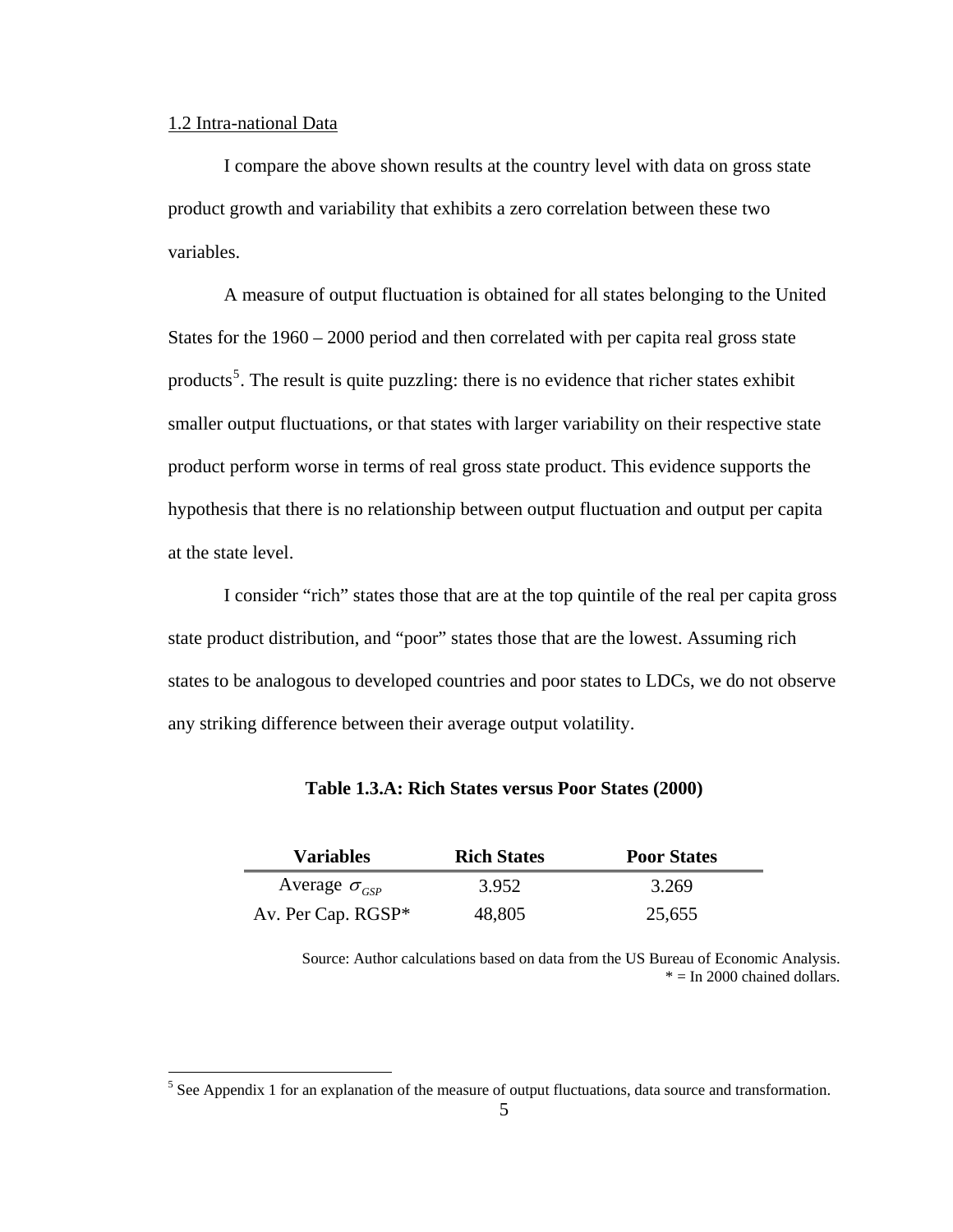This table is reproduced, for the year 1963, to make sure that this result is not particular for the year 2000. States in the samples (top and low quintiles) are different.

| <b>Variables</b>       | <b>Rich States</b> | <b>Poor States</b> |
|------------------------|--------------------|--------------------|
| Average $\sigma_{csp}$ | 4.474              | 3.532              |
| Av. Per Cap. RGSP*     | 19, 282            | 10,490             |

**Table 1.3.B: Rich States versus Poor States (1963)** 

Source: Author calculations based on data from the US Bureau of Economic Analysis.  $* = In 2000$  chained dollars.

 As show by the above tables, there seems to be no correlation between real gross state product variability and per capita real gross state product. Actually, the richest states in the two selected years seem to fluctuate more than poorer states. To be more specific, growth rates of all 51 states are obtained for the period 1963 – 2000 and correlated with gross state product variability. The correlation coefficient obtained is – 0.0224. Graphically,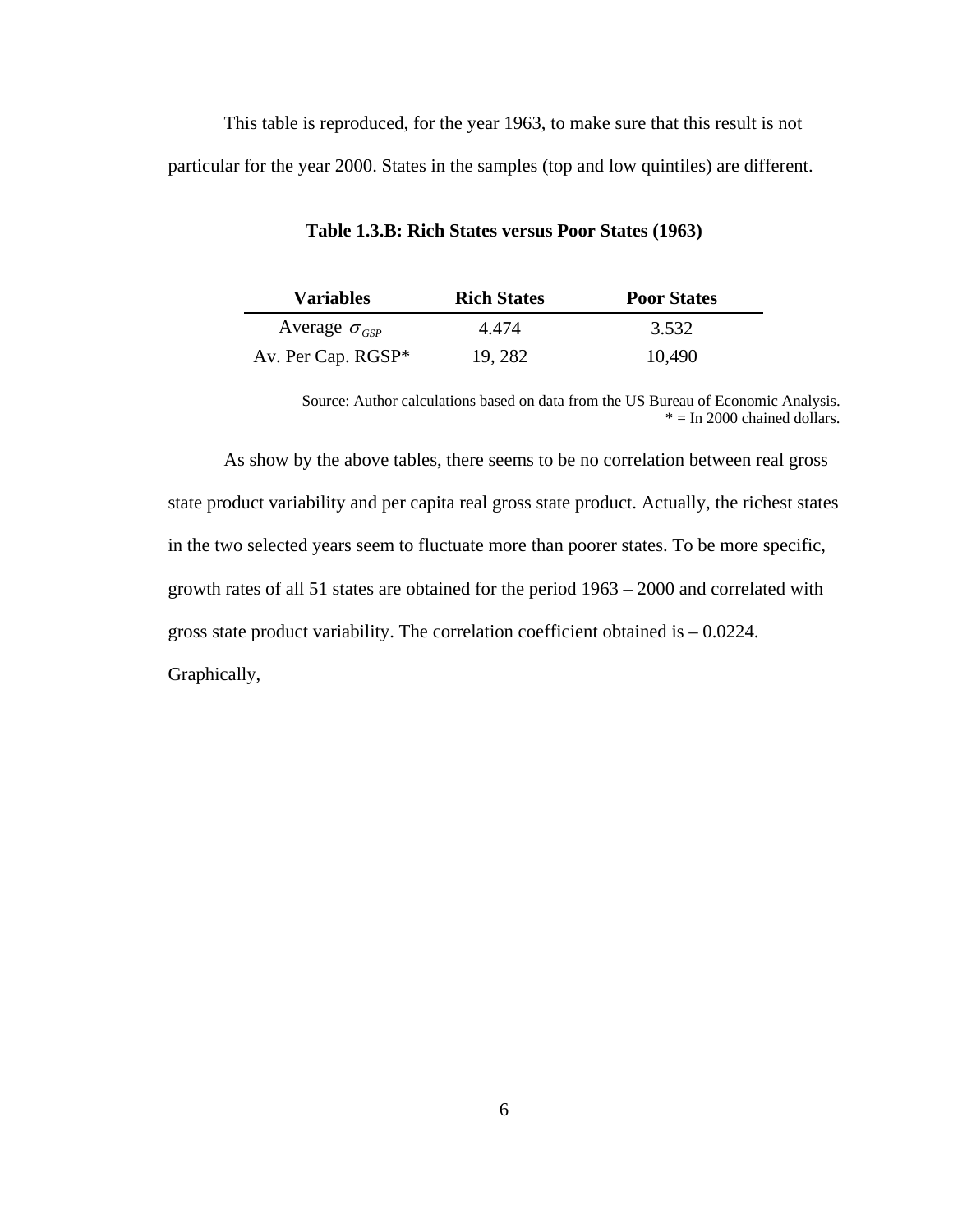

**Graph 1.2 Rgsp variability versus Rgsp growth** 

### 1.3 Thesis

 A question then arises: why the negative output variability – per capita output is present at the country level and not at the state level? Is there any reason as to why relatively richer states are allowed to exhibit a larger output variability and relatively poor countries are not? What can we learn from these correlations?

 I propose that the lack of correlation between growth and volatility at the state level constitutes evidence of some type of volatility that does not affect growth. This type has been rationalized quite well by real business cycle models as shocks to productivity. On the other hand, the negative growth – volatility correlation at the country level suggests that there is other type of volatility, one that does affect growth. This paper suggests that political instability in emerging countries creates an asymmetric information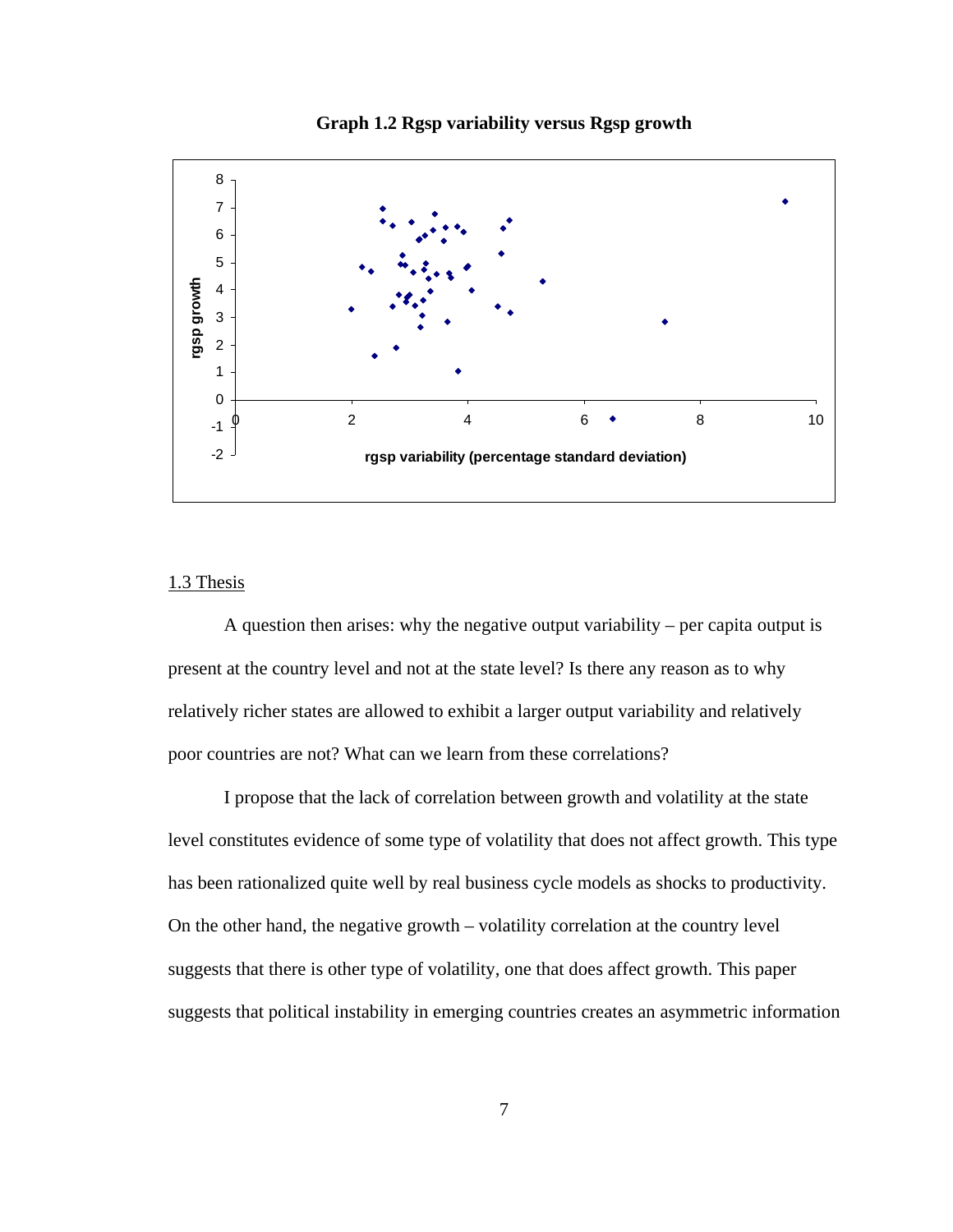problem which increases output volatility and reduces mean output in that group of countries.

 This thesis is based on prior work by Aguiar and Gopinath (2007), Alesina et. al. (1992) and Aizenman and Marion (1993). Aguiar and Gopinath study the different business cycles characteristics of emerging and developed countries. They show that a relatively standard real business cycle model can replicate both groups of countries stylized facts. One of their conclusions is that the higher volatility exhibited by emerging countries is the result of shocks to the growth trend of the total productivity factor. In contrast, developed countries experience only transitory shocks to productivity. Aguiar and Gopinath do not provide any explanation about how this difference arises, but they suggest that they most probably are the result of some time of friction in emerging countries.

 Alesina et. al. provide empirical evidence on the link between political instability and growth for a sample of 113 countries for the period 1950 – 1982. They measure political instability as the propensity of a government change using a probit model. Alesina et. al. find that there is a strong negative link between political instability and growth, and that their results are robust to a number of specifications.

 Along the same lines, Aizenman and Marion obtain measures of policy uncertainty and they correlate them with growth: there is a negative link between policy uncertainty and growth for a sample of 46 developing countries for the period 1970 – 1985. Their measures of policy uncertainty are the variance of the residual of a policy variable in an autoregressive model of order one. Furthermore, Aizenman and Marion propose a model that can explain the data correlation. There are two shortcomings to this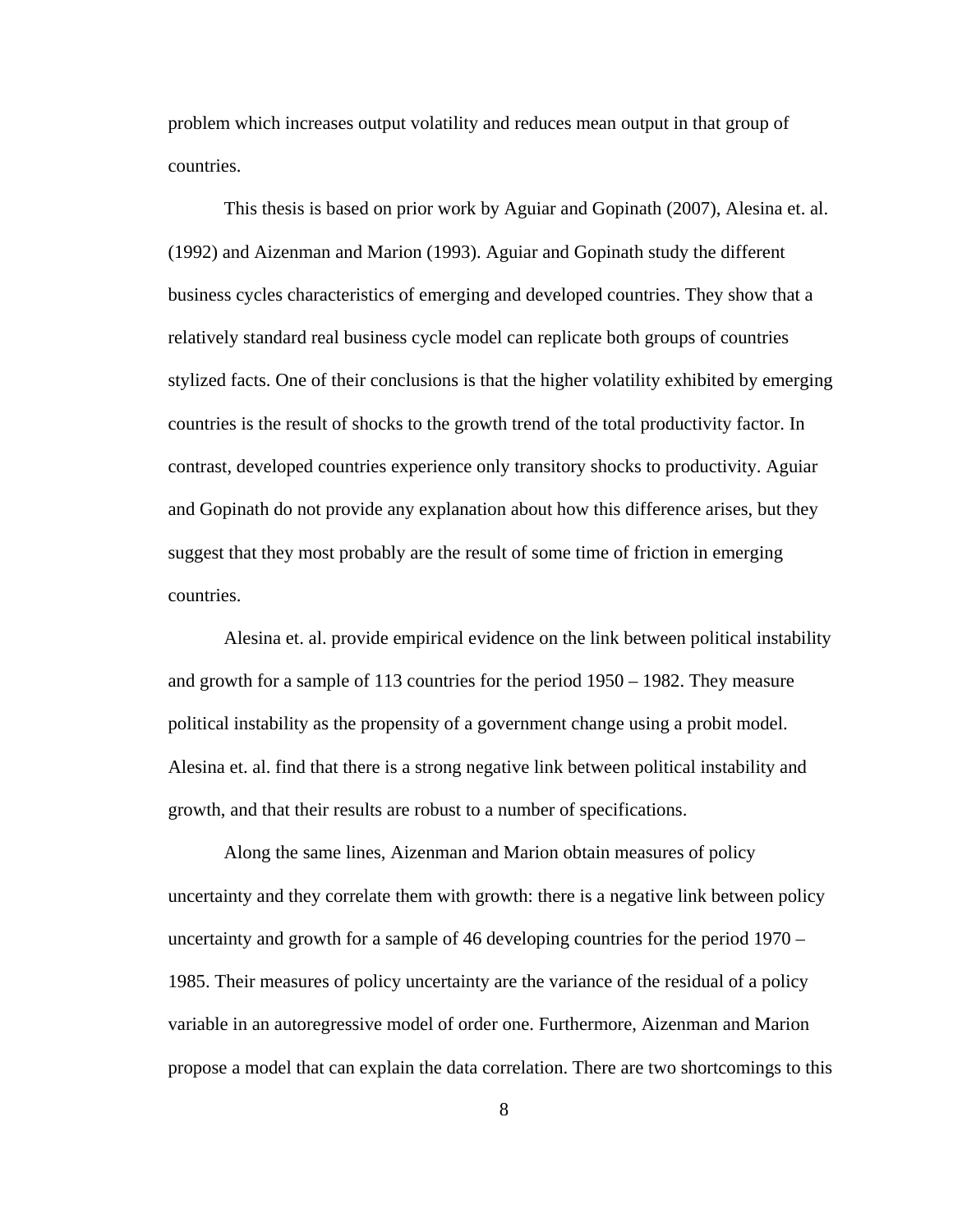approach: it relies heavily on policy uncertainty persistence and assumes that policy uncertainty affects investment. However, Ramey and Ramey (1995) conclude that investment is not important in the link between growth and volatility.

 Motivated by previous work and by the state evidence, I argue here that policy instability creates an asymmetric information problem between firms and governments in emerging countries. The asymmetry in information links volatility and mean output in emerging countries. To support that thesis, I provide state evidence for the volatility – growth correlation that shows that when economies are not subject to policy instability, there is no link between growth and volatility. My paper contributes to the literature by documenting the volatility – growth correlation at the state level and by proposing a theoretical explanation about the incidence of volatility on growth in emerging countries.

 I investigate the effect that asymmetric information might have in explaining output fluctuations. Perfect competitive assumptions disregard the effect of the lack of information in economic decisions. Presently, this approach has the shortcoming that it does not always provide unambiguous results, which complicates the analysis. However, it is worth investigating if introducing the asymmetric information assumption can yield interesting conclusions about output fluctuations. To develop this idea further a detailed model is presented in chapter 4.

 Naturally, states and countries also differ on the impact that their borders have in their economies. Although states have some level of autonomy, their borders are not as stringent as a national border. There seems to be evidence that border effects are

9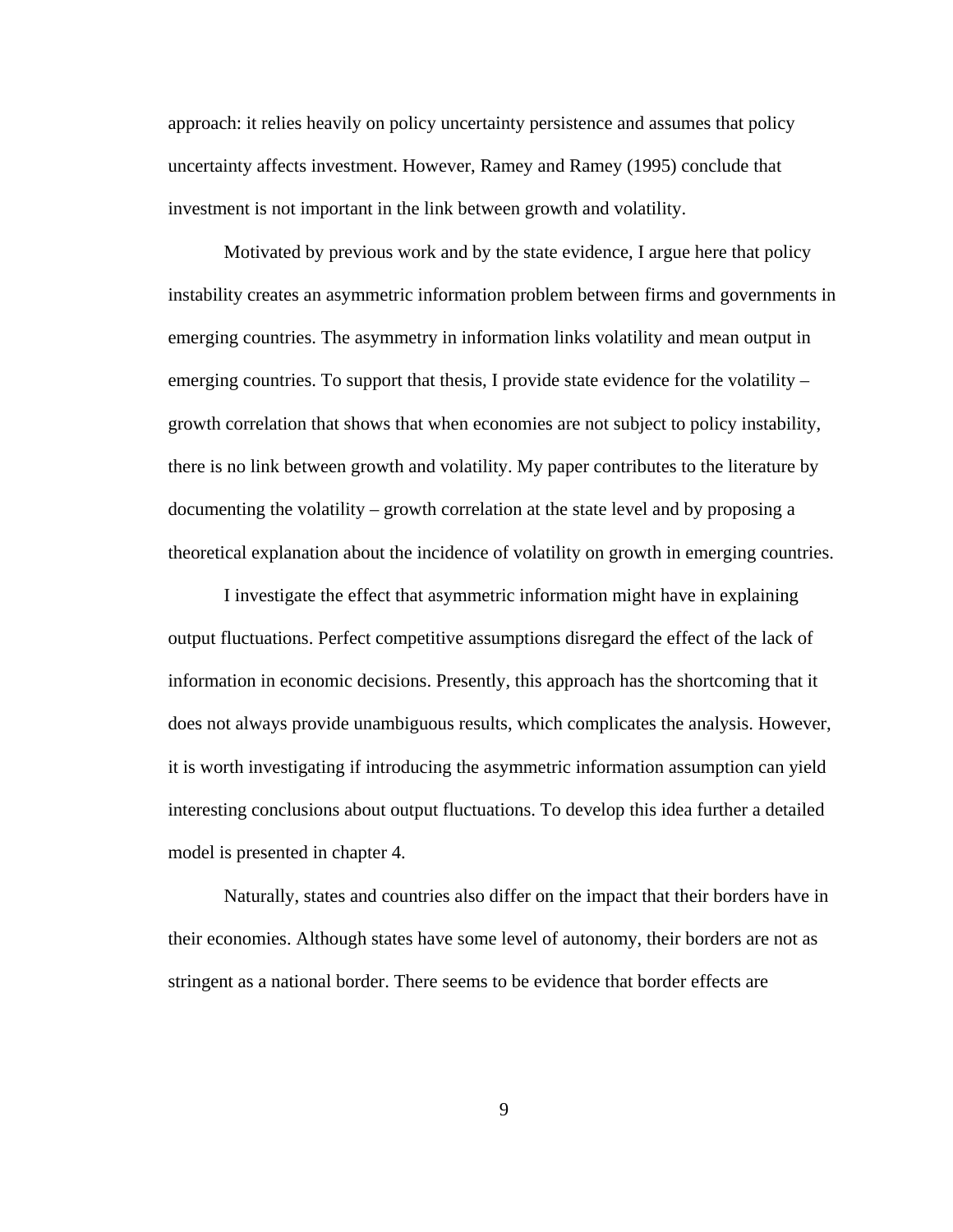important, at least for price determination. Engel and Rogers  $(1996)^6$  $(1996)^6$  $(1996)^6$ , provide evidence in favor of the hypothesis that international borders can account for a substantial percentage of price volatility by comparing data from the U.S. and Canada. Helliwell and McKitrick (1999) show that the domestic saving – investment correlation is nearly inexistent for Canadian provinces, suggesting that state borders are quite permeable.

 In this thesis, state borders mean that states do not face political instability (or policy uncertainty), as they belong to a larger political organization (the United States). Along the same line, it would be interesting to study the business cycles characteristics of the European Union countries that have achieved, despite the existence of national borders, an incredible level of integration. That constitutes further research.

 The paper proceeds as follows. Chapter 2 reviews the contributions of real business cycles theory to the study of macroeconomic fluctuations. Section 2.1 describes closed and open benchmark real business cycles models. Section 2.2 departs from perfectly competitive assumptions and lists contributions of asymmetric information to economic theory. Chapter 3 explains the empirical and theoretical specifications of relevant work about the growth and volatility correlation. It also summarizes empirical evidence of the economic effects of international borders. Chapter 4 describes a model in which the presence of private information explains larger output fluctuations. Finally, chapter 5 summarizes findings and proposes further research.

<span id="page-16-0"></span><sup>6</sup> Engel, Charles and Rogers, John H. "How Wide is the Border?" *American Economic Review*, December 1996, *86*(5), pp. 1112 – 1125.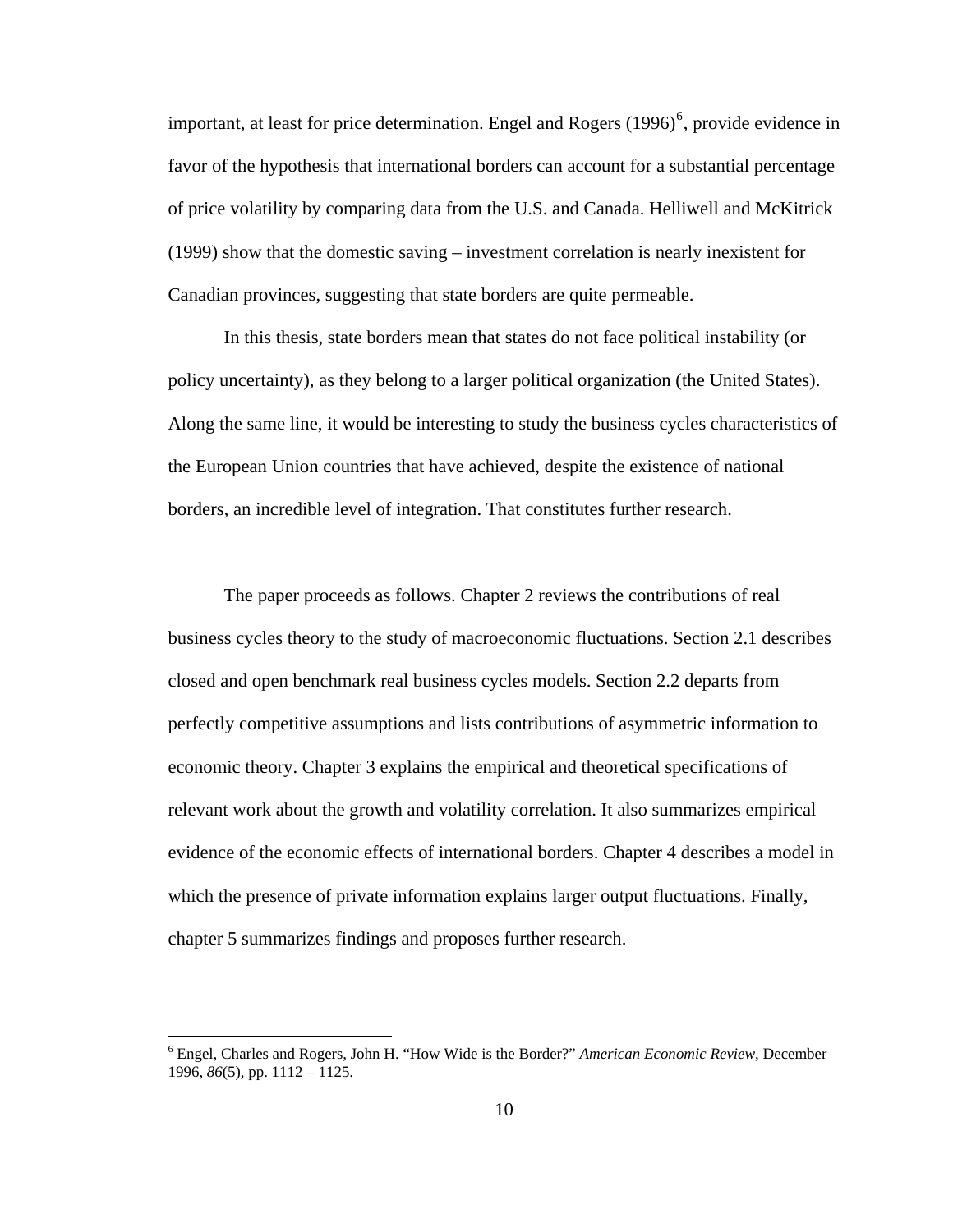### 2. The Real Business Cycles Approach

Real business cycle models provide an account for fluctuations in macroeconomic time series data assuming a perfect competitive framework. In this chapter, I focus on the literature that concentrates on documenting empirical regularities in international data. A description of closed economies benchmark models follows. Later, the open economy framework is presented. Subsequent sections review further attempts to conciliate data and theoretical results. Finally, last subsection summarizes real business cycles models criticism.

#### 2.1.1 Closed Economies

 $\overline{a}$ 

The idea that fluctuations in aggregate variables could arise in a competitive environment was initially developed in Kydland and Prescott  $(1982)^7$  $(1982)^7$ . These authors made this point clear by reproducing key stylized facts of US postwar data in a stochastic dynamic general equilibrium model.

Motivated by a criticism in the way of modeling investment technologies, Kydland and Prescott proposed a modification to the neoclassical growth model. They asserted that the two most common ways of modeling investment technologies were fundamentally wrong. In the standard neoclassical growth model the shadow price of capital and investment activity are not correlated. Assuming some type of capital good adjustment cost will eliminate the former problem but it is also incongruent with data. Rather, Kydland and Prescott formalize the idea that it takes time to undertake an investment project by introducing the idea of "time to build."

<span id="page-17-0"></span><sup>&</sup>lt;sup>7</sup>Kydland, Finn E. and Prescott, Edward C. "Time to Build and Aggregate Fluctuations."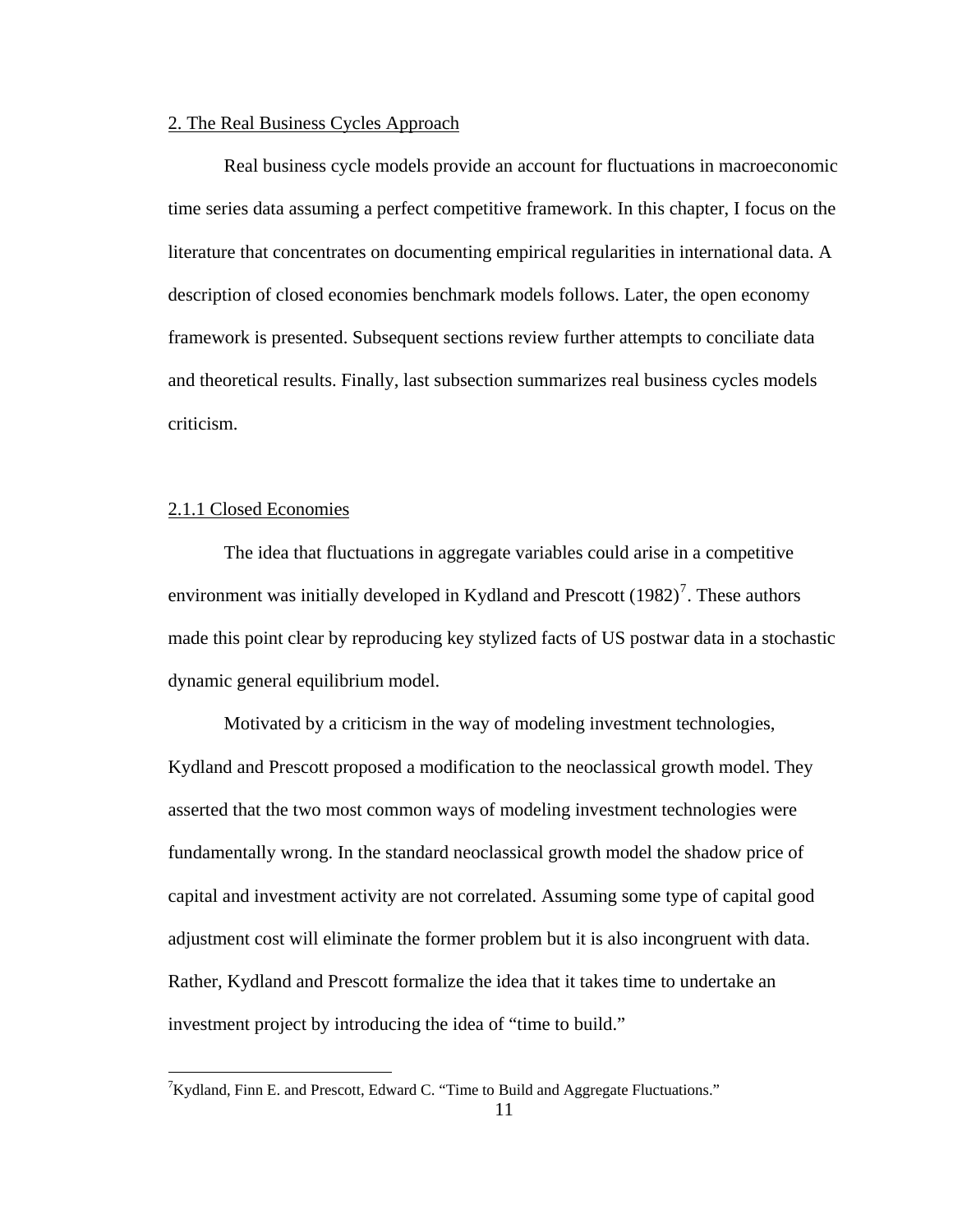The second key feature of their model is the introduction of a non – time separable utility function. This setup allows for a greater intertemporal substitutability of leisure, a necessary ingredient to derive fluctuations in employment. This approach is based on previous work by Grossman (1973) and Lucas (1977) and supported by empirical evidence. These modifications represent an attempt to incorporate into the model decision rules that generate time series that are closer to what we observe in data, an idea that will recur in this literature.

Kydland and Prescott propose a modified general equilibrium growth model with two exogenous stochastic components. These are a shock to technology and imperfect indicators of productivity.

Their model is able to replicate many of the features exhibited by post-war US data. These are: investment fluctuates more than output; consumption has a lower variability than output; both consumption and investment are positively correlated with real output; capital stock and real output are negatively correlated. For concreteness, Table IV from Kydland and Prescott (19[8](#page-18-0)2) is partially reproduced here.<sup>8</sup>

| Output                   | <b>Standard Deviations</b><br>(per cent)<br>1.8 | Correlations with<br><b>Real Output</b> |
|--------------------------|-------------------------------------------------|-----------------------------------------|
| <b>Total Consumption</b> | 1.3                                             | .74                                     |
| <b>Investment Fixed</b>  | 5.1                                             | .71                                     |
| Hours                    | 2.0                                             | .85                                     |
| Productivity             | 1.0                                             | .10                                     |
|                          |                                                 |                                         |

**Table 2.1: Sample Standard Deviations and Correlations with Real Output U.S. Economy 1950:1-1979:2** 

<span id="page-18-0"></span><sup>&</sup>lt;sup>8</sup> Kydland, Finn E. and Prescott, Edward C. "Time to Build and Aggregate Fluctuations." p. 1365.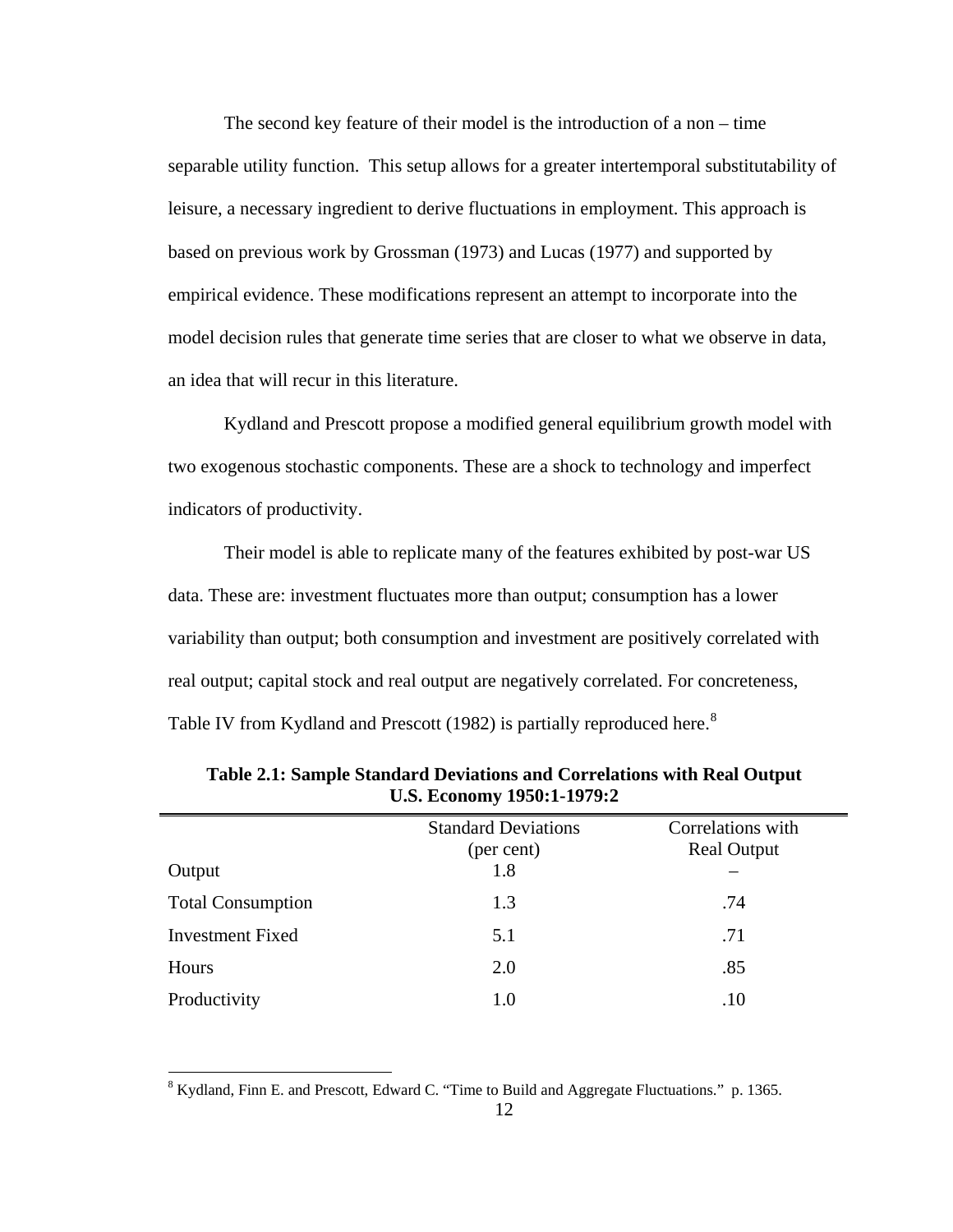Model predictions are consistent with all of these facts, although the negative correlation between capital stock and real output is smaller in the model economy than in actual data.

Kydland and Prescott were not completely successful. They encountered some discrepancies between data and model's results: the most important being that the model predicts a higher variability in hours than in productivity<sup>[9](#page-19-0)</sup>.

The authors conclude that their assumptions about the investment technology (time to build) and the preference structure (non – time separable utility function) are critical for their model to be consistent with data. Further research in the field will incorporate these results, and most authors will use this structure while trying to explain other characteristics of business cycles.

Kydland and Prescott's work was amongst the first to formalize the method and the procedures of real business cycles models. The fact that their results are insensible to a wide range of parameter selection has at least two implications. First, their explanation about business cycles nature applies to different conditions. Second and directly suggested by the former, this model can be applied to different countries, an idea further developed by other authors.

 Another important contribution to the real business cycle approach is the work by Long and Plosser  $(1983)^{10}$  $(1983)^{10}$  $(1983)^{10}$ . The purpose of this work is to explain two basic characteristics of economic variables fluctuations: the amount of persistence of cycles and the co movement of measures of different economic activities. These authors build a dynamic stochastic general equilibrium model that relies on consumer preferences and

<span id="page-19-0"></span> $9^9$  This will be a recurrent problem in real business cycle theory.

<span id="page-19-1"></span><sup>10</sup> Long, John B. and Plosser, Charles I. "Real Business Cycles" *Journal of Political Economy*, February 1983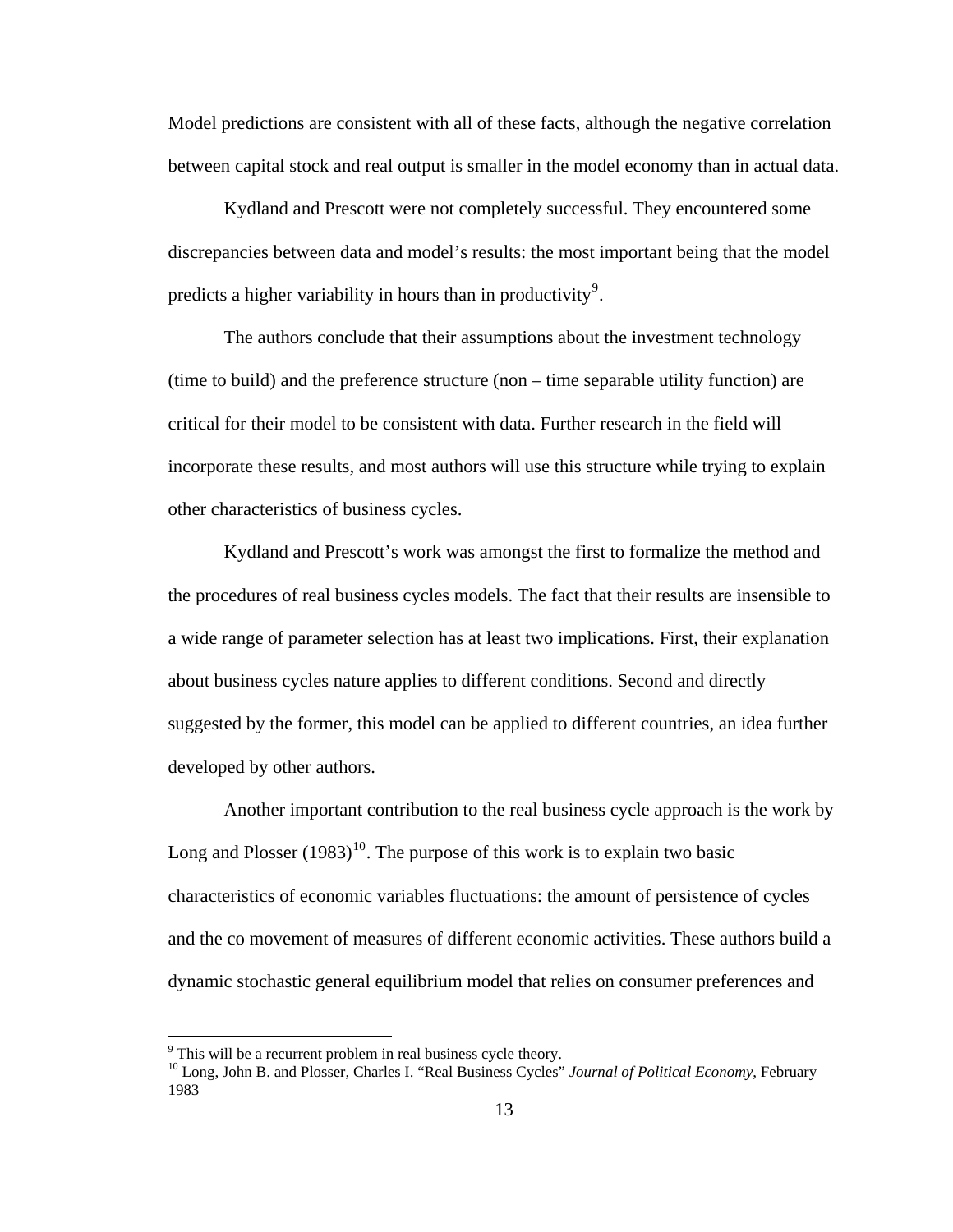production technologies as explanations of these characteristics. The model also assumes a perfect competitive economy.

 Specifically, consumer preferences in this context imply that consumers have a desire to smooth any increase in wealth both over time and over different commodities. The second part of this assumption sets the ground for the cycle expansion to other sectors of the economy and by thus adds to the persistence of the cycle. However, this assumption by itself is not able to induce fluctuations on variables like output, employment or consumption. To solve that problem, the second assumption implies a production technology that uses labor and previously produced inputs. In this economy, a commodity can have different uses, it could be either consumed, or used as an input in the production of other goods. In addition, there is a productivity shock that affects the production functions. One can foresee that when there is a shock to the production of good *i*, the production of other goods (that use good *i* as an input) will be affected as well.

 Formally, the model assumes an infinitely lived representative agent that chooses a consumption – production path based on initial resources, preferences and available technology. There are "*N*" sectors in this economy, producing "*N*" different commodities. After the agent takes the consumption and leisure decision, a productivity shock affects the different production functions. The combination of inputs and labor then determine how much will be produced in the period, and that determines the commodity stock for next period.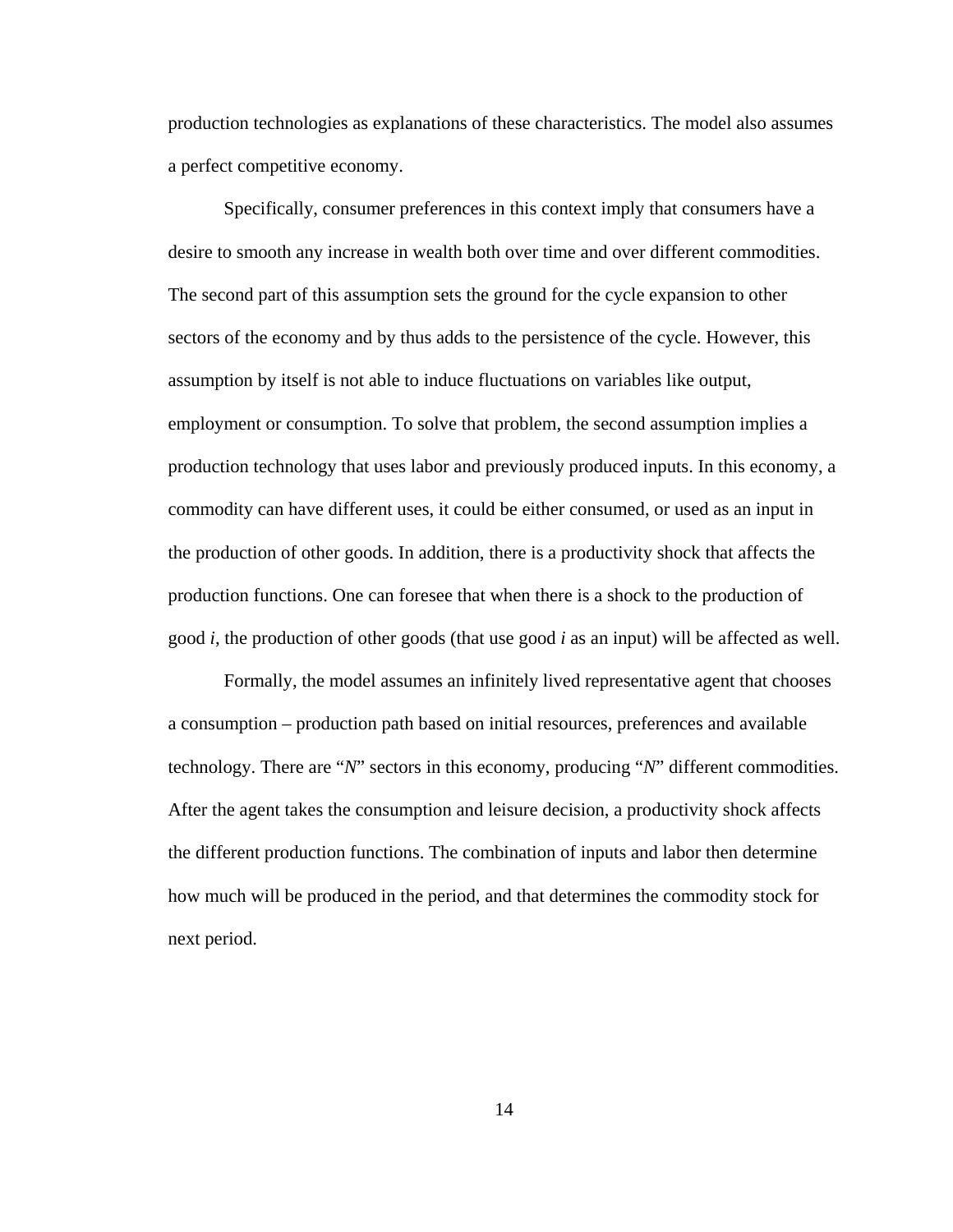In its general specification, the model assumes that the agent maximizes its expected utility:

$$
U = \sum_{t=0}^{\infty} \beta^t u(C_t, Z_t) \quad 0 < \beta < 1
$$

where  $\beta$  is a discount factor,  $C_t$  is an  $N \times 1$  vector of good consumed at time t and  $Z_t$  is the quantity of leisure time chosen at time *t*. According to these preferences current leisure choice does not depend on recent leisure consumption.

 Production possibilities for each good are described according to the following production functions:

$$
Y_{t+1} = F(L_t, X_t; \lambda_{t+1})
$$

where  $Y_{t+1}$  is an  $N \times 1$  vector of commodities stock at time  $t+1$ ,  $L_t$  is a vector of labor inputs at time *t*,  $X_t$  is a matrix of commodities inputs at time *t* and  $\lambda_{t+1}$  is a random vector that is realized at time  $t+1$ . Finally, the function F is an  $N \times 1$  vector valued concave linear homogeneous function.

 The agent is constrained by two conditions that must be satisfied at each point in time. Leisure and labor input choices are constrained by a given amount of total available time at time *t*:

$$
Z_t + \sum_{i=1}^N L_{it} = H \qquad t = 0, 1, 2...
$$

 At any point in time, time devoted to leisure plus the summation over labor used in all *N* sectors must equal total available time *H*. In a similar way, the consumption decision is restricted by stock available at any point in time: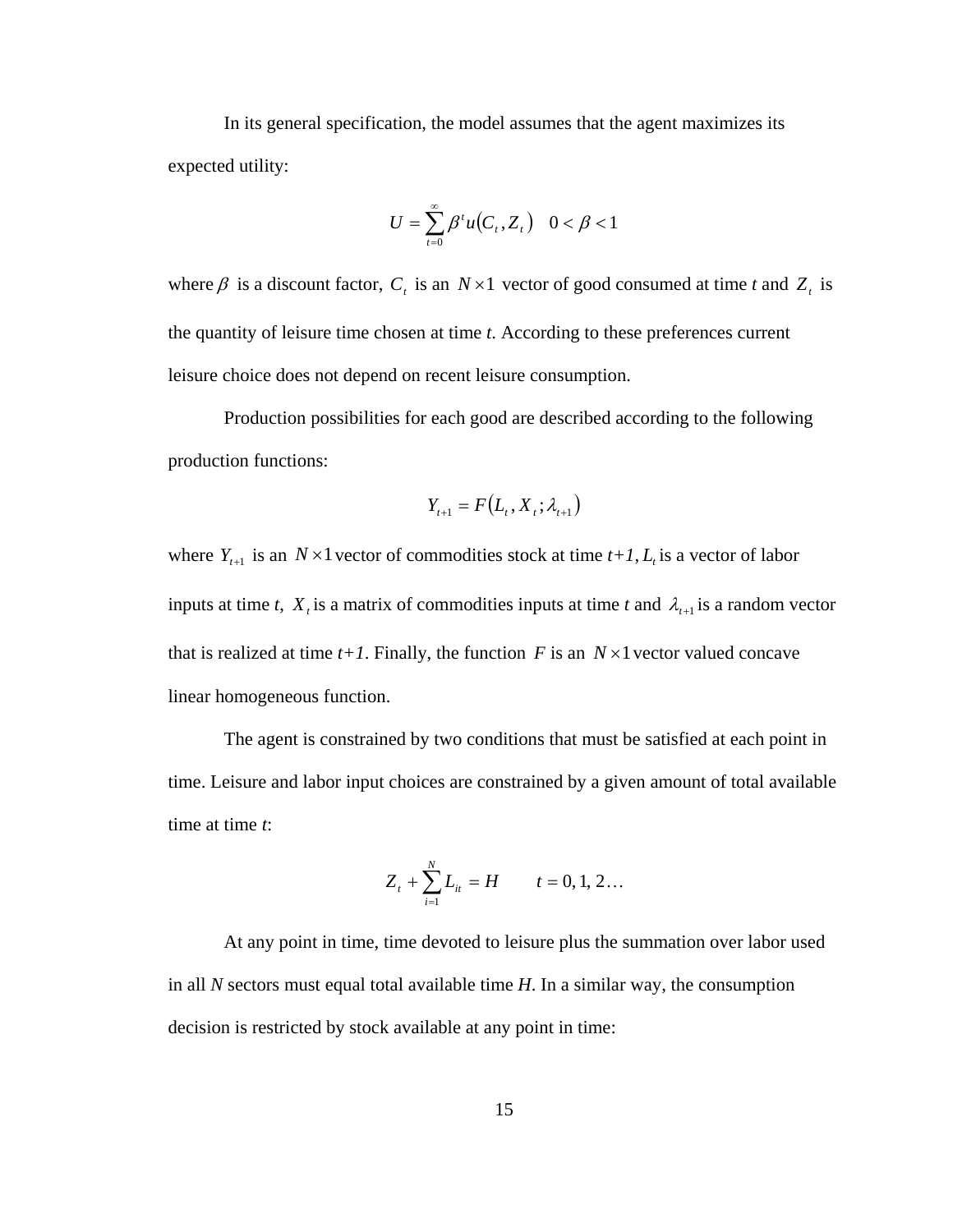$$
C_{jt} + \sum_{i=1}^{N} X_{ijt} = Y_{jt} \qquad j = 1, 2, \dots N; \quad t = 0, 1, 2 \dots
$$

 Consumption of good *j* at time *t*, plus the summation over all uses of good *j* in the production of other goods must equal the available stock of good *j* at time *t*. Assuming specific functional forms allow the authors to better analyze the business cycles implications of this model. First, the fraction of a commodity allocated to production is an increasing function of the productivity of that use. This includes time allocation, so that the amount of leisure consumed depends negatively on labor productivity. Second, quantities allocated to productive uses are also an increasing function of total stock of that commodity. With this assumption, a positive shock affects the production function of a given good. Hence, a larger amount of that good will be allocated into the production of other goods in the next period, thus propagating the cycle.

 In order to better analyze comovements across various sectors of the economy, Long and Plosser propose an empirical example in which the economy is composed of six sectors. Using U. S. data from the input – output table of 1967, they obtain a measure of how much of each sector's output is used as an input in the others sectors. The six sectors are agriculture, mining, construction, manufacturing, transportation and trade and services and miscellaneous. Impulse response functions are obtained from a moving average representation of next period aggregate output. The results include that the largest response to a shock takes place in the sector that produces the commodity whose production function received the shock. In general, other sectors exhibit a peak in their output as a response of a shock in a input sector after two periods. Finally, a shock to sectors that have many uses as inputs in the production of other commodities induce a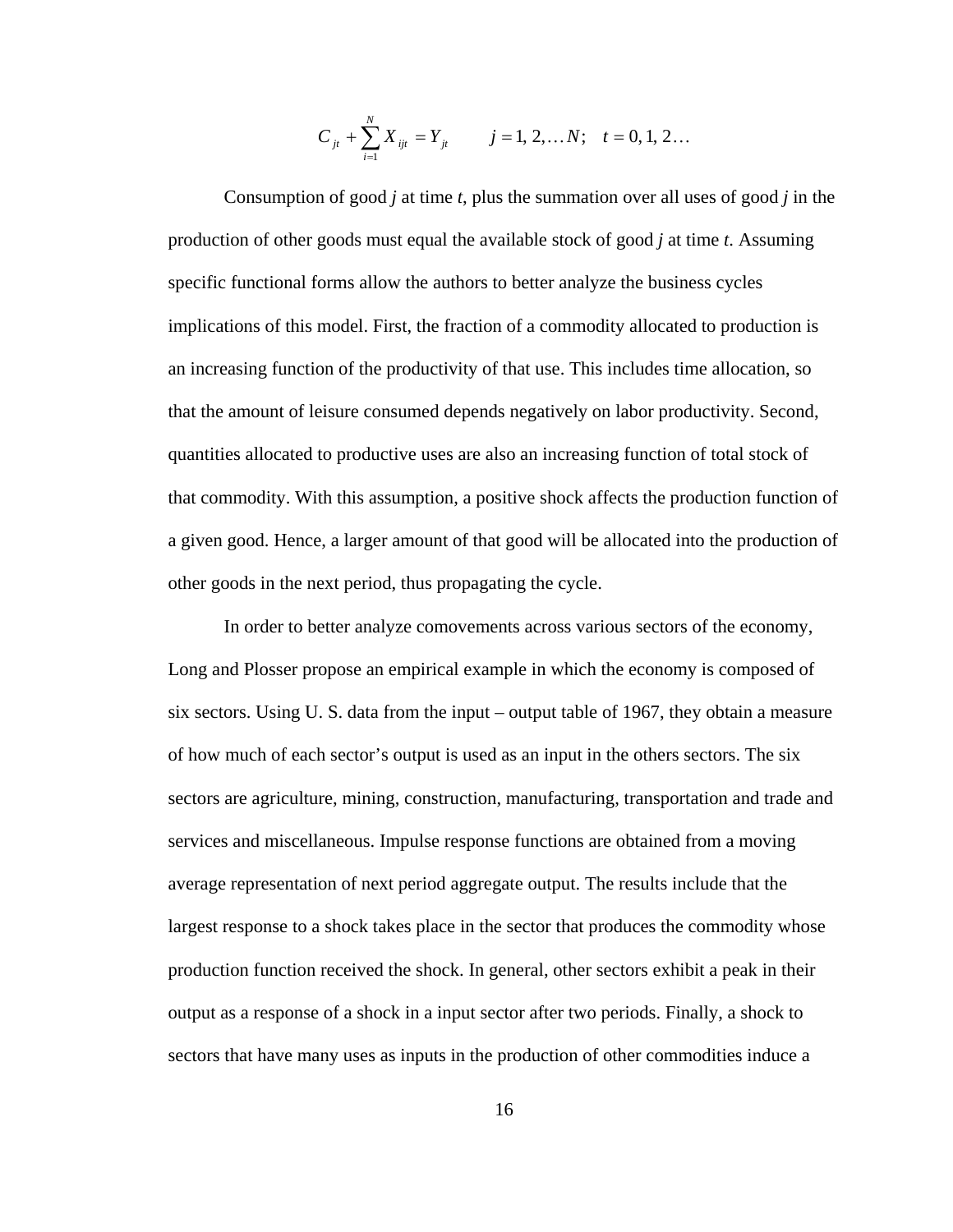larger output response in the whole economy than if the shock affects an industry that produces an intermediate good that is used less intensively.

 One conclusion of this work is that simple economic principles can explain business cycles characteristics. In particular, persistence and comovement of economic variables are part of a desired consumption – production plan when both present and future consumption are normal goods for the agent. Capitalistic production is a key ingredient in obtaining these results. When labor is the only input in production, the model cannot exhibit business cycles features. As it is true with Kydland and Prescott's approach, Long and Plosser provide a working ground that can be modified in order to incorporate other explanations of business cycles.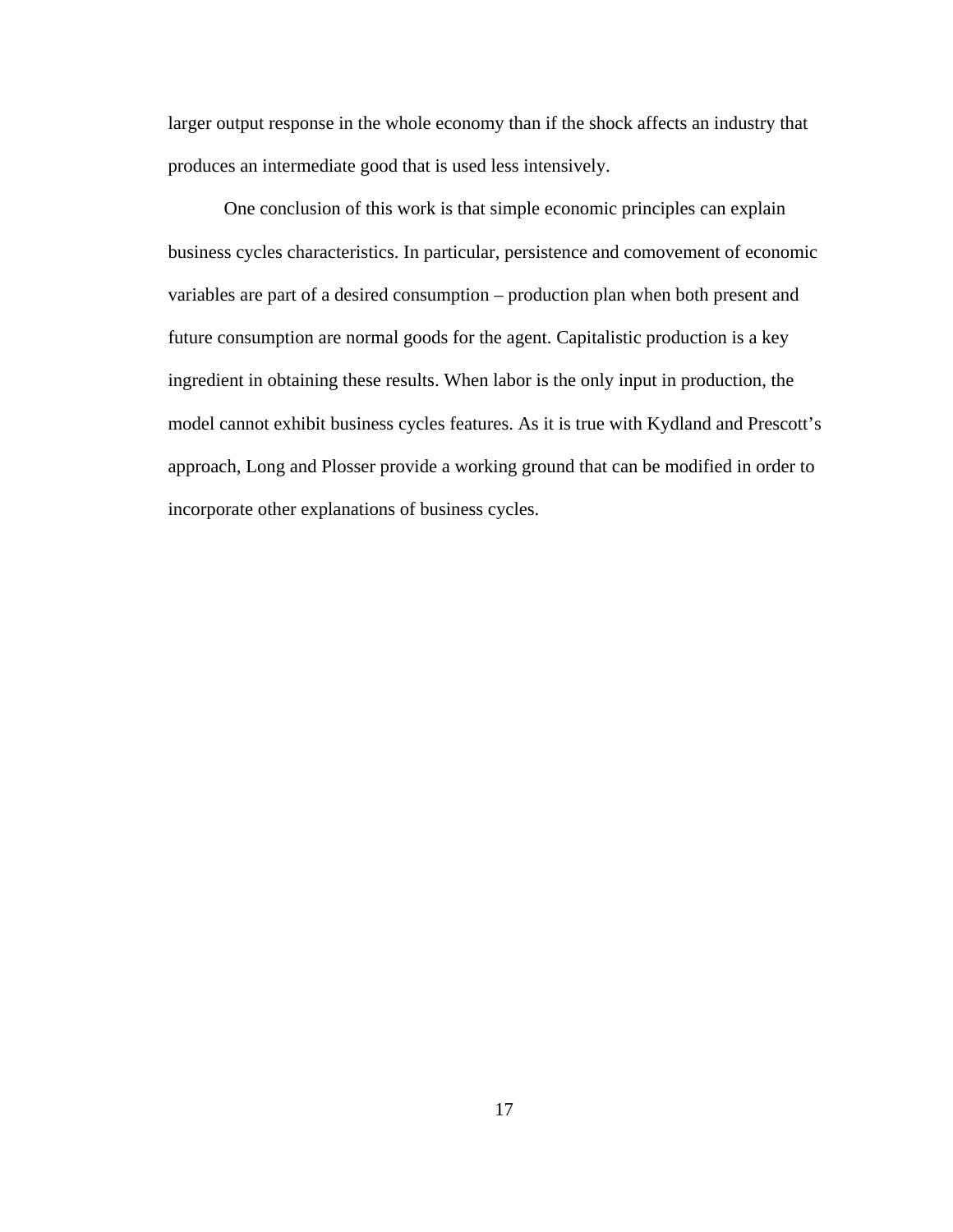#### 2.1.2 Open Economies

 $\overline{a}$ 

Researches have devoted considerable effort to documenting empirical regularities in trade, output and consumption across countries. One area has extended benchmark real business cycles models by considering "open" economies. Backus, Kydland and Kehoe (1992) focus in explaining two of those, the countercyclical aspect of net exports and the dynamics between the balance of trade and the terms of trade<sup>[11](#page-24-0)</sup>. This approach consists of a model that can account for observed data properties for 11 developed countries.

Data are obtained from OECD's Quarterly National Accounts. Sample periods differ for the 11 countries, but they are all postwar statistics. Variables considered are real output, net exports and terms of trade. Backus, Kydland and Kehoe define terms of trade as the ratio of price of imports to price of exports, using implicit price deflators. This definition allows them to consider the terms of trade as the real exchange rate. Summary statistics of this data set permit authors to derive some common properties.

First, trade variables (trade balance and terms of trade) are more volatile in some countries than others. As an example, standard deviations for terms of trade go from 1.63 to 5.86. Second, trade variables are highly persistent. Third, as other authors also noted, net exports statistics are countercyclical for all countries. Fourth, current correlations between net exports and the terms of trade are negative most of the time. However, authors argue that in order to better understand the rather complicated process that dictates the relation between trade variables, we have to explore their cross-correlations functions. For all 11 countries cross-correlations functions exhibit a horizontal "S"

<span id="page-24-0"></span><sup>&</sup>lt;sup>11</sup> Backus, Kehoe and Kydland "Dynamics of the Trade Balance and the Terms of Trade: The J-Curve?"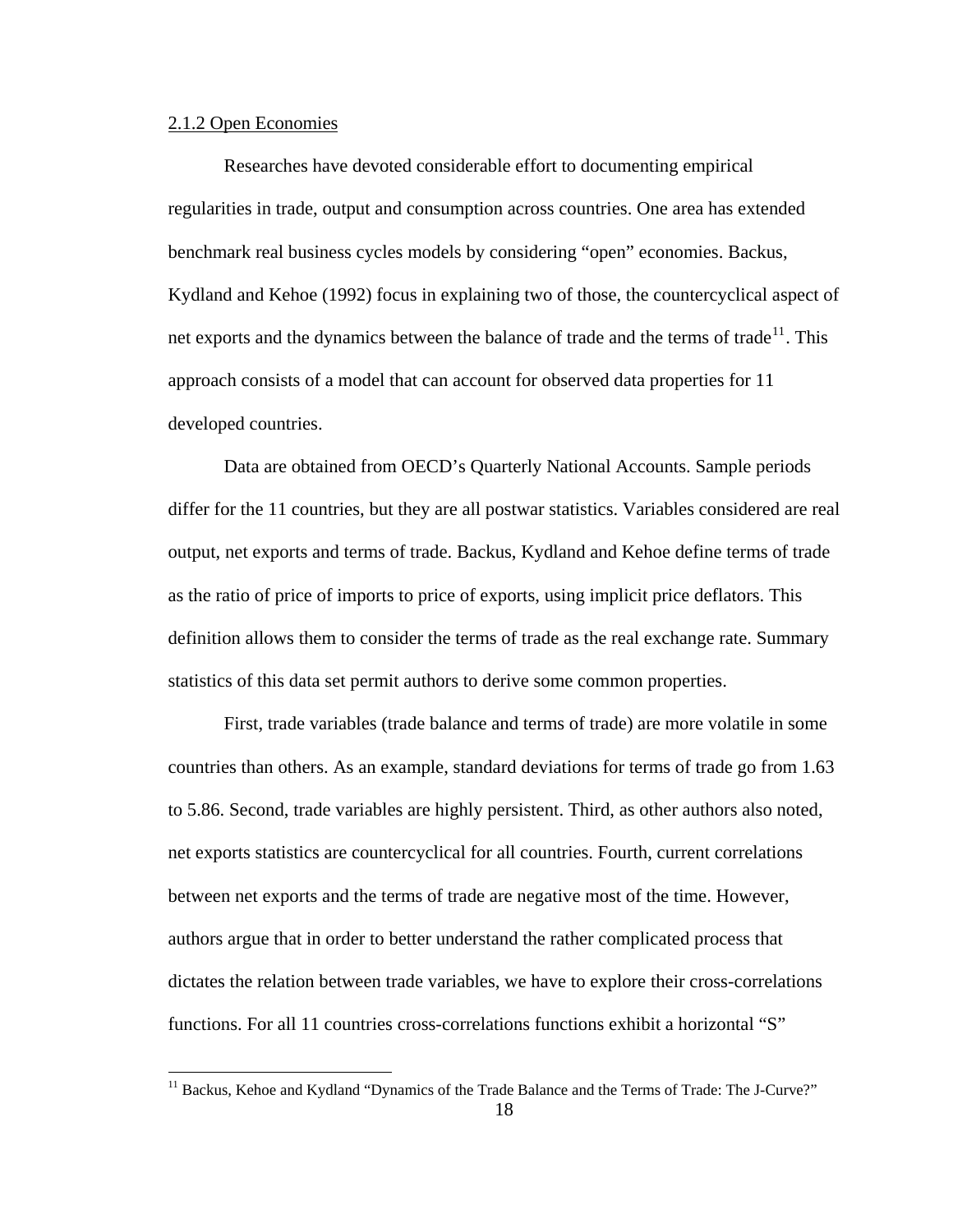shaped curve, implying that net exports are negatively correlated with current and future movements in the terms of trade and positively correlated with past movements. Authors state that these results are robust with respect to different sample periods and to different choices of variable filters.

In an attempt to account for these patterns, Backus, Kydland and Kehoe propose a model that will try to replicate the properties observed in real data. If the model is successful, then we can identify these causes.

The model proposed is basically an open economies version of Kydland and Prescott (1982). This is a stochastic growth model, where fluctuations arise from shocks to productivity and government purchases of goods and services. The model considers two countries that produce two different goods.<sup>[12](#page-25-0)</sup> Authors first "run" the model with certain parameters which define the "benchmark economy." The model calibration is directly taken from Kydland and Prescott (1982). With this choice of parameters, this model will replicate, to some extent, the most important characteristics exhibited by international data. Their findings are as follows: net exports and terms of trade are highly persistent, net exports are countercyclical, and net exports and terms of trade are negatively related. $^{13}$  $^{13}$  $^{13}$ 

 Then, to determine how different choices of parameters affect results, authors modify relevant parameter values and rerun the model. After performing this exercise, they conclude that the elasticity of substitution between foreign and domestic goods will not affect the shape of the cross-correlation function between net exports and terms of

<span id="page-25-0"></span><sup>&</sup>lt;sup>12</sup> Backus, Kehoe and Kydland, op. cit. p. 89.

<span id="page-25-1"></span> $13$  Backus, Kehoe and Kydland, op. cit. p. 92-93.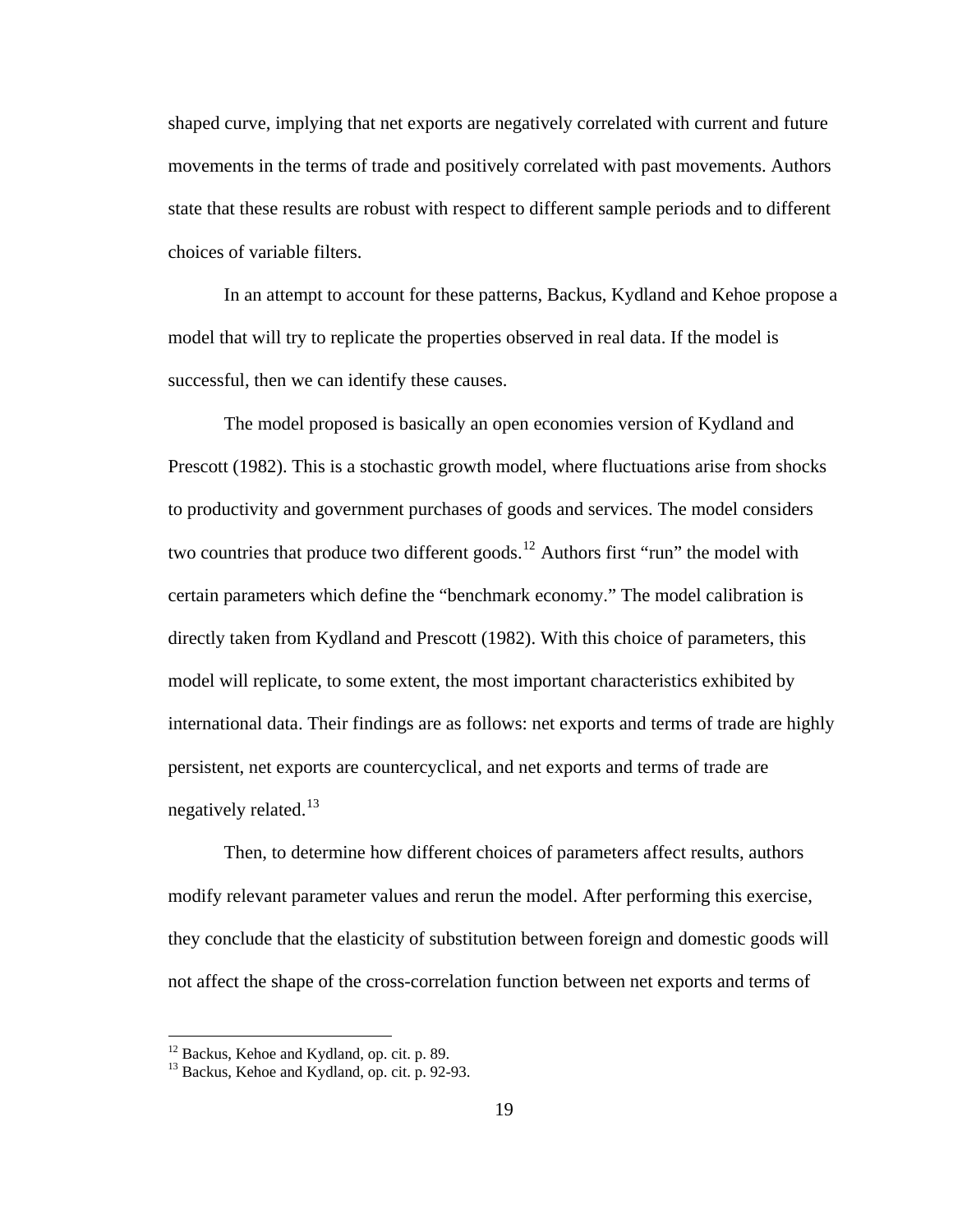trade (the horizontal "S"). However, it will affect at what time it becomes positive. They also find that adding shocks to government purchases will not affect significantly previous results.

 Data from the model economy exhibits some differences when compared with actual data. The model predicts a horizontal "S" shaped curve that becomes positive somewhat faster than in real data. In addition, the model's variables are not as persistent as in actual data. In order to account for this, authors propose a couple of approaches that could improve the strength of the model.

First, they suggest modifying the dynamics of investment and applying the idea of "time to build." This improves the results of the model to some extent. Second, they apply the idea of "time to ship," a friction in international trade that will prove to be as helpful as "time to build" in modifying the model performance. Both will shift the correlation function at least one quarter to the right, making the model a better approximation of real data.

 In an attempt to clearly identify the cause of fluctuations in international data, authors run the model making two extreme assumptions. Their first approach is to assume that there is no capital, and the second is to assume that fluctuations arise solely from shocks to government purchases. They are able to demonstrate that under these assumptions the model will not replicate the characteristics exhibited by real data.

 Finally, authors discuss two major shortcomings of the model economy. First, terms of trade is more variable in reality than what the model predicts. Second, according to the model, consumption correlation is larger than output correlation across countries, while the opposite is observed in international data.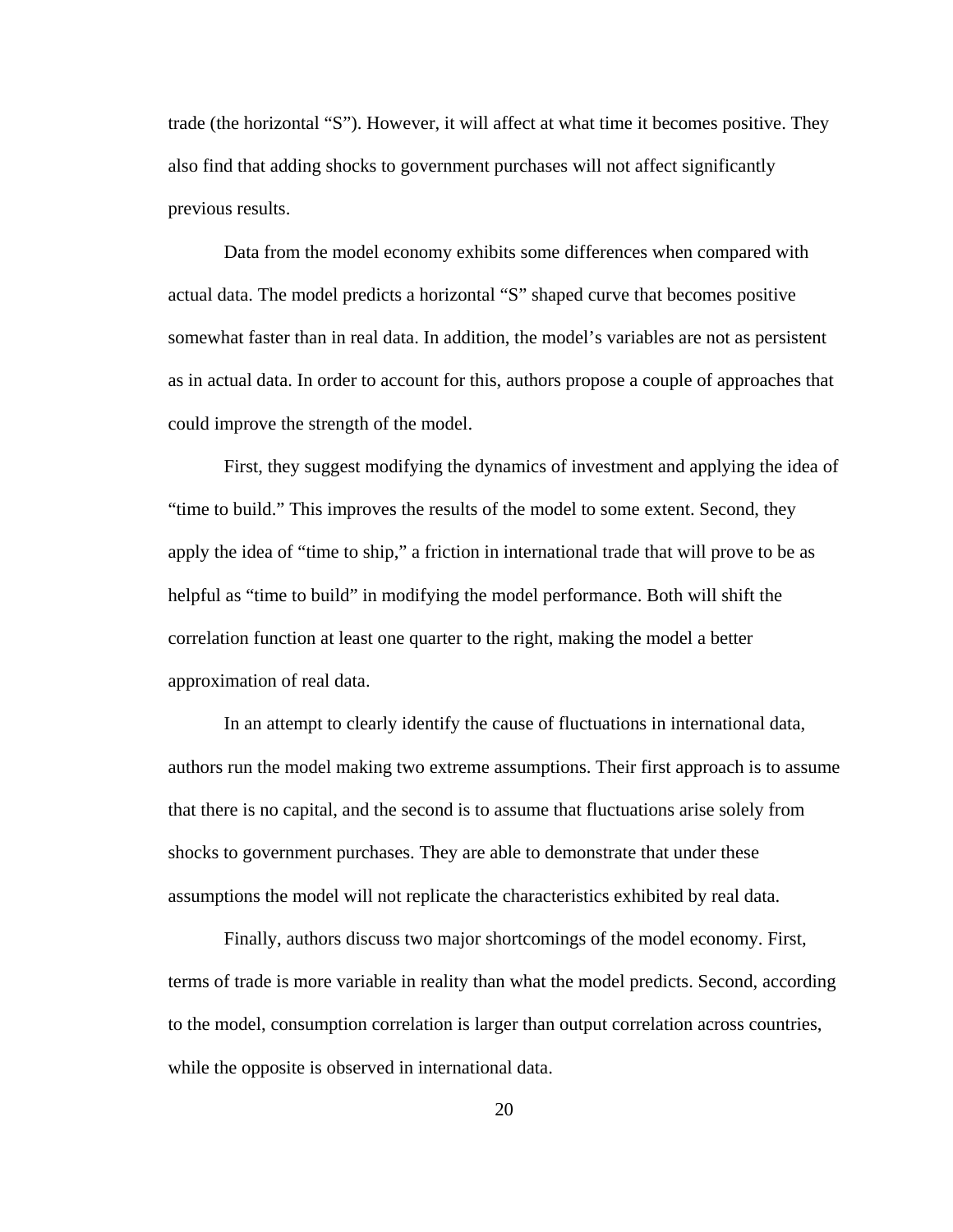Backus et al. conclude that the model can clearly state the role played by shocks to productivity and capital in the determination of the "S" curve. As noted by the authors, these ingredients are essential to obtain the pattern exhibited by real data. This result might have major policy implications since it suggests that government purchases of goods and services by themselves are not relevant to explain fluctuations of international trade time series.

This model is amongst the first to account for most of the fluctuations observed in international time series. It contributes to the real business cycle theory by setting a benchmark model for "open" economies.

This paper cannot explain what Backus, Kydland and Kehoe call "anomalies:" the larger variability of terms of trade in real data and the sizes of output and consumption correlations across countries. As noted by authors, the misleading results proposed by the model are robust to different choices of parameters, implying that there might me a problem with the model itself. Future revisions of this basic model will try to account for these anomalies and hopefully will yield a better understanding of the causes of fluctuations.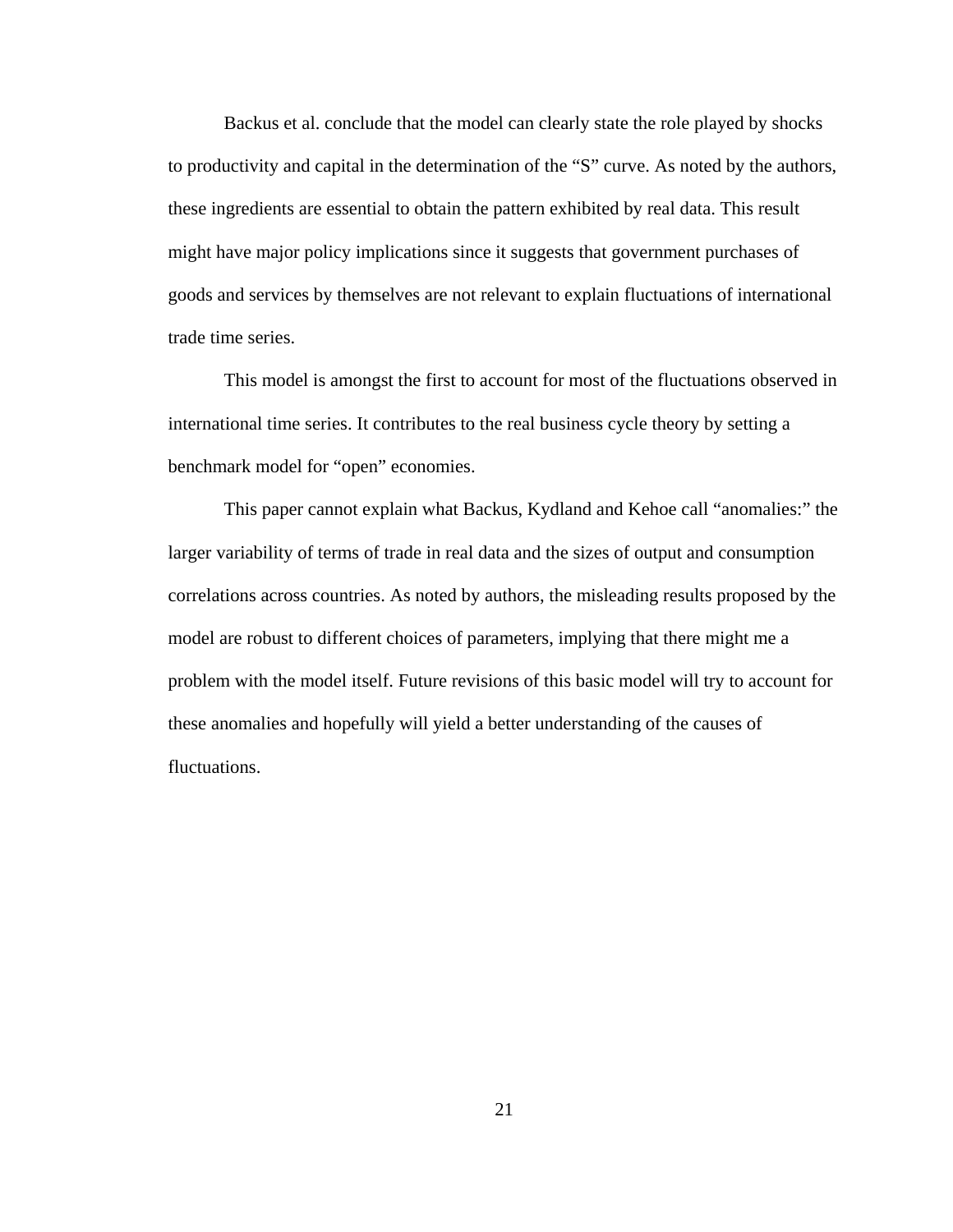### 2.1.3 Small Open Economies

Continuing the previously discussed line of research, some authors proposed that a modification of the "open economy" benchmark model might better explain some of the anomalies stressed by Backus, Kehoe and Kydland. Mendoza  $(1991)^{14}$  $(1991)^{14}$  $(1991)^{14}$  applies a real business cycle model to postwar Canadian data. His main focus is to be able to account for the positive saving – investment correlation even in the presence of perfectly mobile financial capital. As explained above, this correlation was somewhat puzzling since it implies some kind of imperfection in the financial international market. However, Obstfeld (1986) showed that with persistent enough productivity shocks, the aforementioned correlation arises in a dynamic – equilibrium model. Using an overlapping generations model, Finn (1990) stated that any type of investment – savings correlation may arise, depending on the nature of the technology shock<sup>[15](#page-28-1)</sup>. According to these authors, a positive savings – investment correlation should not be interpreted as a lack of capital mobility. Mendoza's model is able to replicate many of the observed patterns in data including the countercyclical fluctuations in the balance of trade.

Distinctive characteristics of this model include the assumption of moderate capital adjustment costs and minimal variability and persistence in the technological shock. The first assumption will make physical capital less mobile than financial capital, something that seems plausible. Formally, this assumption enters Mendoza's model in the following way:

<span id="page-28-1"></span><span id="page-28-0"></span><sup>&</sup>lt;sup>14</sup> Mendoza, Enrique G. "Real Business Cycles in a Small Open Economy." *AER* 1991.<br><sup>15</sup> Obstfeld, Maurice, "Capital Mobility in the World Economy: Theories and Measurement" *Carnegie*-*Rochester Conference Series on Public Policy*, Spring 1986, *24*, 55-103 and Finn, Mary G., "On Savings and Investment Dynamics in a Small Open Economy" *Journal of International Economics*, August 1990, *29*, 1-22; cited by Mendoza, op. cit. p. 798.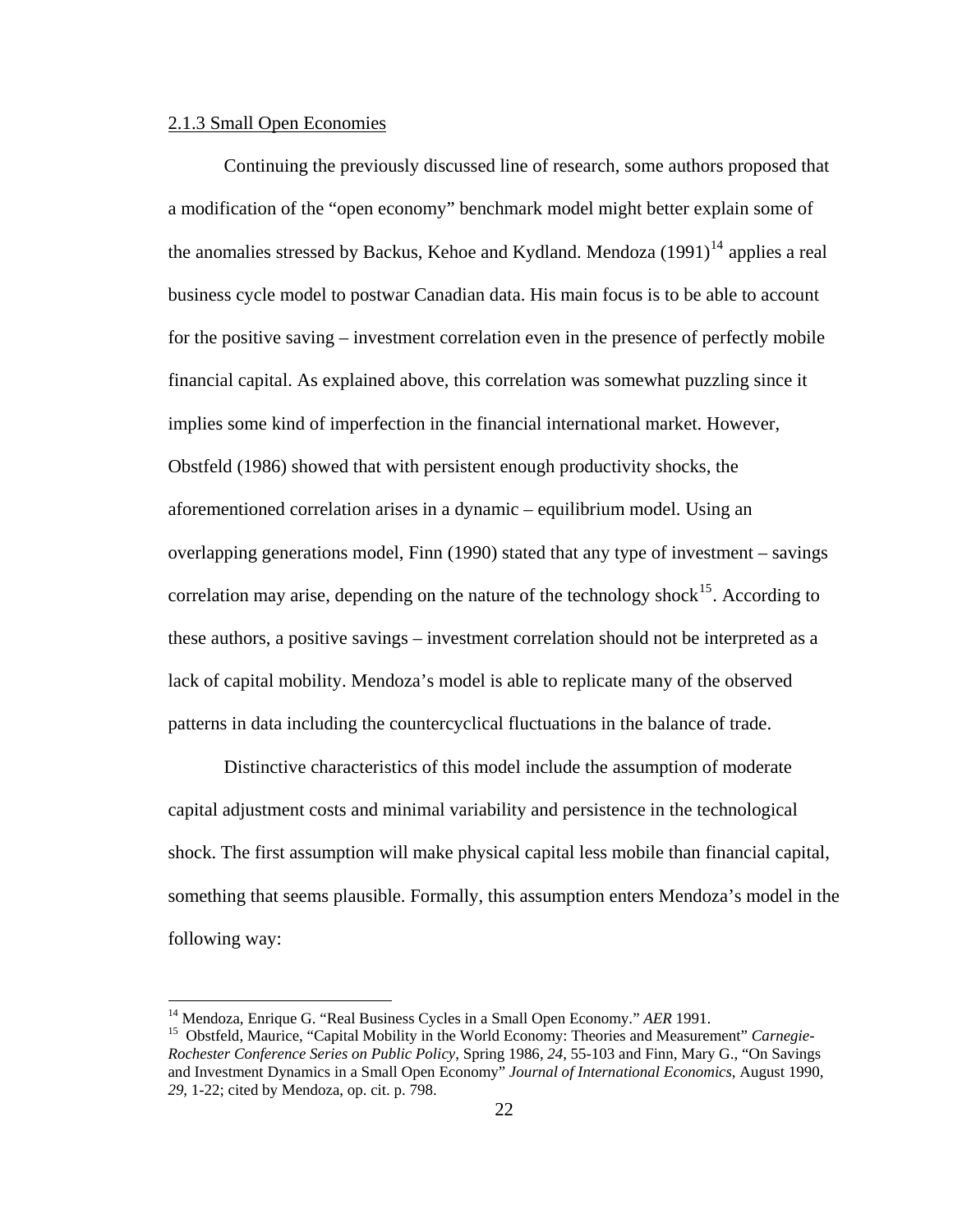$$
G(K_{t}, L_{t}, K_{t+1}) = \exp(e_{t})K_{t}^{\alpha}L_{t}^{1-\alpha} - \left(\frac{\phi}{2}\right)(K_{t+1} - K_{t})^{2}
$$

where:  $G(\cdot)$  is a production function

 $K, L$  are capital and labor inputs in production

 $\phi > 0$  is the size of the adjustment cost.

 $0 < \alpha < 1$  is the capital share, and  $e_t$  is the productivity shock.

The second one is an attempt to avoid criticisms of the business cycle approach that assert that most of the fluctuations expressed by the model are actually already embodied in the shocks. Finally, Mendoza introduces a different utility function that will treat the rate of time preference as endogenous. Agents are assumed to maximize their expected utility, which takes the following form:

$$
E\left[\sum_{t=0}^{\infty}\left\{u(C_t-G(L_t))\times\exp\left(-\sum_{\tau}^{\tau-1}v(C_{\tau}-G(L_{\tau}))\right)\right\}\right]
$$

where the exponent term is an endogenous (depending on previous consumption levels) time preference parameter.

Some results include the fact that high positive saving – investment correlation can arise in a small open economy even if we assume perfect capital mobility. Also, the same productivity shocks that account for many of the stylized facts in postwar business cycles are able to explain the saving investment correlation.

Mendoza encounters the problem that his model overestimates the volatility of investment with respect to the closed economy case as noted above in Backus et al. (1992). This is actually the motivation of the capital adjustment cost assumption. Another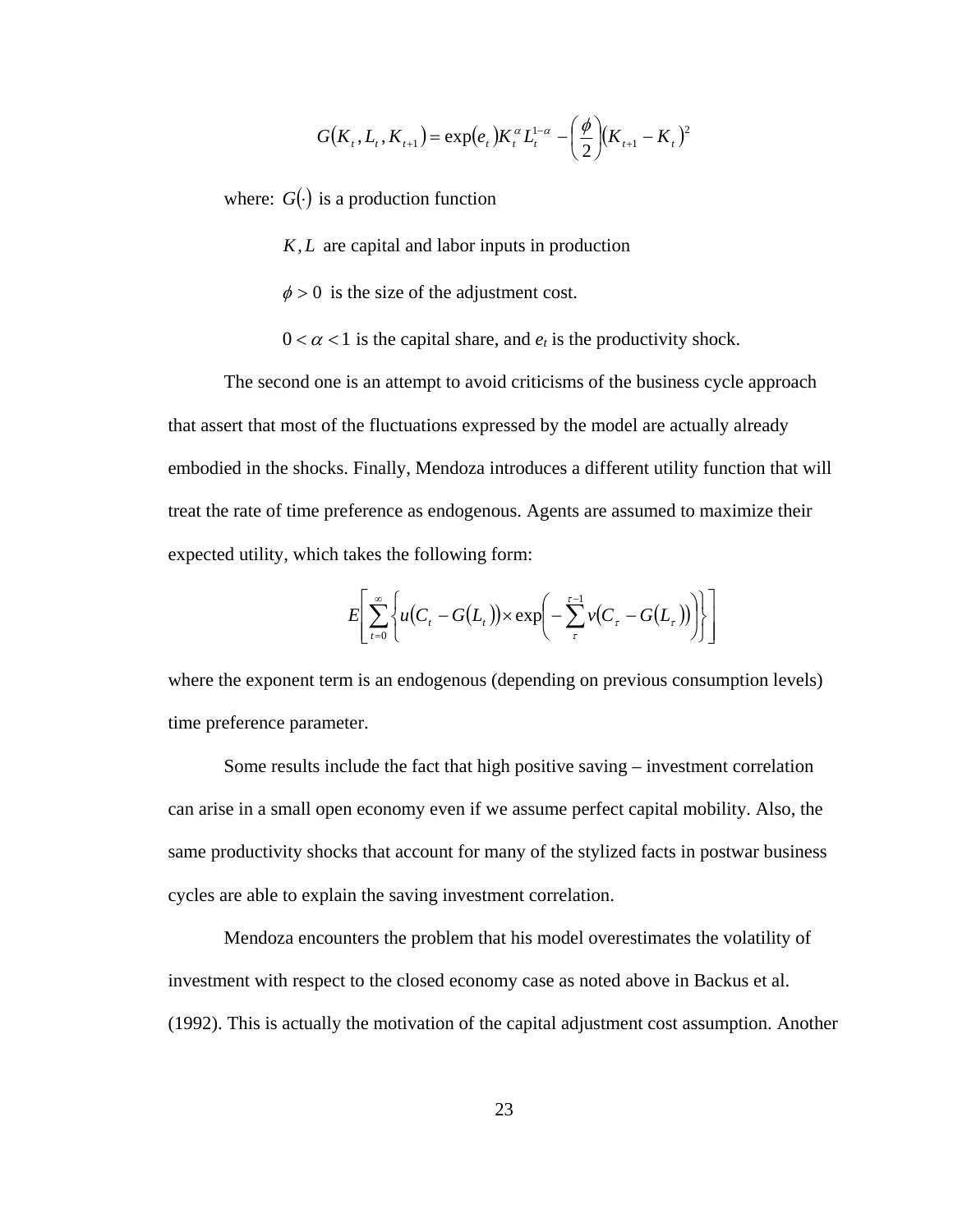limit of the analysis is the inability to replicate the observed behavior of productivity and consumption.

An important contribution of this paper is the extension to a small open economy case. This distinctive characteristic is formalized by the assumption that the world's real interest rate is taken as given by agents in the small open economy. Mendoza considers not only shocks to productivity but also to the terms of trade. These latter two contributions are suggested by the situation of many developing countries. Mendoza will explore the implications of these assumptions later.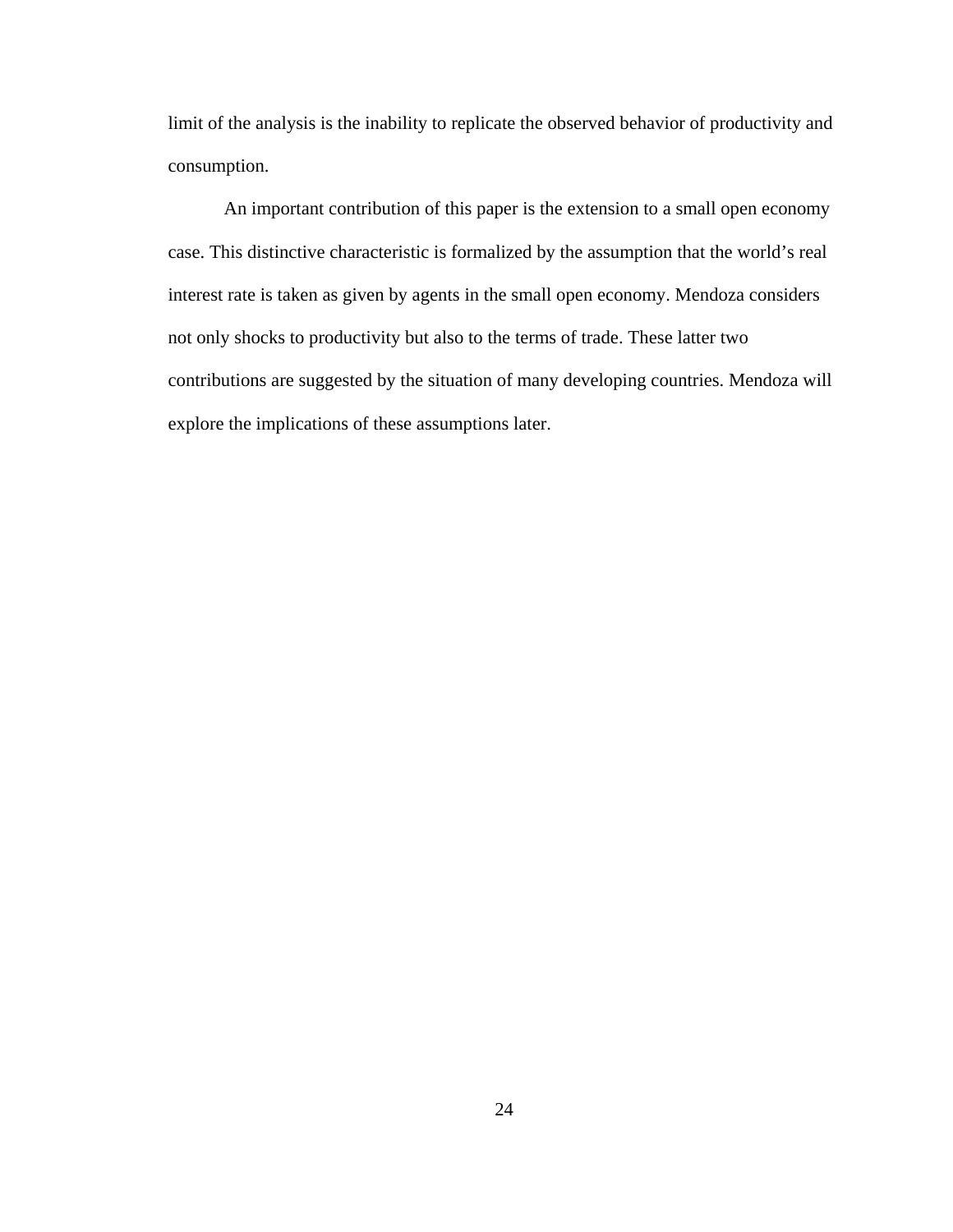#### 2.1.4 Further Research

 $\overline{a}$ 

This section briefly describes further modifications to the benchmark real business cycles models. In these pages, the chief aim is to reduce discrepancies between actual data and model's predictions. Although they are successful at a specific level, there is not a comprehensive real business cycles model that accounts for empirical regularities of an open economy.

 In a 1993 paper, Baxter and Crucini focus on the puzzling savings – investment correlation<sup>[16](#page-31-0)</sup>. Although using a different approach, these authors are also able to replicate a positive S-I correlation using a two country stochastic growth model. The distinctive characteristics of their model include perfect capital mobility and taking into account the relative size of countries and their different ability to influence the world's interest rate.

 As previous applications of real business cycle models, some facts cannot be explained. In this case, their model is unable to account for the behavior of labor, investment and output across countries and predicts, again, a near perfect consumption correlation across countries.

This work contributes to the real business cycle theory by distinguishing between smaller and bigger countries, while keeping the general equilibrium approach. This allows the authors to replicate the fact that the S-I correlation is lower in smaller countries.

 Terms of trade shocks could also be a driving force behind international business cycles. In order to explore this possibility, Mendoza  $(1995)^{17}$  $(1995)^{17}$  $(1995)^{17}$  proposes a model with terms of trade shocks that can account for international fluctuations. The author's

<sup>&</sup>lt;sup>16</sup> Baxter, Marianne and Crucini, Mario J. "Explaining Saving--Investment Correlations."

<span id="page-31-1"></span><span id="page-31-0"></span><sup>&</sup>lt;sup>17</sup> Mendoza, Enrique G. "The Terms of Trade, the Real Exchange Rate, and Economic Fluctuations."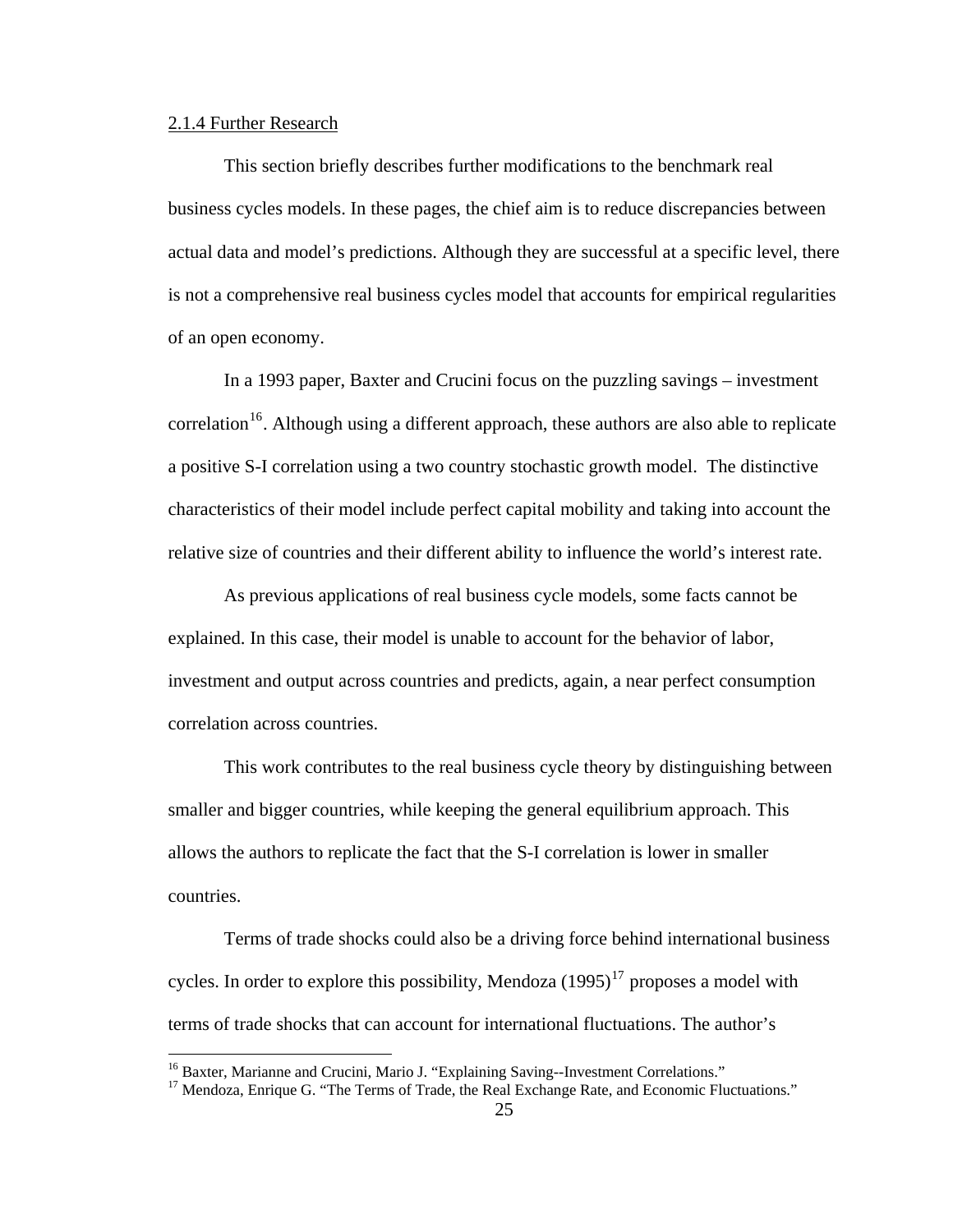motivation comes from the fact that fluctuations in the terms of trade can potentially play an important role in explaining business cycles, particularly for developing countries. As observed in actual data, past terms of trade shocks affected developed and developing countries unevenly. Industrialized countries suffer an increase in their energy prices, while developing countries faced increased energy prices along with a dependence on capital goods imports and on commodity exports.

By studying 7 industrialized countries and 23 developing countries, Mendoza finds roughly the same stylized facts for international data discussed above. One important finding, however, is the fact that cycles tend to be longer in developing countries than in industrialized countries.

An important difference between Mendoza's model and the model proposed by Backus et al. (1992) is that the former author assumes that model terms of trade are exogenous. Mendoza also assumes trade only in one-period risk-free bonds, resulting in an incomplete international financial market. The origin of this assumption is that complete international financial markets will create a near perfect consumption correlation across countries, a well known feature of international real business cycles models. In order to resolve this, other authors introduced the notion of tradable and non tradable goods, which will be discussed later. Finally, Mendoza incorporates in his model the fact that roughly 2/3 of a country's imports are inputs and 1/3 are consumption goods by allowing agents to trade in both the capital good and the consumption good.<sup>[18](#page-32-0)</sup>

Mendoza's three sector model economy, driven by terms of trade shocks and productivity shocks, is able to account for several additional stylized facts. Actually,

<span id="page-32-0"></span><sup>&</sup>lt;sup>18</sup> Mendoza, Enrique G. "The Terms of Trade, the Real Exchange Rate, and Economic Fluctuations." p. 103.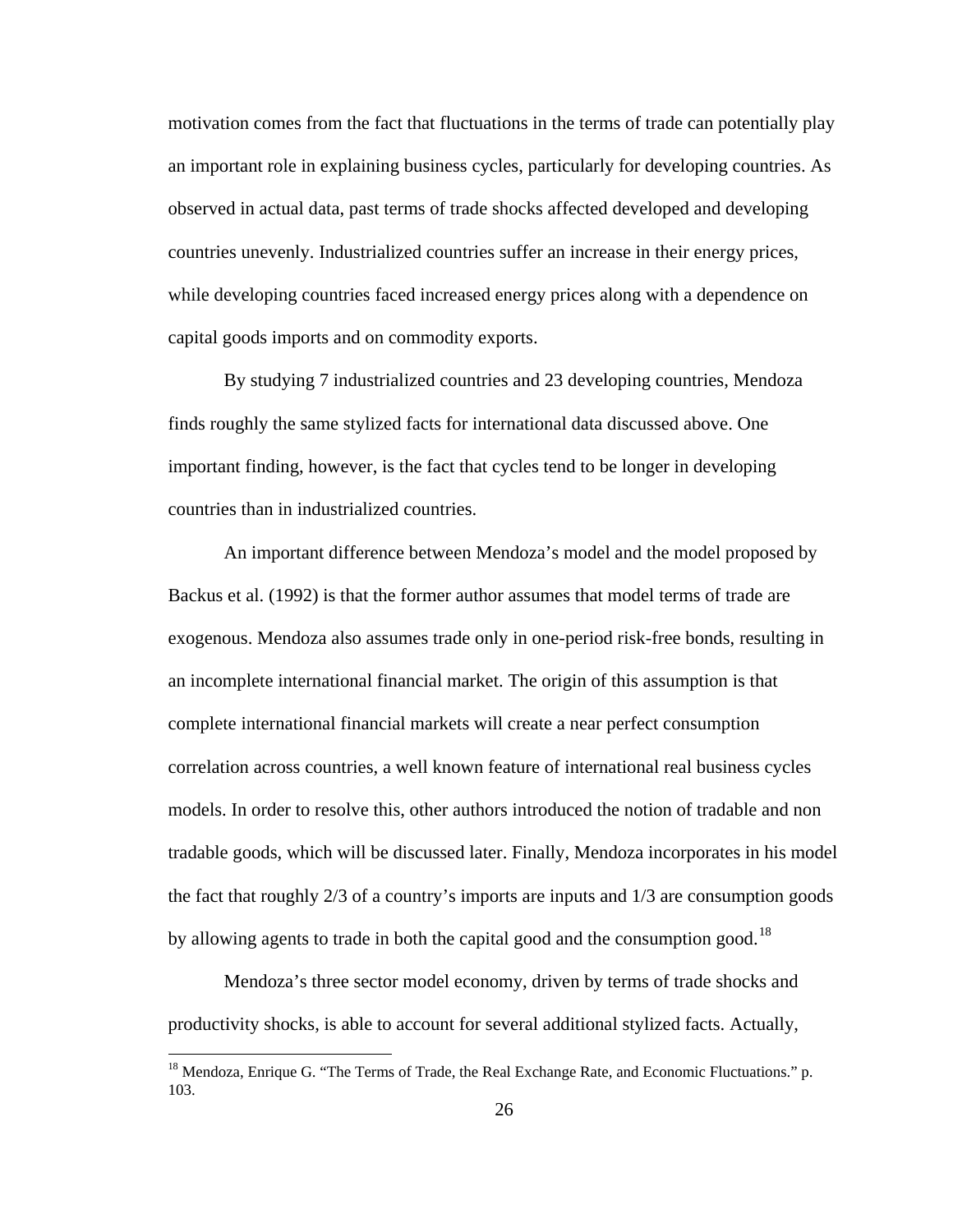terms of trade shocks account for nearly 45 to 60 percent of the output and real exchange rate fluctuations in Mendoza's model. On the other hand, productivity shocks still remain an important explanatory variable. Macroeconomic variables have a different response to the shocks, depending on its origins. In this model economy, real exchange rates and interest rates differentials are procyclical if the shock arises from the terms of trade and are countercyclical if the disturbance arises from a productivity shock. The key is that Mendoza's analysis identifies the importance of terms of trade shocks in international business cycles.

Mendoza also draws attention to another unresolved problem of both international and closed economy real business cycles models; in the model economy the welfare costs of business cycles are small. Although Mendoza does not provide a definite answer to this puzzle, his developing model economy exhibits higher welfare costs than the benchmark industrial model economy. Applying a methodology introduced by Lucas (1987), Mendoza finds that the compensating variation needed to equate expected lifetime utility in the deterministic and non deterministic industrial model economy is around 0.011 percent. The same exercise for developing economies yields a figure in the order of 0.016 percent<sup>[19](#page-33-0)</sup>. Pallage and Robe (2000) provide evidence consistent with this result<sup>[20](#page-33-1)</sup>. Partially following Dolmas  $(1998)^{21}$  $(1998)^{21}$  $(1998)^{21}$ , Pallage and Robe find that welfare losses created by output fluctuations are higher in LDCs than in developed countries. Even

<span id="page-33-0"></span><sup>&</sup>lt;sup>19</sup> Mendoza, op. cit. p. 129.

<span id="page-33-1"></span><sup>&</sup>lt;sup>20</sup> Pallage, Stephane and Robe, Michel, A., "Magnitude X on the Richter Scale: Welfare Costs of Business Cycles in Developing Countries" Center for Research on Economic Fluctuations and Employment, Working Paper 124, October 2000.

<span id="page-33-2"></span><sup>21</sup> Dolmas, Jim "Risk Preferences and the Welfare Cost of Business Cycles" *Review of Economic Dynamics*, Vol 1, 1998, pp. 646-676.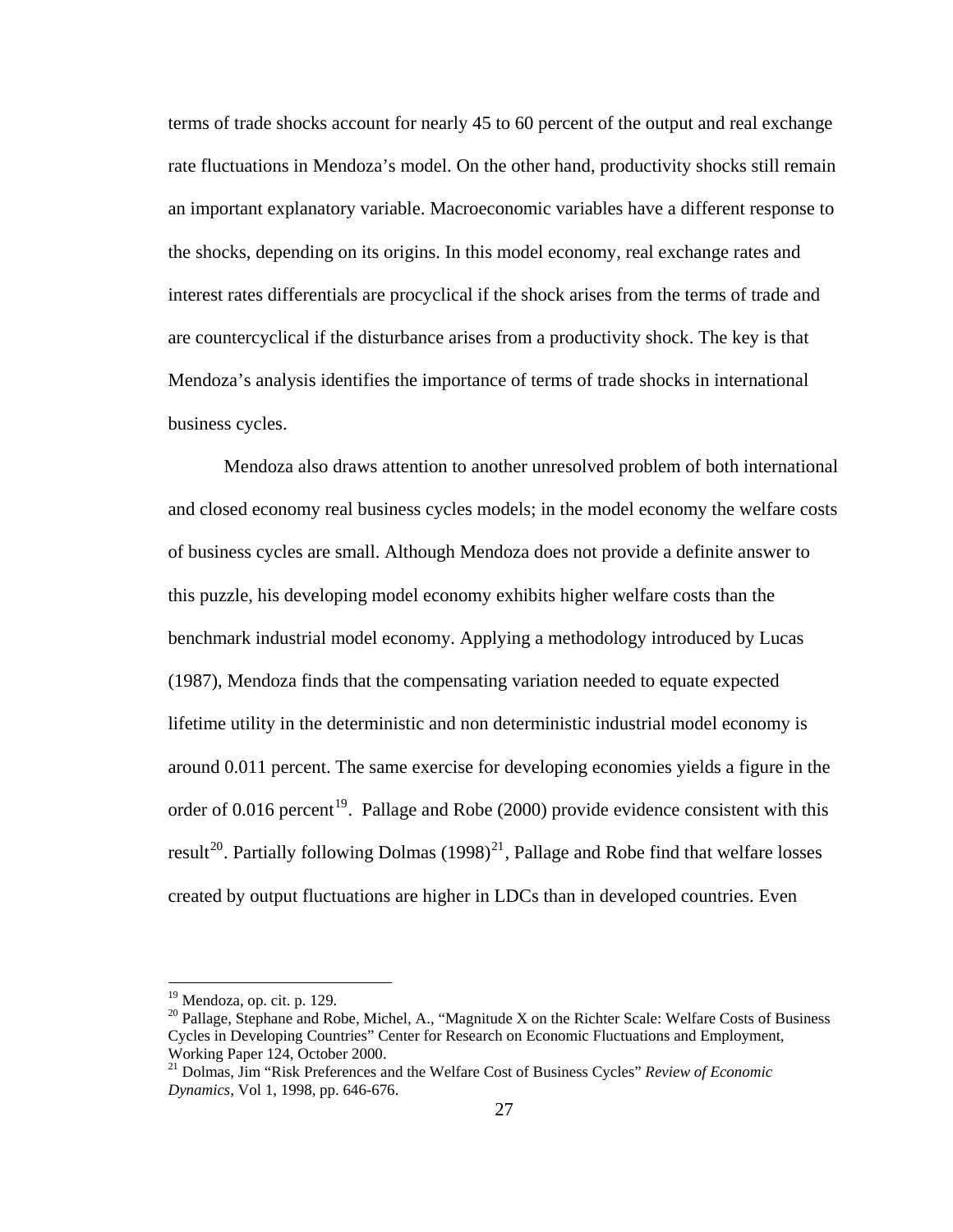though measures of welfare costs are a matter of debate, it seems that welfare losses in developing countries are higher than in developed economies.

The almost perfect cross country consumption correlations predicted by open economies real business cycles models motivated some authors to modify these models in order to get more realistic results. The work by Stockman and Tesar (1995) is an example<sup>[22](#page-34-0)</sup>. These authors contend the high degree of risk sharing assumed in previous work as the main feature of the model that accounts for why cross – country correlations are so high in the model economies. As previously noted by Backus et. al.: "…with complete markets, we expect the ability to share risk internationally to produce a large correlation between consumption fluctuations across countries. Indeed, in some theoretical economies, this correlation is one, regardless of the correlation between outputs."<sup>[23](#page-34-1)</sup> Stockman and Tesar introduce nontradable goods in a real business cycle open economy model in an attempt to break down this correlation. Their approach derives from the fact that nearly half of a country's output consist of nontradable goods. Stockman and Tesar study is based in annual data for the seven largest industrialized countries.

 Stockman and Tesar examine a two-country model (disaggregated into tradable and nontradable goods) that can account for international and domestic variables empirical regularities. The structure of the model allows the authors to understand why their model economy can mimic particular features of disaggregated data. By doing so they conclude that a model driven by technology shocks is not successful in replicating

<span id="page-34-0"></span> $^{22}$ Stockman, Alan C. and Tesar, Linda L. "Tastes and Technology in a Two-Country Model of the Business Cycle: Explaining International Comovements."

<span id="page-34-1"></span> $^{23}$  Backus, David K.; Kehoe, Patrick J. and Kydland, Finn E. "International Business Cycles." p. 746.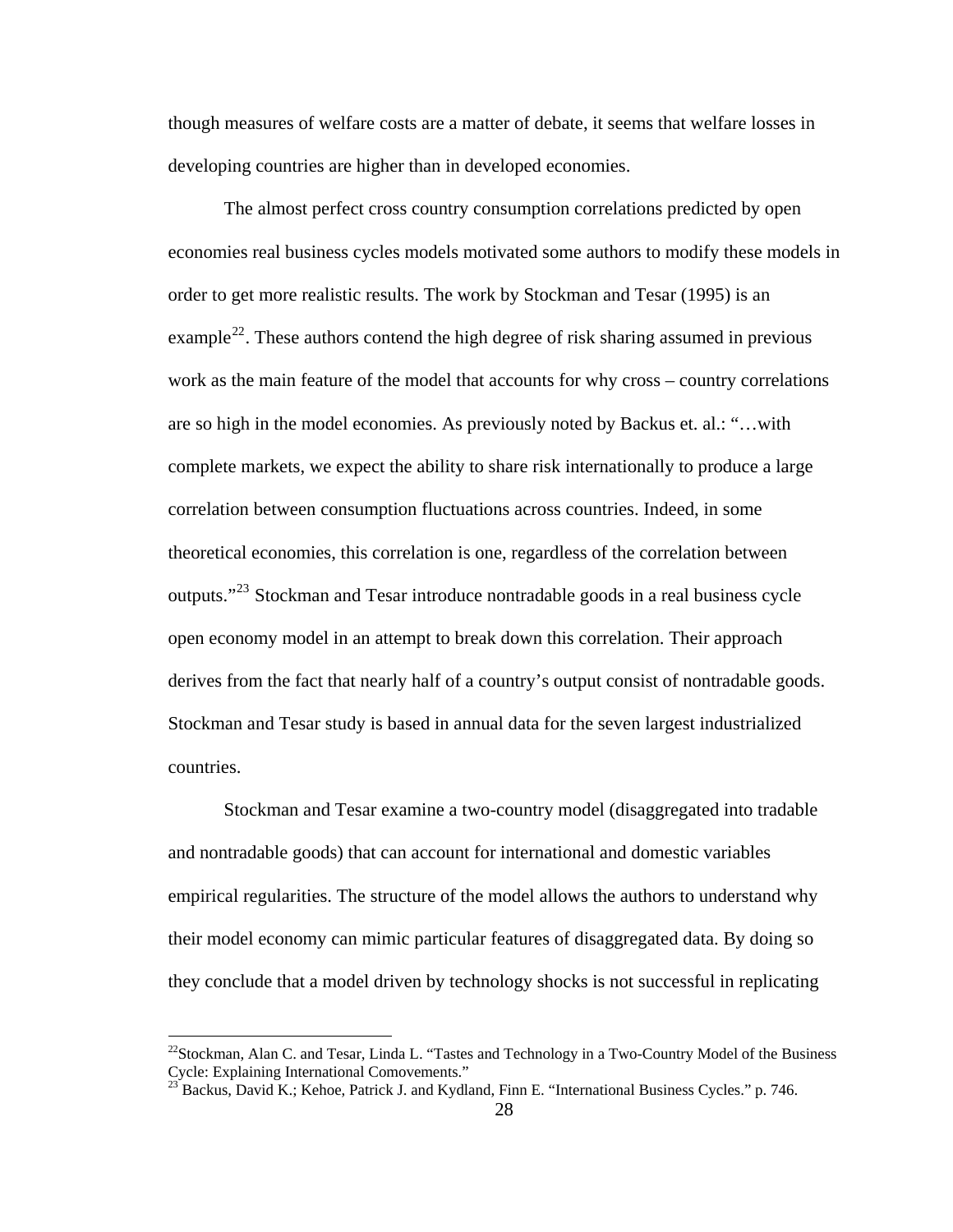the cyclical behavior of data. In order to improve their results, the authors propose a "demand shock." Stockman and Tesar show that a combination of shocks to productivity and to "taste" does better than a shock only to productivity in explaining fluctuations. In particular, the fit is better with respect to disaggregated data. This suggests that further research might have to include "demand shocks" in addition to technology shocks to be able to account for business cycles fluctuations. Stockman and Tesar also conclude that introducing nontradable goods improves the ability of the model to replicate cross – countries consumption correlations.

 In other work, Baxter and Crucini (1995) propose a way to overcome the high predicted consumption correlation across countries<sup>[24](#page-35-0)</sup>. These authors explore the relationship between complete financial integration and the transmission of business cycles. Their idea is to clearly determine the role played by financial markets in explaining fluctuations. In particular why cross – countries consumption correlations are so low compared to what is generated by model economies.

Baxter and Crucini depart from the assumption of complete international capital markets. Their contribution is to assume that agents can only trade in noncontigent bonds, thus having incomplete access to international risk sharing. In a second step, the authors compare the results of their model with a model with complete markets.

By comparing their results to the complete market model, the authors find that the characteristics of productivity shocks are crucial to explain the results of their model. Under some conditions, both models results are essentially undistinguishable, meaning that restricting asset trade has no effects. However, if productivity shocks in each country

<span id="page-35-0"></span><sup>&</sup>lt;sup>24</sup> Baxter, Marianne and Crucini, Mario J. "Business Cycles and the Asset Structure of Foreign Trade."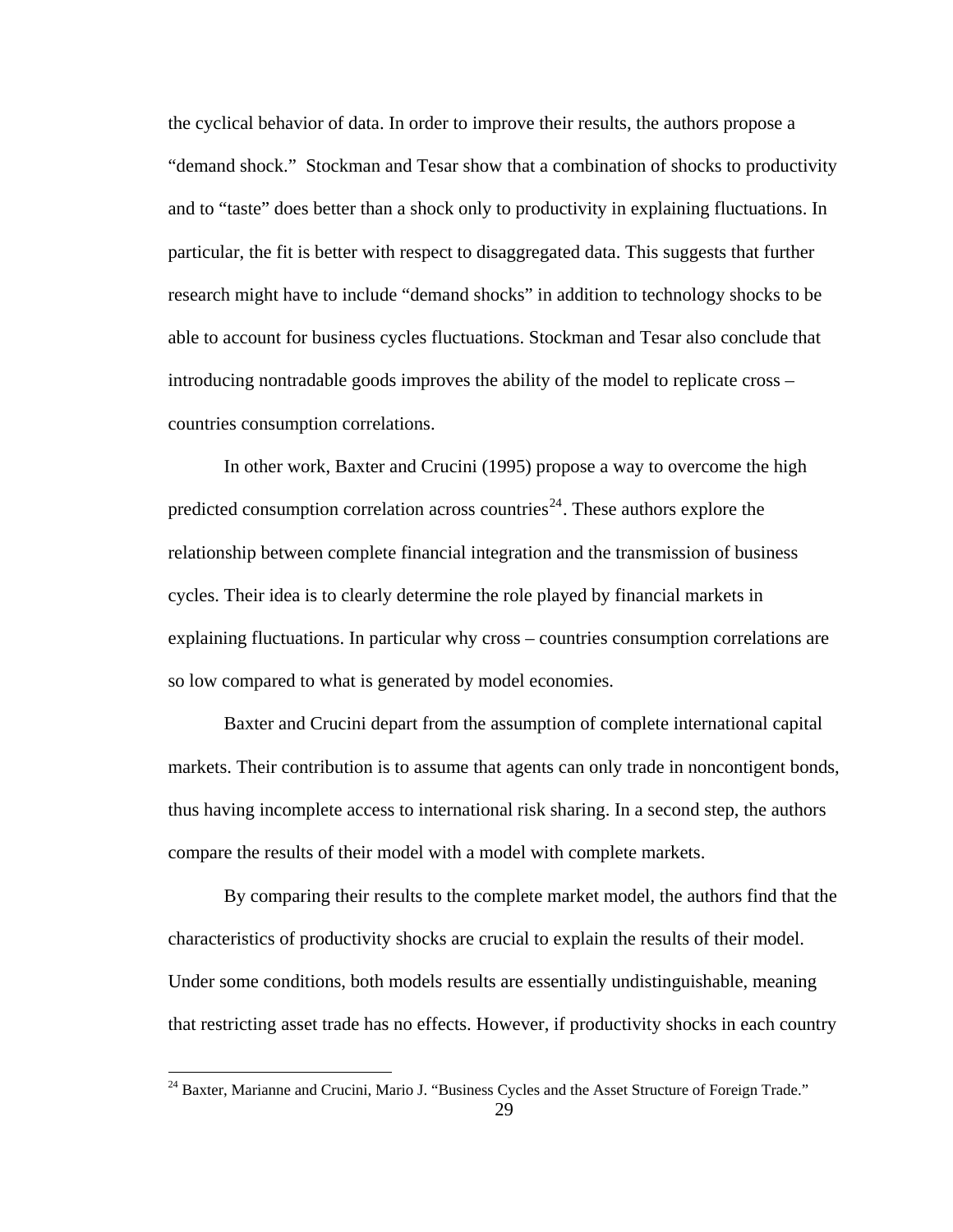follow a random walk with spillovers and correlated innovations, the restricted asset trade model performs better than the complete market scenario. In particular, the former is able to replicate lower cross countries consumption correlations than the latter.

Baxter and Crucini point out the role played by financial asset restrictions in explaining international fluctuations. In particular, they draw attention to the nature of the shocks for international financial markets to have a relevant role. Not surprisingly, different productivity shocks can have different effects in the transmission of business cycles in a restricted financial market world economy.

Kehoe and Perri (2002) propose another solution for dealing with the high cross country correlation predicted by real business cycles models<sup>[25](#page-36-0)</sup>. These authors' approach is to assume that international loans are imperfectly enforceable by introducing a different kind of friction in the international financial market. The Kehoe – Perri approach will yield different results from those of the complete market economy environment regardless of the choice of parameters. As such, their findings differ from the Baxter and Crucini approach. In their numerical simulations, Kehoe and Perri are also successful in lowering the cross country consumption correlation. However, they encounter other problems. For instance, their model economy produces the opposite sign in the correlation between net exports and output compared to the correlation in the actual data.

<span id="page-36-0"></span><sup>&</sup>lt;sup>25</sup> Kehoe, Patrick J. and Fabrizio Perri. "International Business Cycles With Endogenous Incomplete Markets,"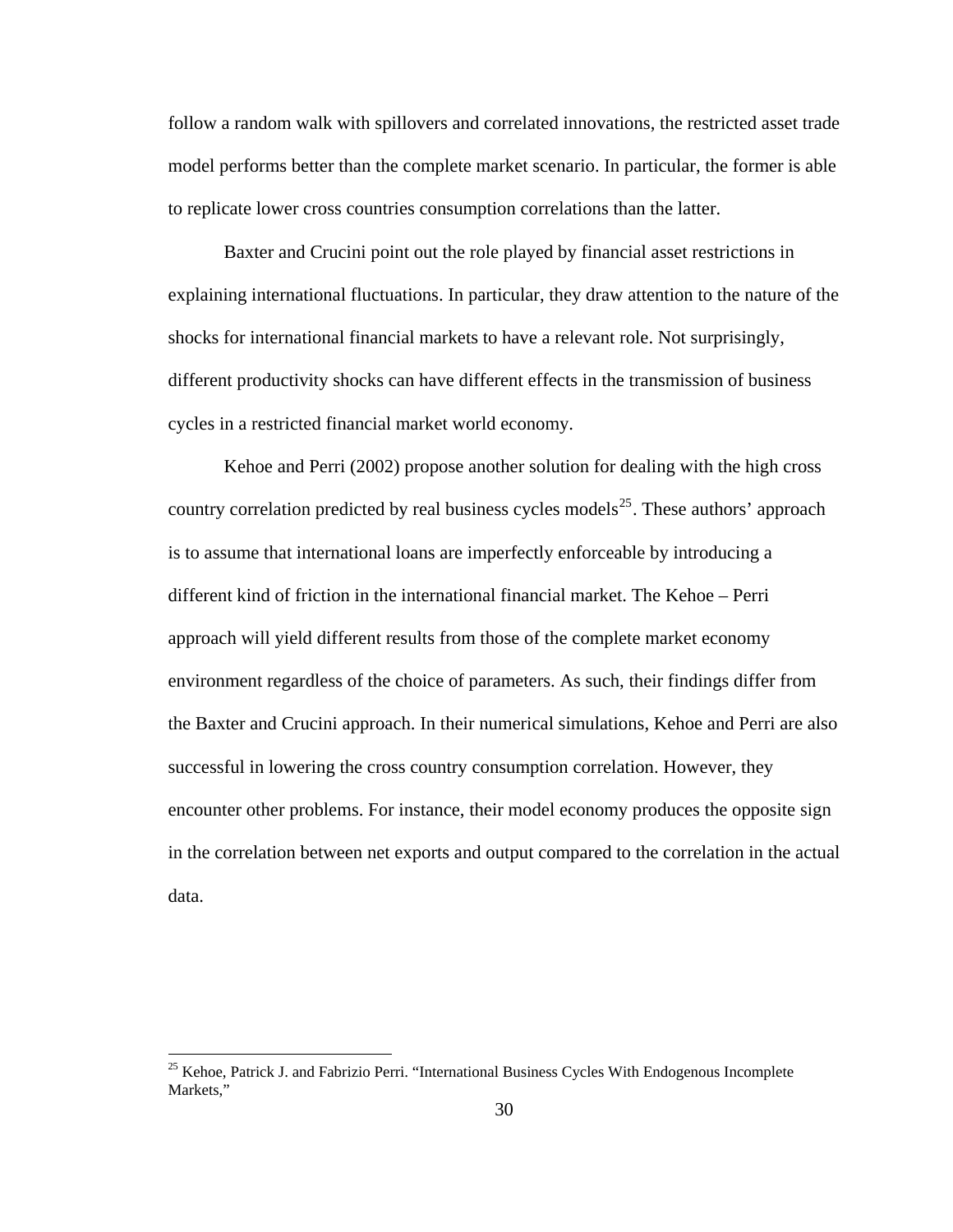## 2.1.5 Critique of the Real Business Cycles Approach

 In my view, the most important criticisms of the real business cycle approach can be summarized as follows. First, there is little evidence in favor that productivity shocks are large enough at quarterly frequencies. The model economy needs productivity shocks that can be as large as 1 percent per quarter. Besides the well known oil shocks in the 70's, it is very difficult to find a productivity shock that can match the assumptions made by real business cycles models. Also, technological shocks are assumed to affect all sectors of the economy evenly, something that seems highly unlikely. There is some evidence that variations in the Solow residual might be a poor measure of technological shocks<sup>[26](#page-37-0)</sup>. If that proposition is true, then technology shocks are not so large and the explanatory power of real business cycle theory is smaller.

 Second, the absence of a formal econometric test to determine the fit of the model implies that the "goodness" of a model is to be tested by checking simple statistics. This argument asserts that since models are not usually tested against alternatives formulations of the problem, the result of the calibration process could just be one of many explanations<sup>[27](#page-37-1)</sup>. Although there is a literature on evaluating the fit of dynamic structural economic models, there is yet no consensus as to which measure to use. Watson (1993) argued that the fit of a real business cycle model can be assessed by measuring how much stochastic error should be added to the model variables in order for the model to exactly

<span id="page-37-0"></span><sup>&</sup>lt;sup>26</sup> Romer, David "Advanced Macroeconomics" Ch. 4, pp.  $174 - 221$ .

<span id="page-37-1"></span><sup>&</sup>lt;sup>27</sup> Stadler W. George "Real Business Cycles." pp.  $1766 - 1772$ .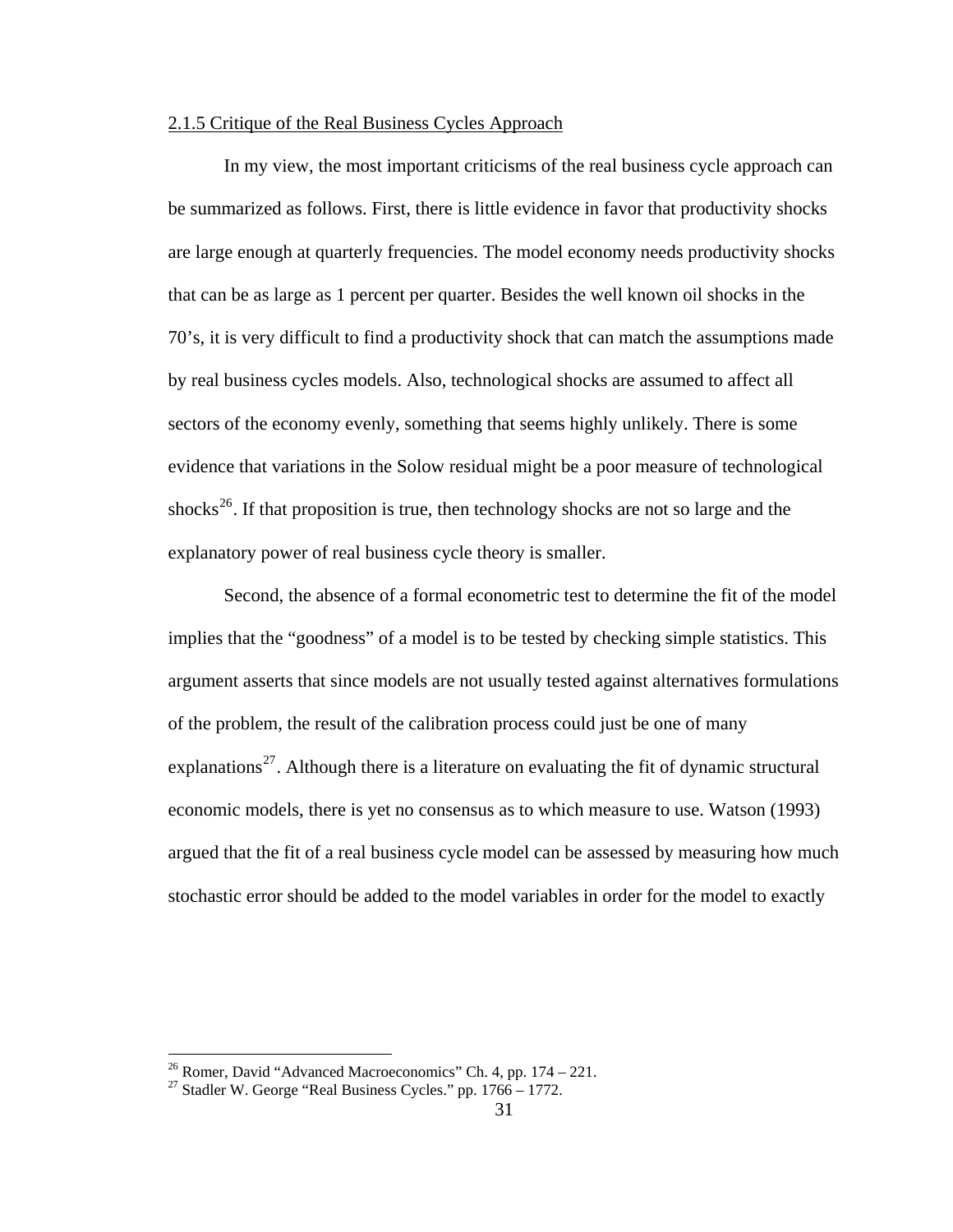match actual data properties<sup>[28](#page-38-0)</sup>. Watson suggests that the amount of stochastic error is a measure of how close the model is to actual data.

 Third, there seems to be evidence supporting the hypothesis that intertemporal labor substitution is quite low. In a real business cycles model, this parameter serves as a propagation mechanism for the cycle. Along these lines, some studies suggest that changes in wages might not be the only factor determining labor supply. This implies that real business cycles models might not be considering important features of labor fluctuations.

 Fourth, prototype real business cycles models ignore the effect of monetary disturbances on macroeconomic variables. Many authors believe that money has a real effect on economic variables, and by thus it should not be left out of any theory of fluctuations.

Despite the fact that all of these points received some attention, the most interesting question is still: to what extent technology shocks are responsible for aggregate fluctuations? In an attempt to resolve this controversy, S. Rao Aiyagari proposes a method for measuring the contributions of productivity shocks to real business cycles models<sup>[29](#page-38-1)</sup>. According to Aiyagari, under the usual assumptions of competitive markets, no external economies of scale and no measurement errors, shocks can account for more than half –and perhaps even as much as 78%– of aggregate fluctuations. Relaxing these assumptions can lower the explanative power of technology shocks. Aiyagari states that the presence of imperfect competition, external economies of scale,

<span id="page-38-0"></span><sup>28</sup> Watson, Mark W., "Measures of Fit for Calibrated Models", *Journal of Political Economy*, December 1993, *101*(6), pp. 1011-1041.

<span id="page-38-1"></span> $^{29}$  Aiyagari, Rao S. "On the Contribution of Technology Shocks to Business Cycles."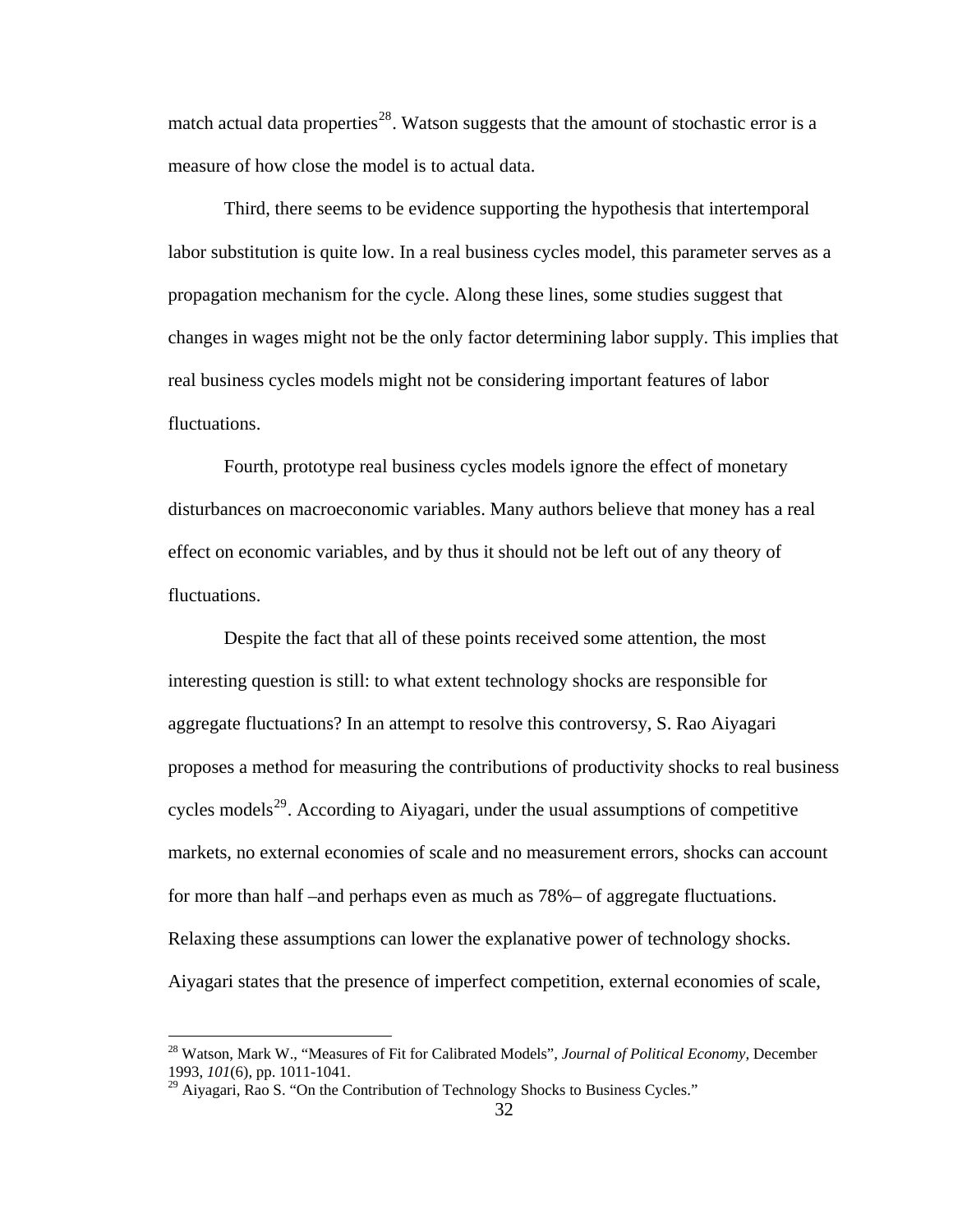overtime wage premiums or measurement errors can be consistent with a low contribution of technology shocks. By analyzing each one of these, Aiyagari shows that the higher the presence of these nonstandard assumptions the lower the point estimate of the contribution of technology shocks. Aiyagari concludes that the discussion about technology shocks contributions to fluctuations is really about measuring the importance of nonstandard assumptions. To settle this question, empirical studies need to provide evidence of the magnitude of these assumptions.

To conclude, although it is true that many questions still remain unanswered, it is also true that the real business cycle approach is a good starting point in order to better understand the dynamics of macroeconomic variables. In particular, extensions to the case of small open economies can help to answer some puzzles. Since the ability to affect the interest rate, the country size and the access to international financial markets seem to have an effect in the propagation of business cycles, this remains an interesting topic for future research.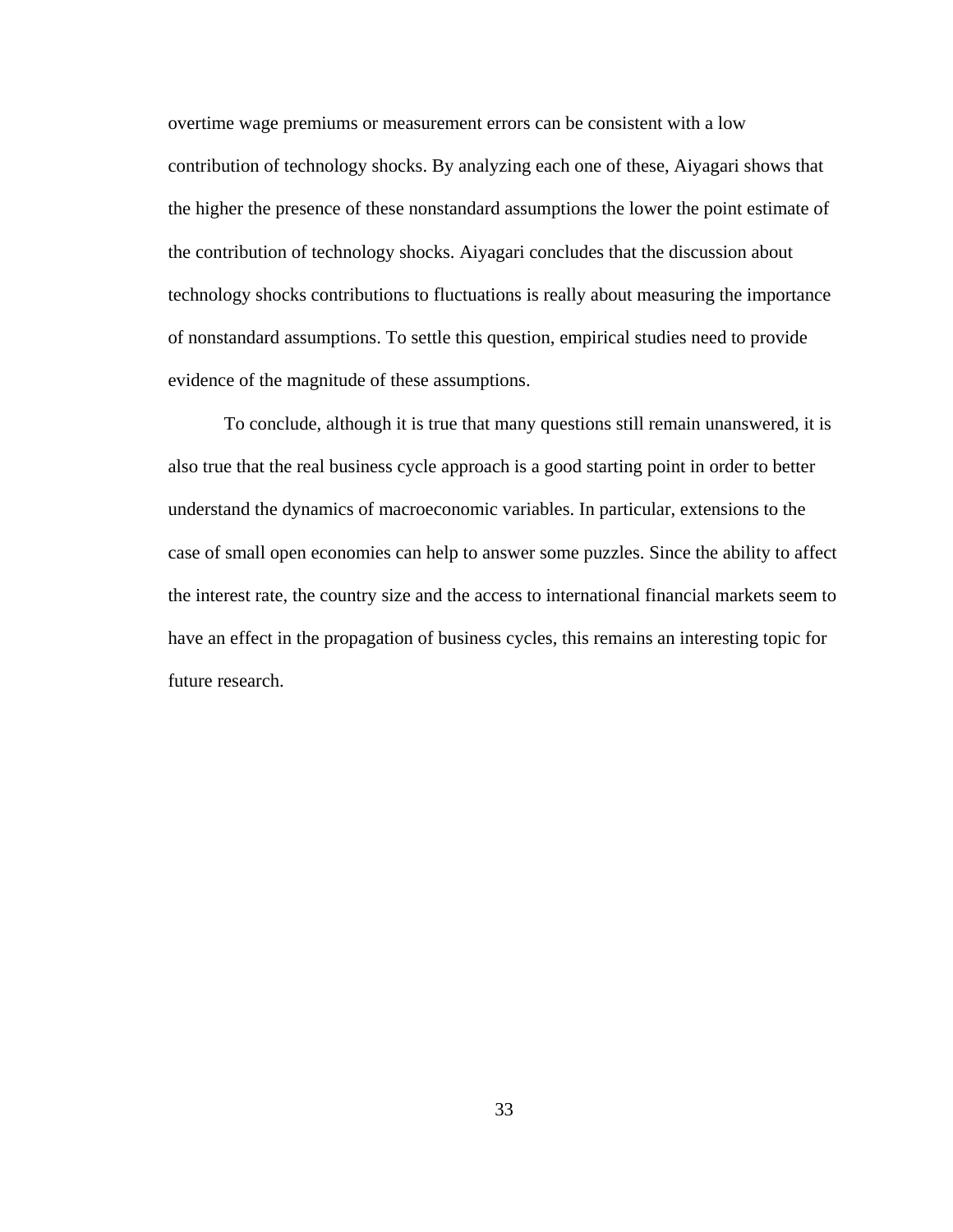# 2.2 Contract Theory $\frac{30}{2}$  $\frac{30}{2}$  $\frac{30}{2}$

 $\overline{a}$ 

 The origins of what is known today as "contract theory" can be traced back as far as 60 years ago. The notion of "state contingent" commodities introduced by Arrow and Debreu and the theory of choice under uncertainty are amongst its first building blocks. In addition, the concepts of "incentive compatibility" and "private information" set the ground for the theory of incentives and economics of information. Some of the recent contributions to this versatile group of theories include dynamic contracting, which added tools like contract renegotiation and incomplete contracts. As stated above, some authors incorporated concepts from contract theory into real business cycles models.

 Contract theory departs from perfect competitive analysis. Most importantly, some agents have private information, creating a framework in which agents have to consider extra constraints. As a result, equilibria are not always Pareto optimal. This does not mean, however, that asymmetric information always yields allocations in which agents' welfare is reduced. Usually, it is rather complicated to obtain unambiguous results about welfare.

 There are well known conclusions about the effect of information asymmetries in markets such as the credit or labor markets. Under standard conditions, equilibrium interest rates and wages are such that markets do not clear. This is an alternative explanation for credit rationing and unemployment, rather than price stickiness.

 For concreteness, consider the credit market. Assume there are "safe" and "risky" borrowers. They need the same amount of money to undertake their projects, that yield the same expected return. Safe (risky) borrowers have a higher (lower) probability of

<span id="page-40-0"></span> $30$  This section is taken mainly from Bolton, Patrick and Dewatripont, Mathias "Contract Theory" Massachusetts Institute of Technology, 2005.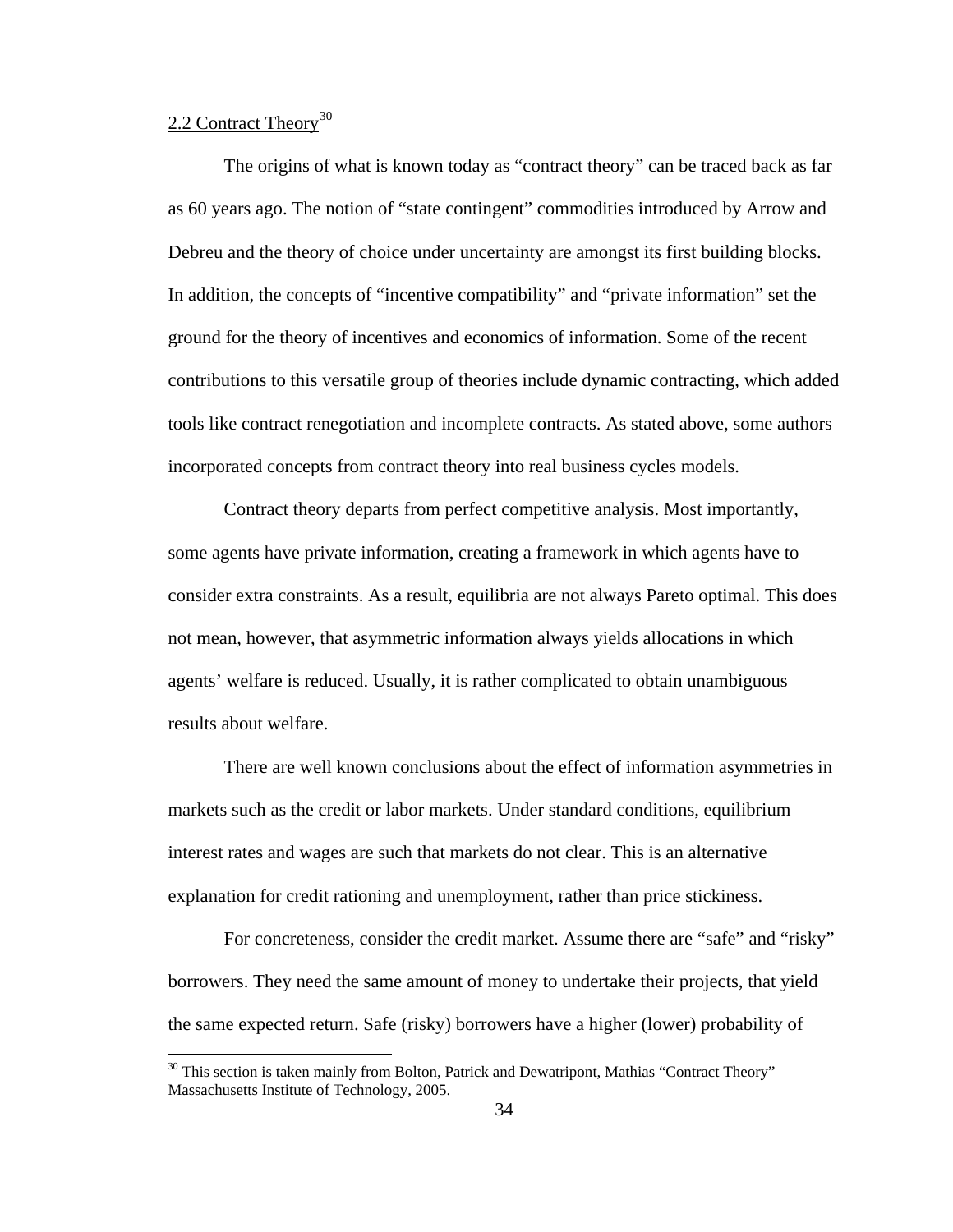repayment, but a lower (higher) return. There is a bank that has less than the total amount of funds required to fund both projects. With perfect information, the financial intermediary optimally funds either project and uses all its funds, by setting a repayment contingent on the borrowers' type. When investment returns depend on lender's private information, financial intermediaries might decide to offer a contract that actually leaves some projects without funds. Because the bank cannot distinguish safe from risky borrowers, raising the interest rate means losing the "safe" borrowers. If the bank thinks there are too many "risky" borrowers in the market, it will decide to fund the safe projects and leave some risky projects unfunded.

 The previous example helps us understand the potential effects of information asymmetries in the supply of funds. Assume financial intermediaries in LDCs face more difficulties when trying to assess borrower's types. Then, an increase in "risky" projects (a negative shock) will reduce the supply of funds by more in LDCs than in DCs, resulting in a bigger output drop than in DCs. This is just one of the many channels by which information problems might explain LDCs higher output volatility.

 The previous example relies on the type of contract the bank can offer to borrowers. It is not a general result. However, further refinements of this idea might allow one to model the effect of private information in a general equilibrium framework and obtain similar conclusions.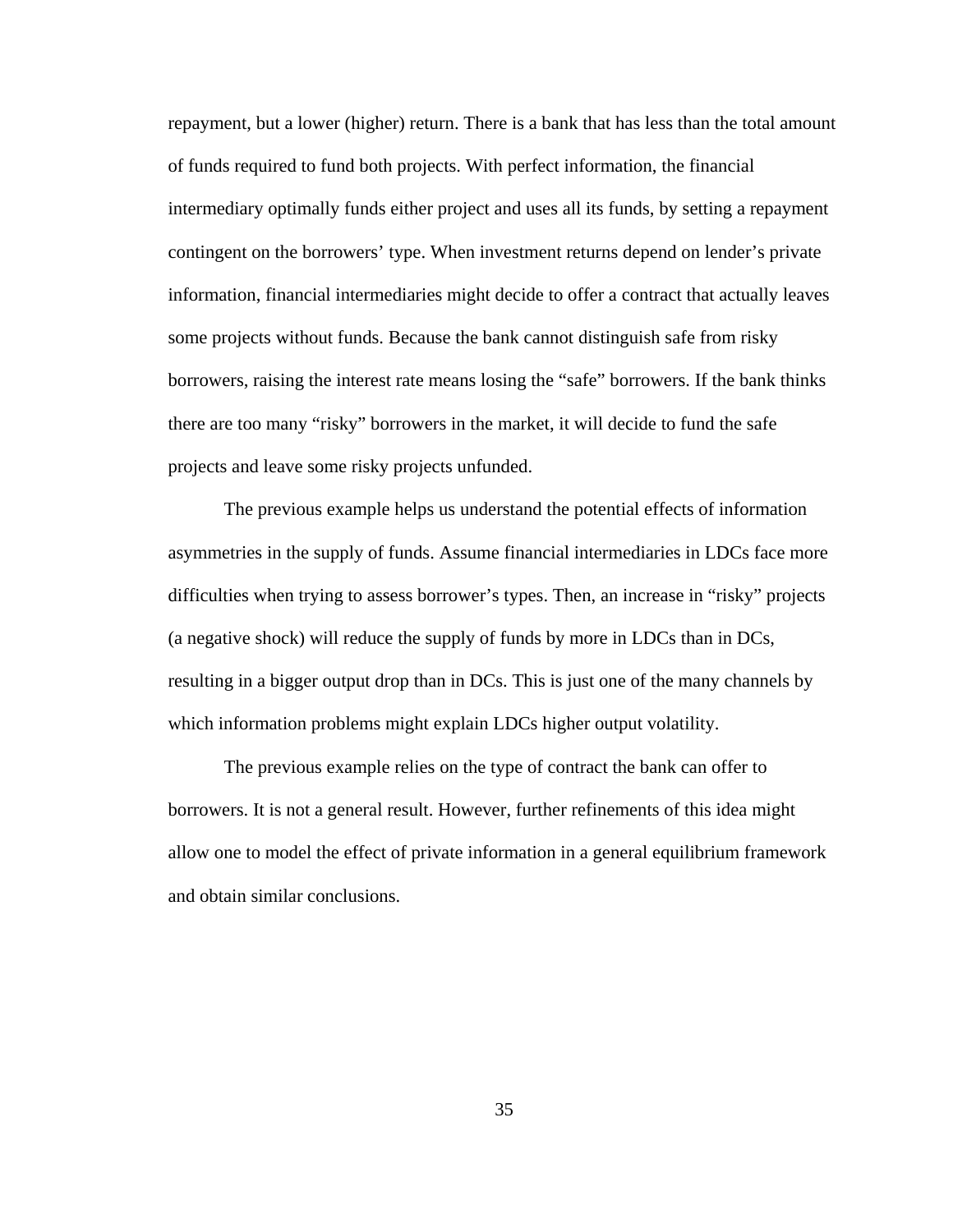## 3. Evidence on the Correlation Between Growth and Volatility

 This chapter complements the literature review on business cycles by incorporating possible links between growth and volatility. To this end, I discuss the evidence on the growth volatility correlation at the country level and suggest a candidate linking factor based on prior empirical work. Finally, I lists some contributions about the different effects of state and national borders.

#### 3.1 Empirical Evidence

 I begin by describing Aguiar and Gopinath (2007) approach to the study of business cycles in developed and emerging countries. I then summarize prior work on the link between policy variability and growth.

 It is common to observe multiple policy regime modifications in emerging countries. Sometimes they arise because of institutional reasons, as the lack of independence of central banks, while sometimes they are just the result of years of bad economic performance and a desperate quest for growth. Aguiar and Gopinath (2007) suggest that these frequent changes have an effect on output volatility. These authors provide evidence that shocks to the growth trend are the main source of fluctuations in emerging countries, as opposed to developed countries, in which fluctuations can be explained mostly by transitory shocks.

 Aguiar and Gopinath exercise consists in decomposing empirical estimates of the Solow residual into transitory and permanent shocks. This approach suggests that shocks to the growth trend are more important for emerging countries than for developed economies.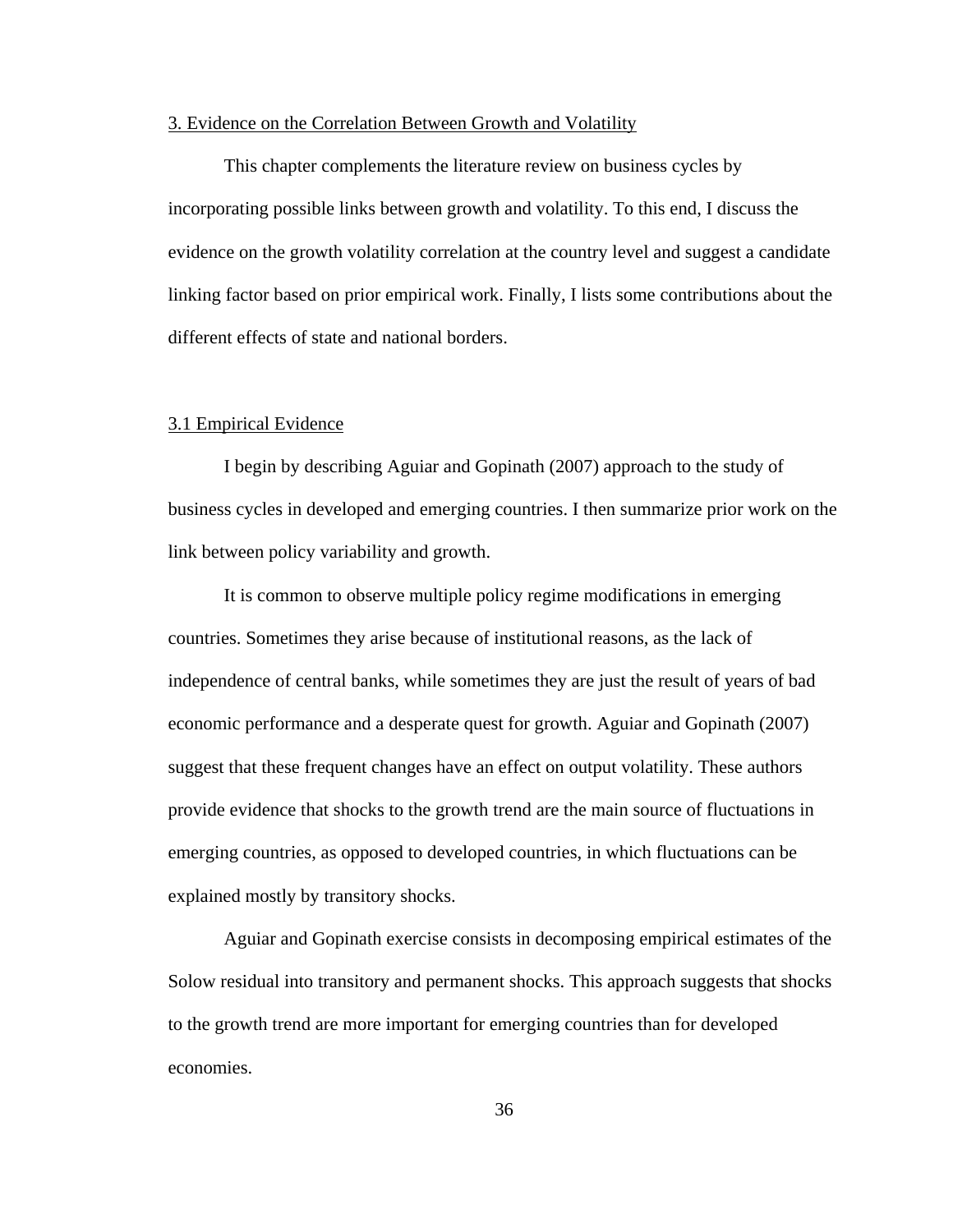In this approach, the production function is assumed to take the following form:

$$
Y_t = e^{zt} K_t^{1-\alpha} \big(\Gamma_t L_t\big)^{\alpha}
$$

where  $\Gamma$ <sub>*t*</sub> and  $z$ <sub>*t*</sub> represent productivity processes and the other variables have the standard interpretation of a growth model. In particular,  $z<sub>t</sub>$  is assumed to be an AR(1) process:

$$
z_t = \rho_z z_{t-1} + \varepsilon_t^z
$$

where  $|\rho_z|$  < 1 and  $\varepsilon_t^z$  ~ iid  $N(0, \sigma_z)$ . The productivity process embodied in  $\Gamma_t$  is represented by the following law:

$$
\Gamma_t = e^{gt} \Gamma_{t-1} = \prod_{s=0}^t e^{gt}
$$

where  $g_t = (1 - \rho_g) \mu_g + \rho_g g_{t-1} + \varepsilon_t^g$ . As usual,  $|\rho_g| < 1$  and  $\varepsilon_t^g \sim$  iid  $N(0, \sigma_g)$ . According to these assumptions,  $z_t$  is the shock to the productivity level and  $g_t$  is the shock to the growth of productivity (where  $\mu_{g}$  is productivity's long run mean growth rate)

Aguiar and Gopinath show that the log of the Solow residual:

$$
sr_t = z_t + \alpha \ln \Gamma_t
$$

can be decomposed into the sum of a random walk component and a transitory component:

$$
sr_t = \tau_t + s_t
$$

where

$$
\tau_{t} = \alpha \mu_{g} + \tau_{t-1} + \left(\frac{\alpha}{1 - \rho_{g}}\right) \varepsilon_{t}^{g}
$$

is a random walk with drift and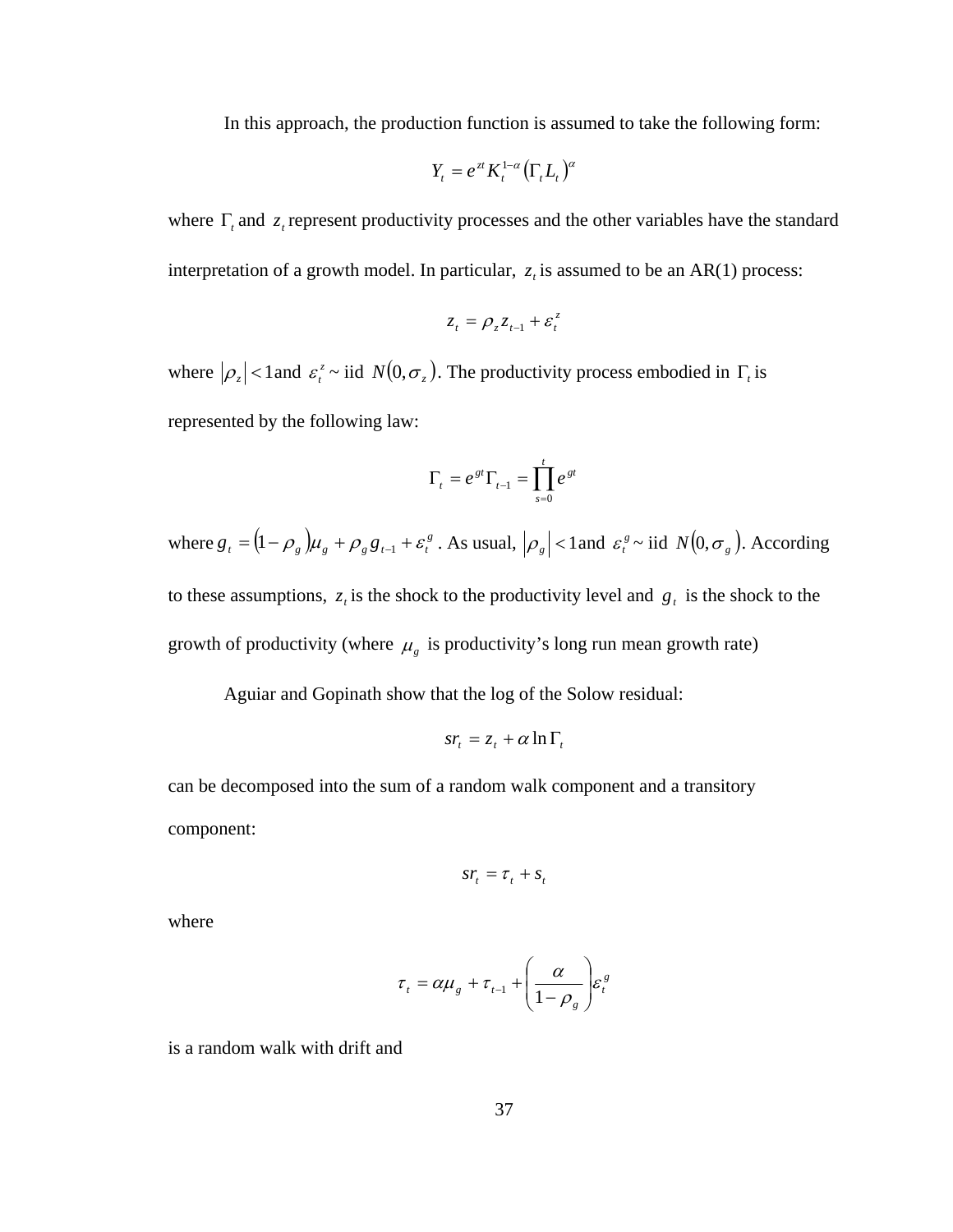$$
s_t = z_t - \left(\frac{\alpha \rho_s}{1 - \rho_s}\right) (g_t - \mu_s)
$$

is a stationary series. Aguiar and Gopinath obtain estimates of the following ratio:

$$
\frac{\sigma_{\Delta r}^2}{\sigma_{\Delta sr}^2} = \frac{\alpha^2 \sigma_g^2}{\left(1 - \rho_g\right)^2 \sigma_{\Delta sr}^2}
$$

to measure the importance of the permanent shock versus the transitory shock.

 Data are annual observations of the Solow residual from Mexico (emerging country) and Canada (developed country) from 1981 to 2002. Preliminary results indicate that the ratio of the variance of the trend shock to the total variance is 1.72 for Mexico and 0.82 for Canada. However, due to the short length of the sample and other econometric considerations, this result is not robust and is poorly estimated. Choosing alternative parameters actually reverses the result, indicating that shocks to the growth rate of productivity are more important in the developed country (Canada).

 In light of the problems encountered before, Aguiar and Gopinath propose a different approach to the estimation of the same ratio. These authors calibrate a standard real business cycle model to represent two identical economies that differ only in their productivity parameters. The main idea is to extract information about the productivity parameters from data on consumption and net exports fluctuations and from the correlation between income and net exports.

 This idea arises from combining consumption data with the permanent income hypothesis. If agents are informed about the nature of the shock, changes in consumption relative to output and net exports reveal the underlying characteristics of the shock: transitory or permanent. Agents that see their income increase as a result of a permanent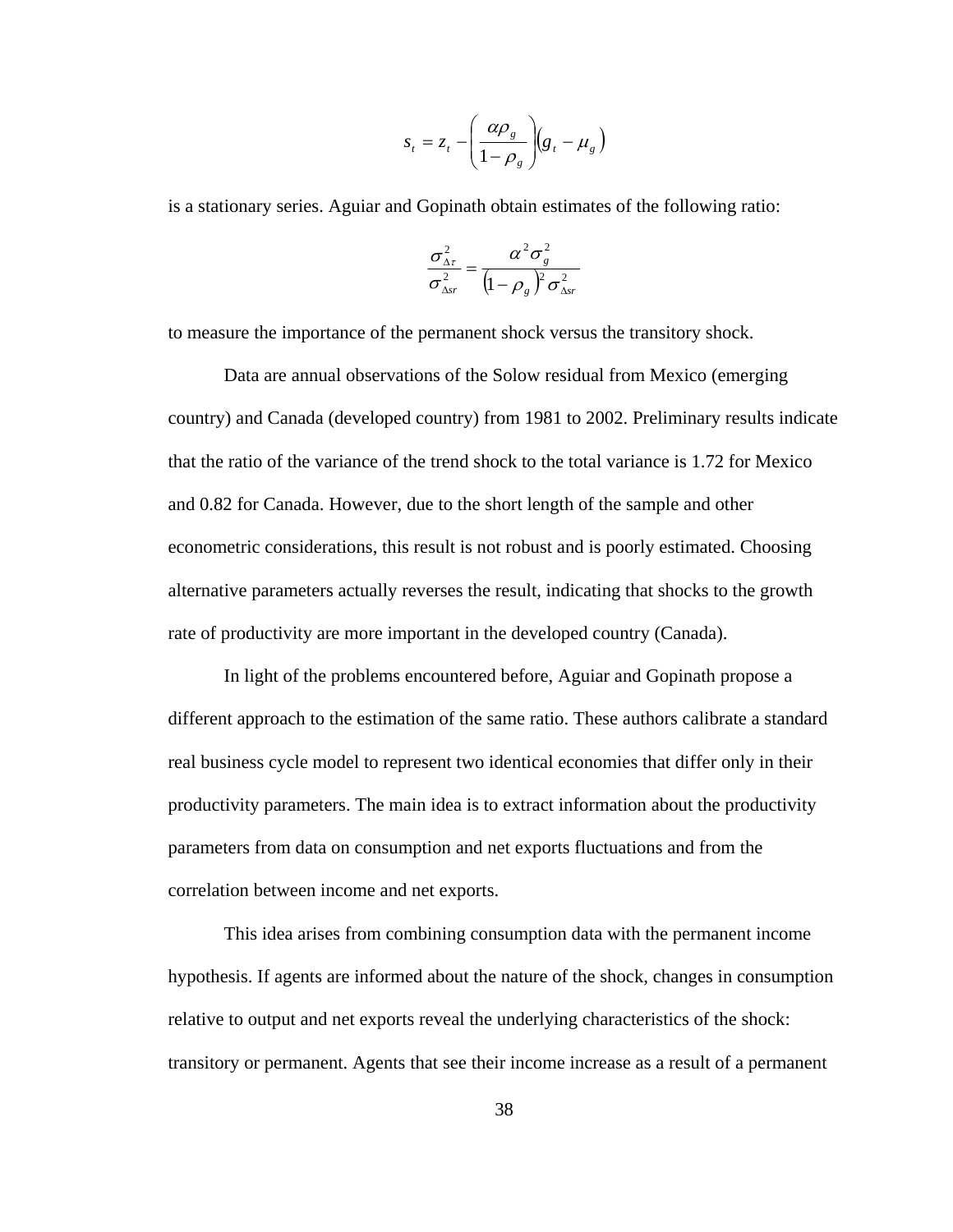shock to output will increase their consumption by more and therefore we should observe an increase in the trade deficit (sharp decrease in net exports). However, if the shock is transitory, agents increase their savings and the current account improves, at the same time that consumption increases by less than output.

 Using the same data from Mexico and Canada, Aguiar and Gopinath obtain estimates of the productivity parameters that yield the following values for the ratio of the variance of the random walk component to the total variance of the Solow residual:

**Table 3.1.1: Aguiar and Gopinath estimates** 

|        | $\sigma_{\Delta\tau}^2/\sigma_{\Delta\!sr}^2$ |
|--------|-----------------------------------------------|
| Mexico | 0.96                                          |
| Canada | 0.37                                          |

These estimates prove to be robust to different choices of model parameters. Using data on the variance of net exports instead of consumption yields essentially the same results. More importantly, this estimation procedure also accounts for other business cycles characteristics of emerging and developed economies.

 To conclude, Aguiar and Gopinath exercise suggest that the process followed by the Solow residuals of an emerging economy and a developed country are quite different. When the Solow residual is decomposed in a permanent and transitory component, the ratio of the variance of the permanent component to the variance of the transitory is larger in the emerging economy. This implies that shocks to the growth rate of the Solow residual are more important in an emerging country than in a developed economy, which exhibits a relatively stable trend, mostly affected by transitory shocks.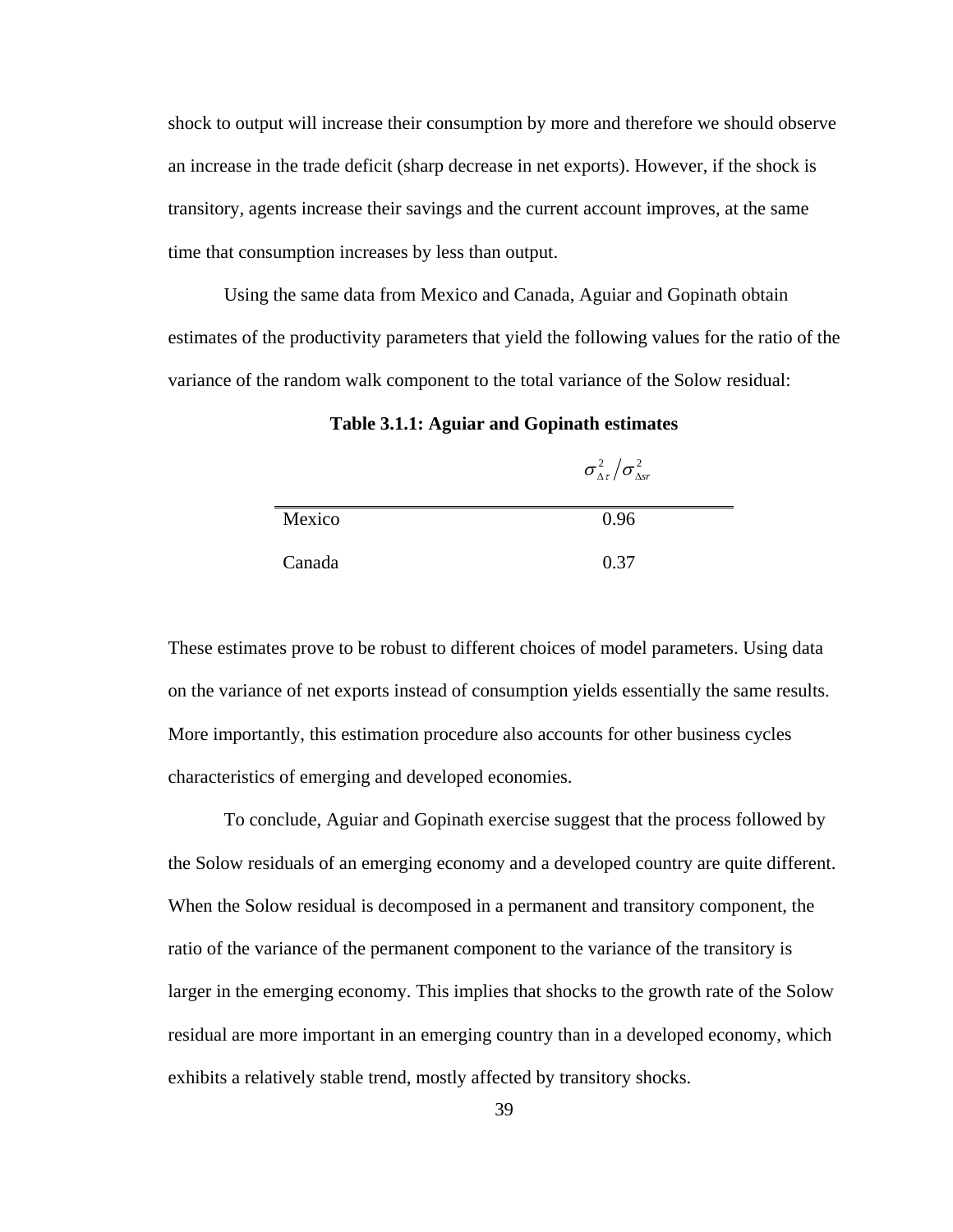Finally, it is important to note that Aguiar and Gopinath suggest that although their framework is that of a standard real business cycle model, frictions arising from market imperfections might be the underlying cause of the different characteristics of the Solow residual processes. In their own words:

> Our analysis highlights a key difference in the stochastic process for Solow residuals in emerging and developed economies. Given a process for the residuals, a standard equilibrium model matches the business cycles facts well. However, this does not imply that frictions are unimportant. More likely, the properties of the Solow residual are a manifestation of a deeper friction. Our analysis suggests that models with market imperfections that endogenously generate volatile and persistent shocks to total factor productivity may be an important avenue for future research.

 My work suggests that asymmetric information can be one of the market imperfections that create shocks to total factor productivity and therefore explain the different business cycles characteristics of emerging and developed economies.

 Ramey and Ramey (1995) document a negative correlation between output volatility and output growth at the country level. This empirical evidence does not correspond to the generally accepted premise that output growth and output volatility are unrelated. Ramey and Ramey argue that in light of their work this approach needs to be reconsidered. According to these authors, there are many reasons as to how output volatility might be related to growth.

 Various authors proposed channels by which increased output volatility might have a negative effect on output growth. According to Aizenman and Marion (1993), increased policy uncertainty might lead to lower output.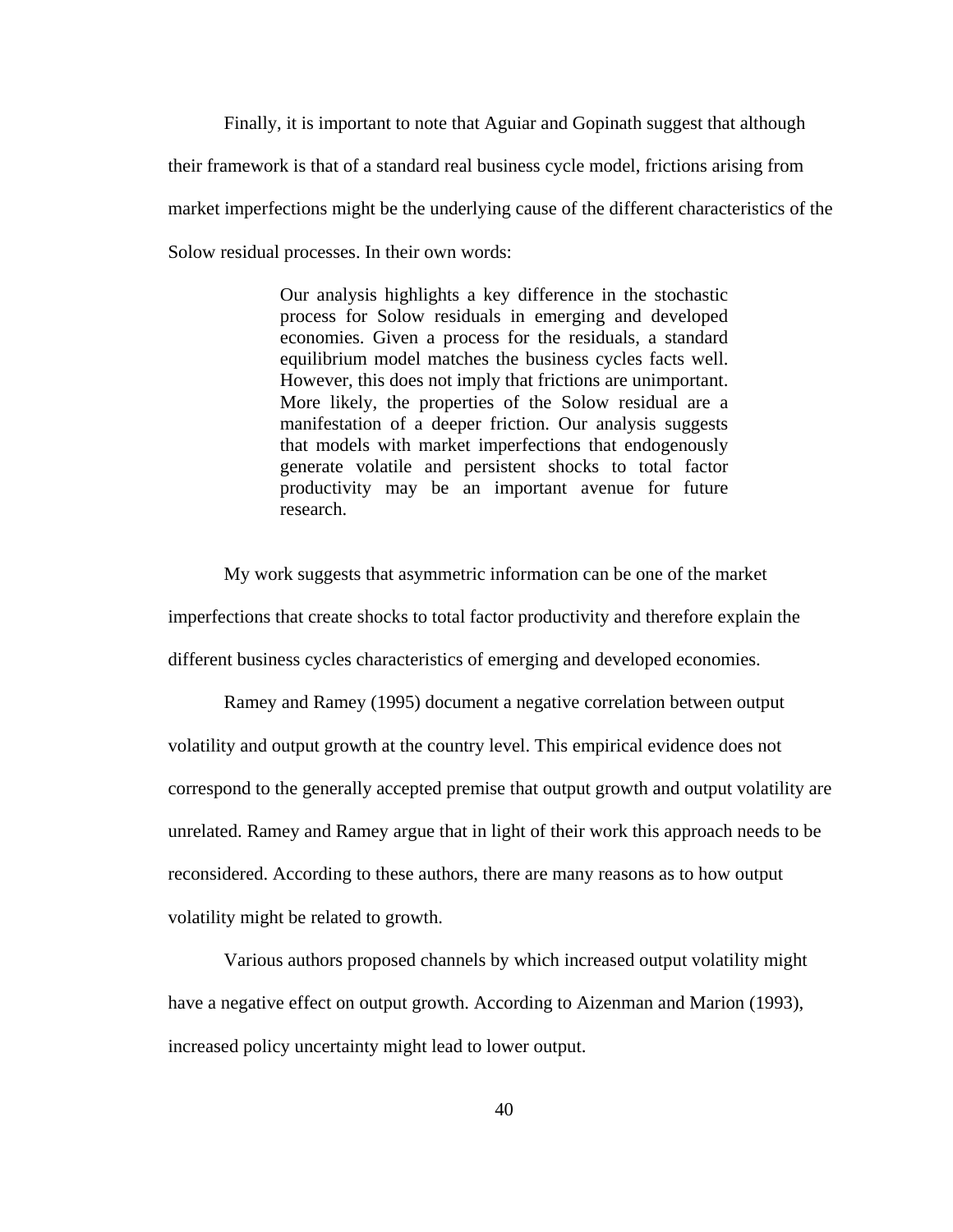Along the same lines, in Ramey and Ramey (1991) an ex ante commitment to technology by firms induces lower output, since firms end up producing less output ex post. In this framework, the accumulation process is hindered and therefore there is a negative relation between output growth and output volatility.

 On the other hand, Black (198) and Mirman (1971) argue that output variance and output growth should be positively related. The former proposes that if countries have a choice between technologies, countries that have higher mean growth are the ones that chose the high variance – high return technology. The latter assumes a precautionary motive for savings. If this is true, then countries with high output volatility should save more, have a higher investment rate, and therefore exhibit higher growth rates.

 I do not think that these two explanations are true. I do not see a particular striking difference between the variance of production technologies between developed and emerging countries. In particular, a firm in an emerging country has not a choice with respect to the production technology, since capital inflows are restricted by other type of problems, like policy uncertainty. With respect to the precautionary savings motive, if agents save more in light of higher output volatility, this is because they recognize the negative link between output variance and output growth. If this link operates in that economy, it is not necessarily true that higher savings will lead to higher output.

 Ramey and Ramey collect data on output growth and volatility for two samples of countries. The first one consists of 92 countries with data from 1960 to 1985, while the second involves 24 OECD countries with data from 1950 to 1988.

41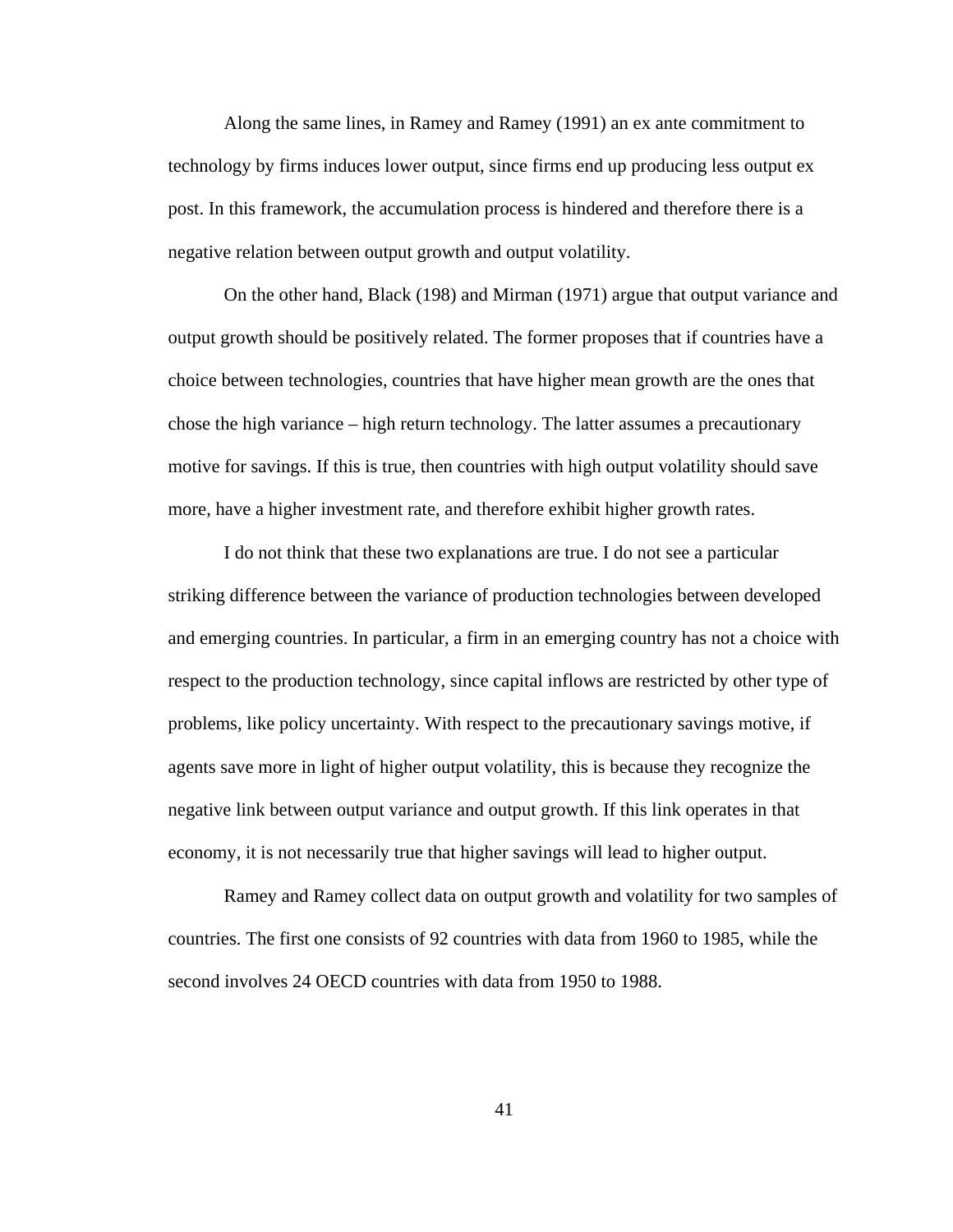Ramey and Ramey conduct a regression analysis based on the following equation:

$$
\Delta y_i = \alpha + \beta \sigma_i \tag{1}
$$

where  $\overline{\Delta y_i}$  is mean growth for country *i*, and  $\sigma_i$  is the standard deviation of growth for country *i*. The following table summarizes their results for both samples:

|                     | $\alpha$ |          |
|---------------------|----------|----------|
|                     |          |          |
| 92 countries sample | 0.030    | $-0.154$ |
|                     |          |          |
| 24 OECD countries   | 0.026    | 0.147    |

**Table 3.1.2:** Model 1 ( $\overline{\Delta y_i} = \alpha + \beta \sigma_i$ )

The parameter of interest is  $\beta$ , which is statistically significant for the 92 countries sample, but not statistically different from zero on the OECD countries. There is evidence of a negative correlation between mean growth and output volatility for the first sample.

 Ramey and Ramey second approach considers the effect of variables that the growth literature has identified as having effects on growth. These variables are introduced in the vector *X* of the following equation:

$$
\Delta y_{it} = \lambda \sigma_i + \theta X_{it} + \varepsilon_{it}
$$
 (2)  

$$
\varepsilon_{it} \sim N(0, \sigma_i^2) \qquad i = 1, ..., I \quad t = 1, ..., T
$$

where  $y_{it}$  is the growth rate for country *i* at time *t*,  $\sigma_i$  is the standard deviation of the residuals  $\varepsilon_{it}$ , and  $\theta$  is a vector of coefficients associated to the control variables included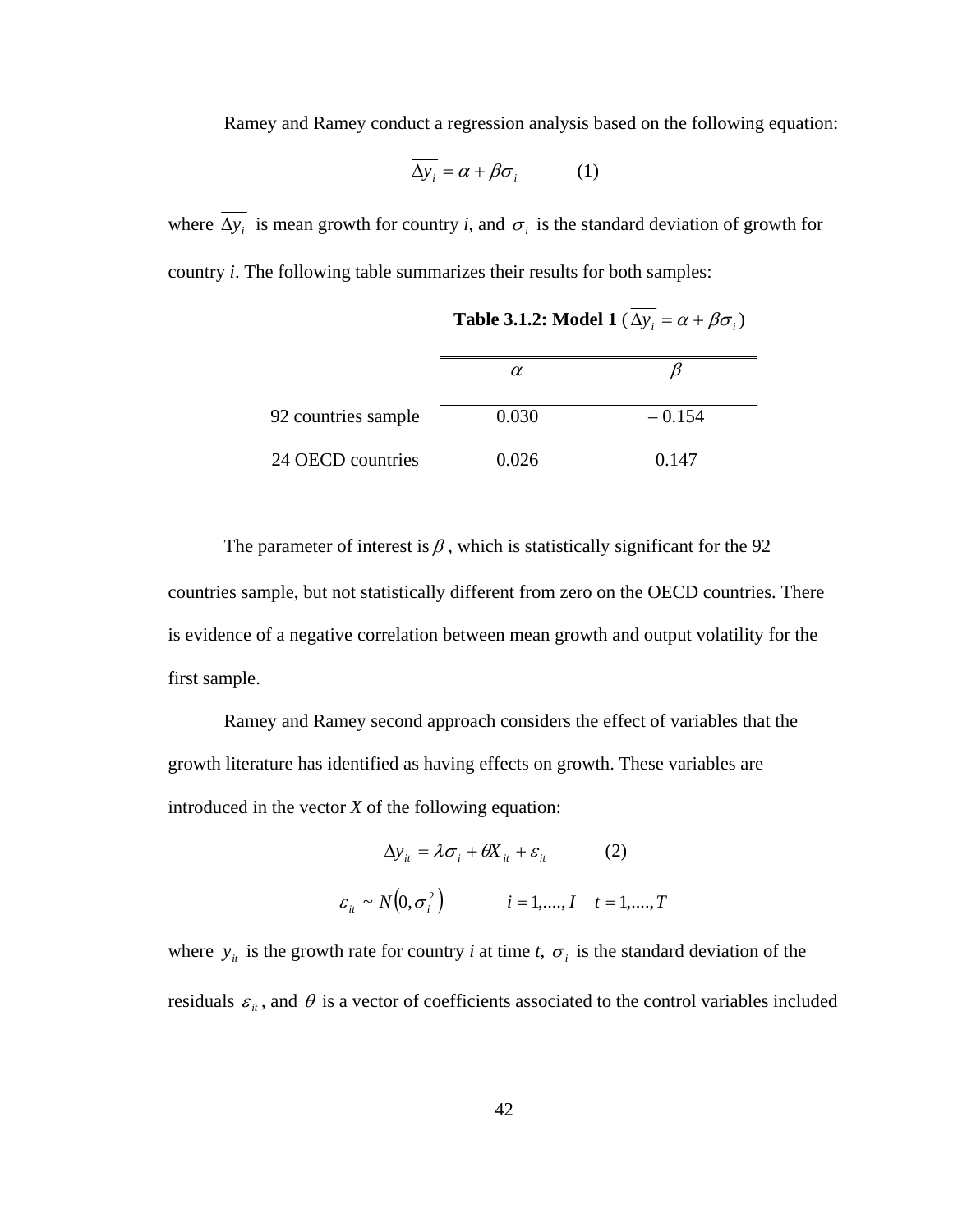in the vector  $X_{it}$ . In this specification, the relevant parameter is  $\lambda$ . The following table reports the main results of this regression $^{31}$  $^{31}$  $^{31}$ :

|                                 | 92 country sample | 24 OECD countries |
|---------------------------------|-------------------|-------------------|
| Constant                        | 0.0727            | 0.158             |
| <b>Volatility</b>               | $-0.211$          | $-0.385$          |
| Average investment share of GDP | 0.127             | 0.069             |
| Average population growth rate  | $-0.058$          | 0.212             |
| Initial human capital           | 0.00078           | 0.00014           |
| Initial per capita GDP          | $-0.0088$         | $-0.0172$         |

| <b>Table 3.1.3:</b> Model 2 ( $\Delta y_{it} = \lambda \sigma_i + \theta X_{it} + \varepsilon_{it}$ ) |  |  |  |  |
|-------------------------------------------------------------------------------------------------------|--|--|--|--|
|-------------------------------------------------------------------------------------------------------|--|--|--|--|

 In this case, controlling for the variables that we think affect growth reverses the correlation for the OECD sample, that is negative now. Both coefficients are significant at standard levels.

 This second model suggests that investment share is not an important variable in explaining the relation between output growth and output volatility. Even though that the model controls for investment as a share of GDP, both coefficients on volatility are negative. Furthermore, dropping investment as an explanatory variable has no unambiguous effect on the relation between volatility and growth: the relevant coefficient drops in the 92 sample, while it increases in the OECD sample (both in absolute value). Note that both explanations that argued a positive correlation between output growth and volatility assumed that investment decisions were crucial to derive that relation.

<span id="page-49-0"></span> $31$  Taken from Ramey and Ramey, op. cit., p. 1140 and 1142.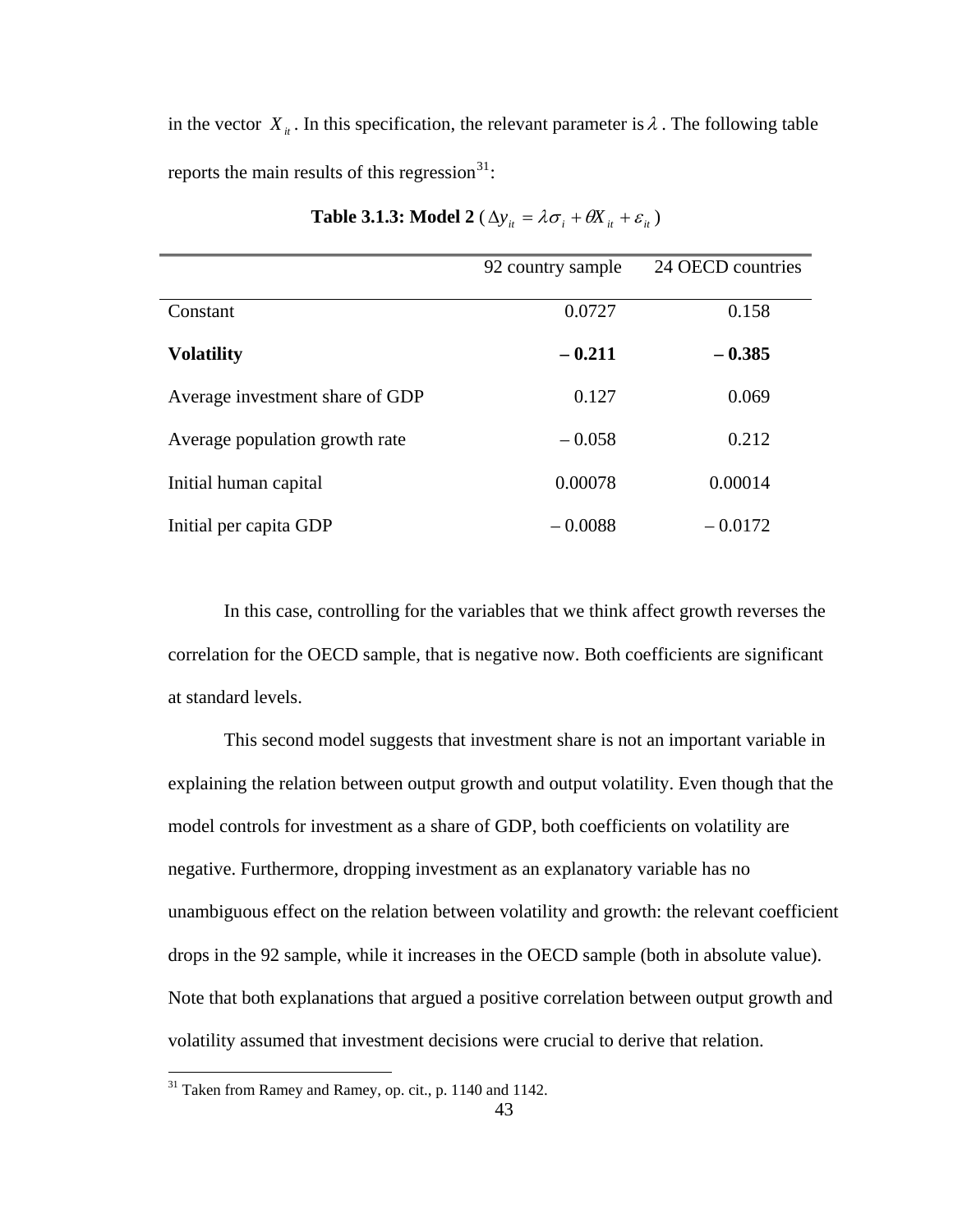As some theoretical explanations of the negative relation between output volatility and output growth rely on the existence of some level of uncertainty, Ramey and Ramey construct an econometric specification that investigates this relationship. Basically, they estimate the relation between volatility and growth in a growth forecasting equation. This is done by assuming the same specification as model one, but with explanatory variables that contain only past and present information. They also include lagged values of log GDP and a time trend.

The estimation yields statistically significant values of the parameter  $\beta$  :  $-0.178$ for the 92 country sample and – 0.949 for the OECD sample. Although these coefficients differ by much in their absolute value, there represent evidence in favor of a negative relation between output volatility and growth.

 Ramey and Ramey conduct a last experiment to test the robustness of their results. To this end a new model is estimated. This model links government spending (a variable that is linked to output volatility across time and countries) to output volatility and growth in the following manner:

$$
\Delta y_{it} = \lambda \sigma_i + \theta X_{it} + \varepsilon_{it}
$$
\n
$$
\varepsilon_{it} \sim N(0, \sigma_{it}^2) \qquad \sigma_{it} = \alpha_0 + \alpha_1 \hat{\mu}_{it}^2
$$

where the only new variable  $\hat{\mu}_i^2$  is the square of the estimated residual for country *i* in period *t* from the forecasting government spending equation. In this case the parameters of interest are  $\lambda$  and  $\alpha_1$ . Ramey and Ramey report various result from this the estimation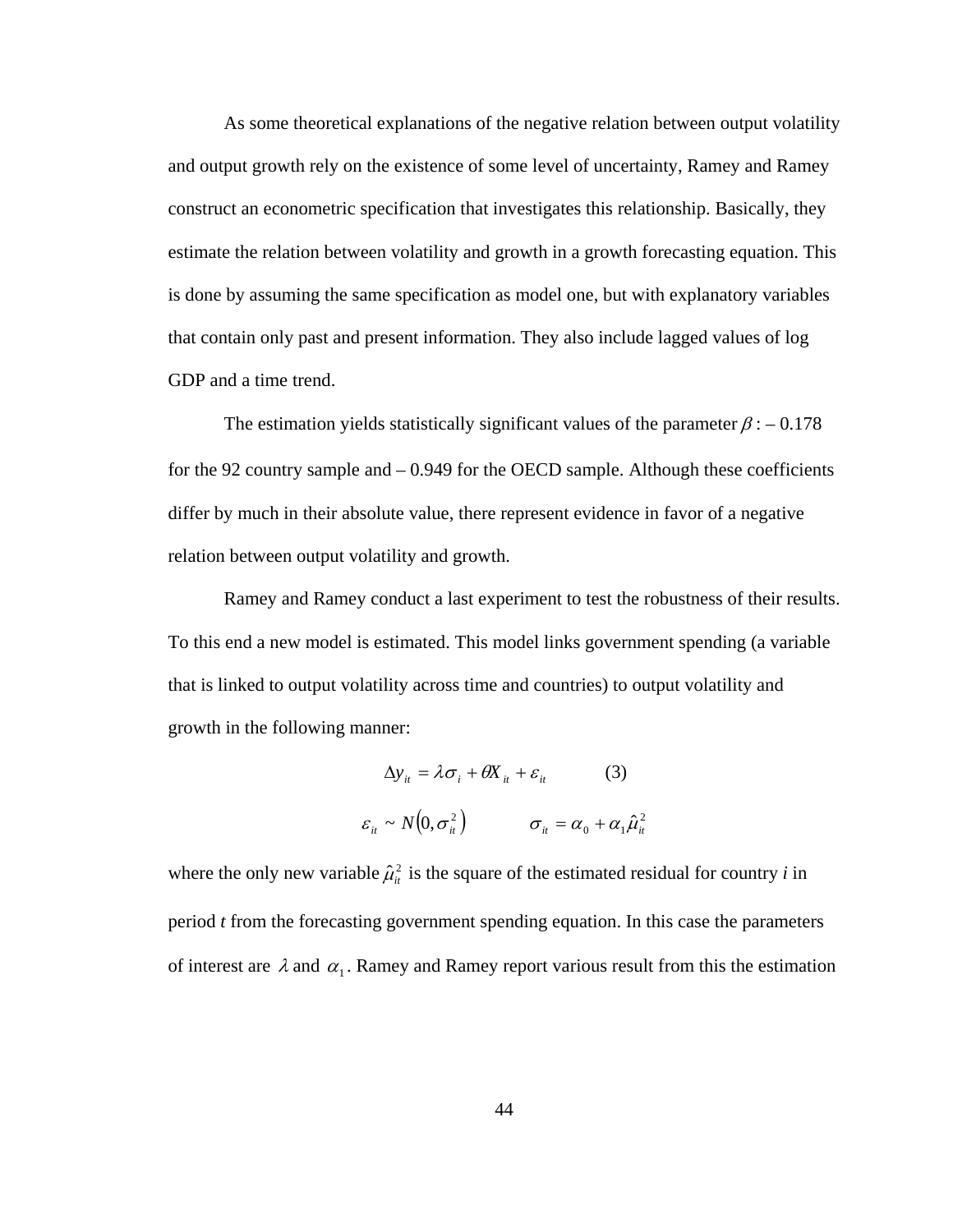of this model after using different variables in the *X* vector (including countries fixed effects and time effects) $^{32}$  $^{32}$  $^{32}$ .

The main conclusion is that in all specifications  $\lambda$  is negative for both samples, although not always statistically significant for the 92 country group. As expected, the parameter  $\alpha_1$  is always positive, implying a strong positive relation between government spending and output volatility.

 Finally, Ramey and Ramey conclude that our usual view about growth and volatility needs to be revised. These authors provide evidence in favor of a negative correlation between output growth and output variance at the country level. They also note that investment does not seem to be an important channel by which volatility might affect growth.

 Ramey and Ramey note that government spending is positively related to innovation volatility. Since the latter variable negatively affects output growth, this suggests that government spending, by inducing uncertainty in the economy might be harming growth. This is very close to the thesis of this paper: government induced asymmetric information problems increase output volatility and decrease mean output at the country level. At the state level, however, the asymmetric information problem is more or less contained and output volatility and mean output are unrelated.

Aizenman and Marion  $(1993)^{33}$  $(1993)^{33}$  $(1993)^{33}$  study the relation between measures of policy uncertainty and growth. Their paper provides a theoretical explanation of the impact of policy uncertainty in investment and growth. Aizenman and Marion also show empirical

 $32$  See Ramey and Ramey, op. cit. p. 1147.

<span id="page-51-1"></span><span id="page-51-0"></span><sup>33</sup> Aizenman, Joshua and Marion, Nancy "Policy Uncertainty, Persistence and Growth" *Review of International Economics*, 1993, 1(*2*), pp. 145 – 163.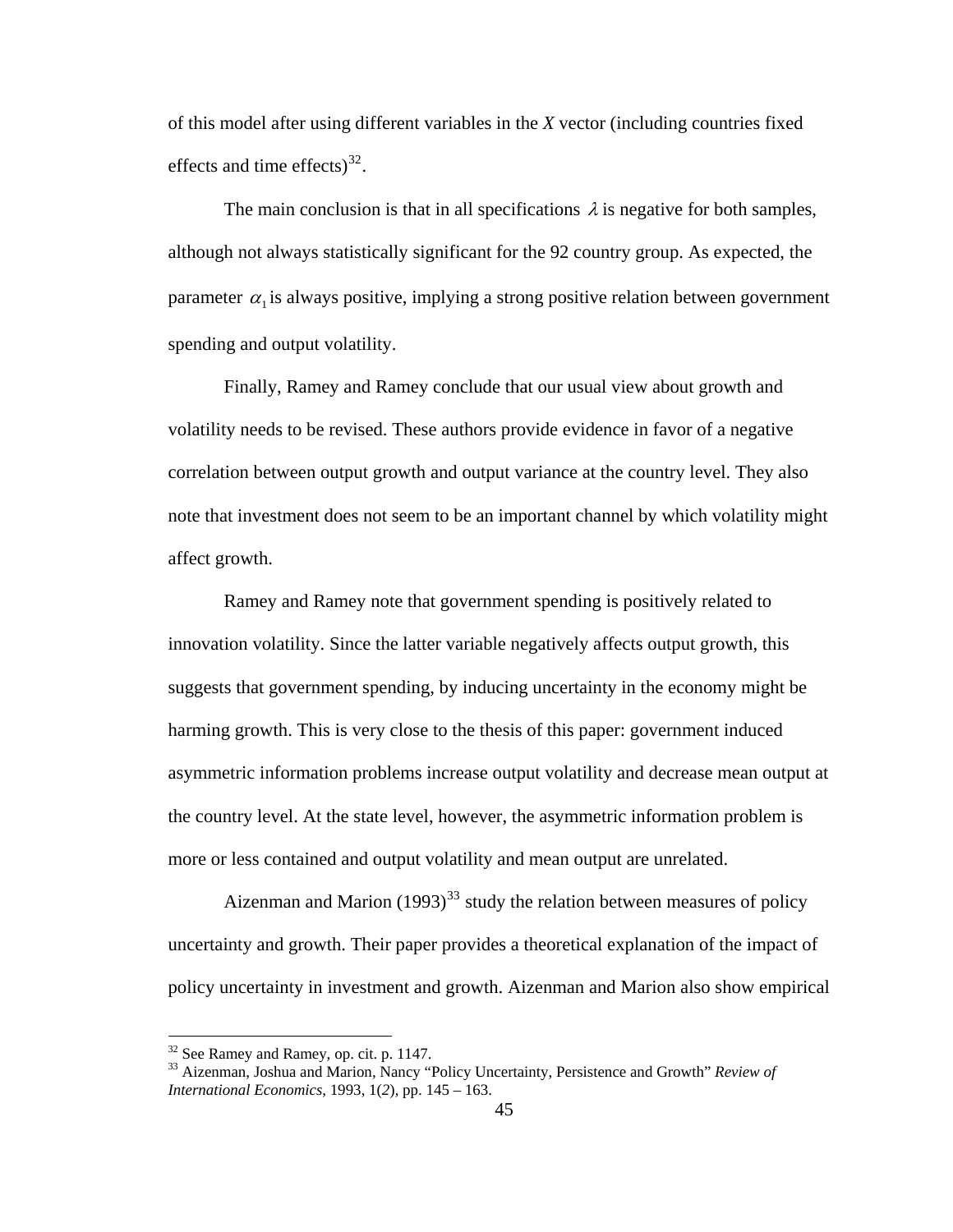evidence of the negative effect of policy uncertainty in growth for a sample of 46 developing countries during the 1970 – 1985 period.

 Aizenman and Marion are motivated by the idea that excessive fluctuation on macroeconomic policies might adversely affect growth. Frequent changes in monetary or fiscal policy increase uncertainty in the economy and reduce growth. This relation seems to be more evident in the case of developing countries. Firstly, these authors provide evidence of this link.

 Aizenman and Marion construct measures of policy uncertainty that are defined to be the standard deviation of the residuals of the following autoregressive process:

$$
(Policy)_t = \beta_0 + \beta_1 (Policy)_{t-1} + \varepsilon_t
$$

The data set consists of annual data of 46 developing countries for the 1970 – 1985 period. There are potentially many variables that could increase uncertainty in the economy. Notably, those related to monetary and fiscal policy are particularly important, since in a way they indicate the level of commitment of the government to a set of policies. Aizenman and Marion chose to study the effect of the following variables:

| Table 3.1.4: Aizenman and Marion variables |  |  |
|--------------------------------------------|--|--|
|--------------------------------------------|--|--|

| Variable name | <b>Description</b>                                               |
|---------------|------------------------------------------------------------------|
| Gov           | ratio of government consumption expenditure to GDP               |
| ggov          | growth in the ratio of government consumption expenditure to GDP |
| ipub          | ratio of public investment to GDP                                |
| Def           | ratio of government budget deficit to GDP                        |
| Rev           | ratio of government revenues to GDP                              |
| Do            | growth in domestic credit                                        |
| Mo            | growth in money                                                  |
| In            | inflation rate                                                   |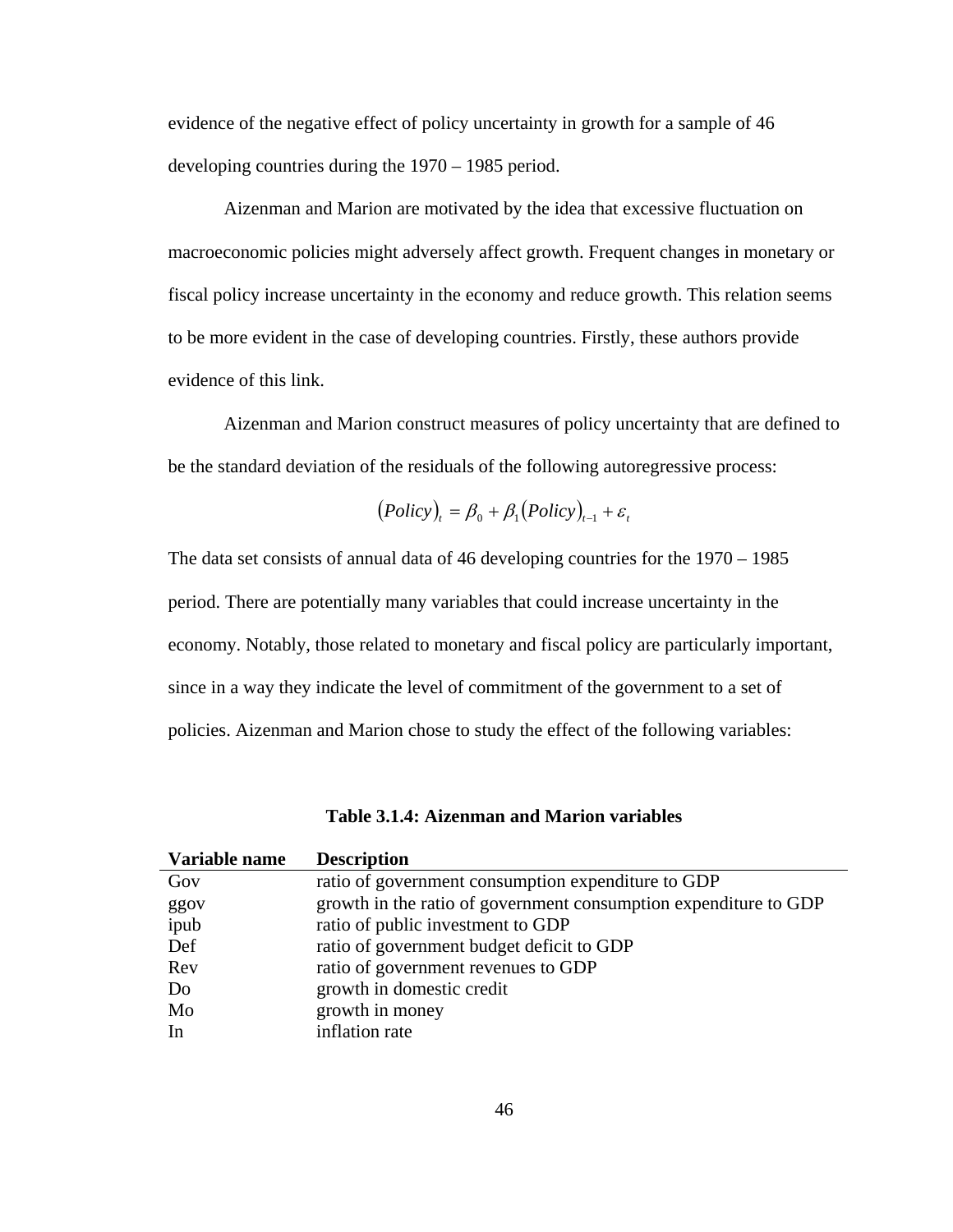Aizenman and Marion fit the autoregressive process for each of their policies variables and obtain a standard deviation for each of them. Then, they estimate the impact of these measures of policy uncertainty on output growth for the same period. The following table shows their results:

| Policy variable | N  | Correlation | Significance (t-statistic) |
|-----------------|----|-------------|----------------------------|
| Gov             | 46 | $-0.387$    | $-2.78$                    |
| Ggov            | 46 | $-0.338$    | $-2.38$                    |
| Ipub            | 34 | $-0.312$    | $-1.85$                    |
| Def             | 43 | $-0.431$    | $-3.05$                    |
| Rev             | 42 | $-0.418$    | $-2.91$                    |
| Do              | 38 | $-0.327$    | $-2.08$                    |
| Mo              | 44 | $-0.224$    | $-1.49$                    |
| In              | 44 | $-0.215$    | $-1.42$                    |

**Table 3.1.5: Correlation between policy uncertainty and growth[34](#page-53-0)**

 The results of the econometric exercise seem conclusive. There is evidence that supports the hypothesis that policy uncertainty and growth are negatively related. Of course, the problem of causality still remains to be solved.

 Aizanman and Marion suggest a rationalization of the previously discussed relation by setting a general equilibrium model in which the combination of policy uncertainty and persistence create an equilibrium with low (or zero) investment and consequently low growth.

 Aizenman and Marion theoretical approach has the shortcoming that relies heavily on the persistence of the policies undertaken by the government. Without persistence, their model does not predict the negative correlation between policy uncertainty and growth observed in data. Another caveat is the reliance on investment as a transmission mechanism in the relation between uncertainty and growth. Ramey and

<span id="page-53-0"></span> $34$  This table reproduces Table 2 from Aizenman and Marion, op. cit. p. 147.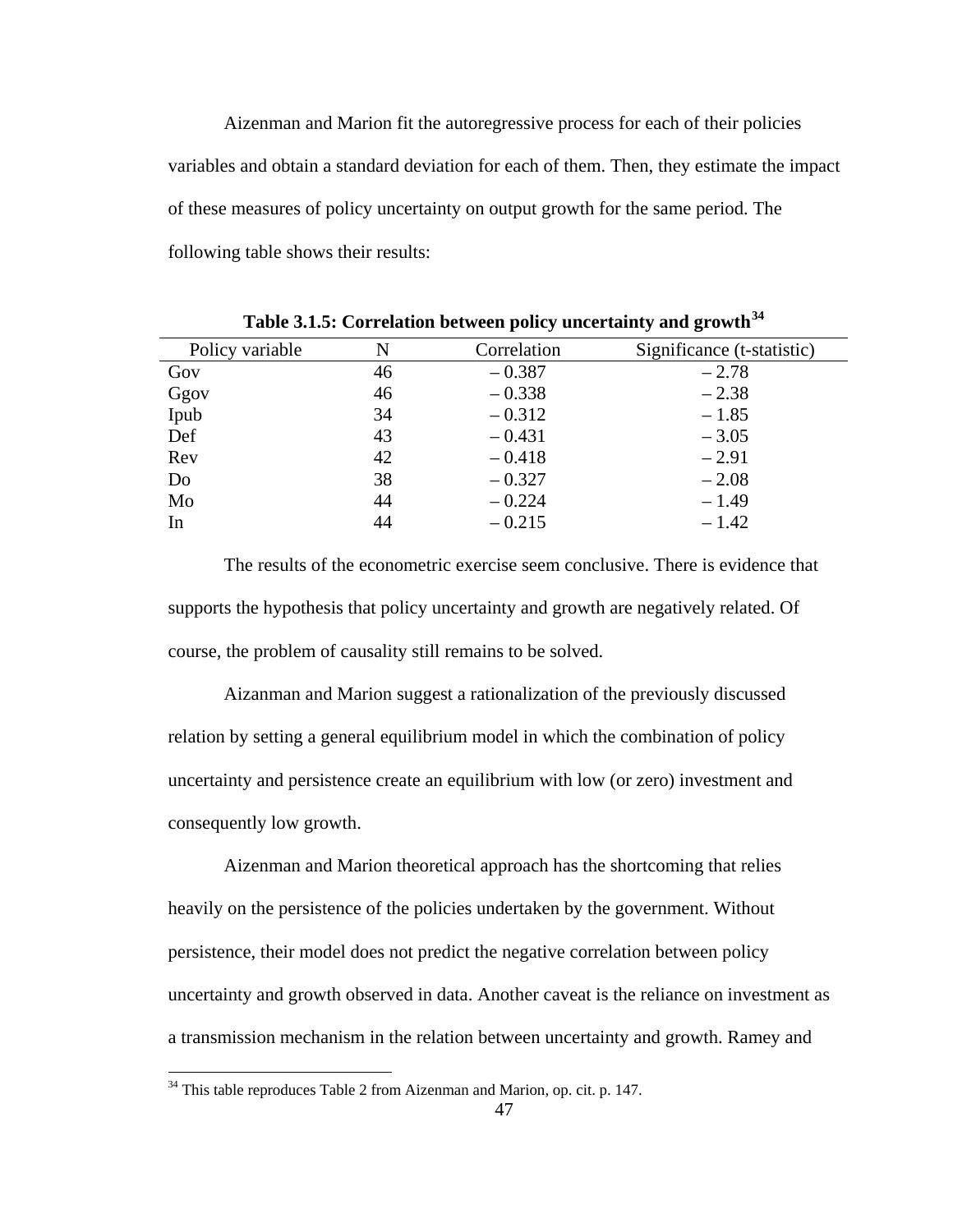Ramey (1995) disregard investment as an important explanatory variable in the relation between volatility and growth, based on their empirical tests.

 Finally, Aizenman and Marion provide evidence of the negative interaction between policy uncertainty and growth for a sample of developing countries. This result confirms the idea that frequent regime changes (in monetary or fiscal policy) create uncertainty and disrupt growth. This approach suggests that policy uncertainty impacts growth, but as seen in Ramey and Ramey (1995), the channel seems not to be investment. Therefore, my thesis is that policy uncertainty does affect growth, but through a different channel: asymmetric information problems.

 Alesina et. al (1992) investigate the link between political stability and economic growth. On a first approach, one can think of several ways in which the lack of political stability might affect growth: increased uncertainty in the economy, agents' reluctance to invest, increased probability of expropriations, etc. On the other hand, the political science literature has identified channels by which low growth or a bad performing economy might precipitate political changes, sometimes violent ones.

 Alesina et. al. provide empirical evidence that political instability negatively affects growth, while they do not find evidence of the reverse causality. Another interesting finding relates to the persistence of political instability: contemporaneous government collapses increase the probability of further collapses. This finding confirms the common idea that countries with poor institutions or with fragile governments usually exhibit political turmoil for extended periods of time.

 There are previous studies that investigate the link between political instability and economic growth. One their shortcoming was that their choice of the dependent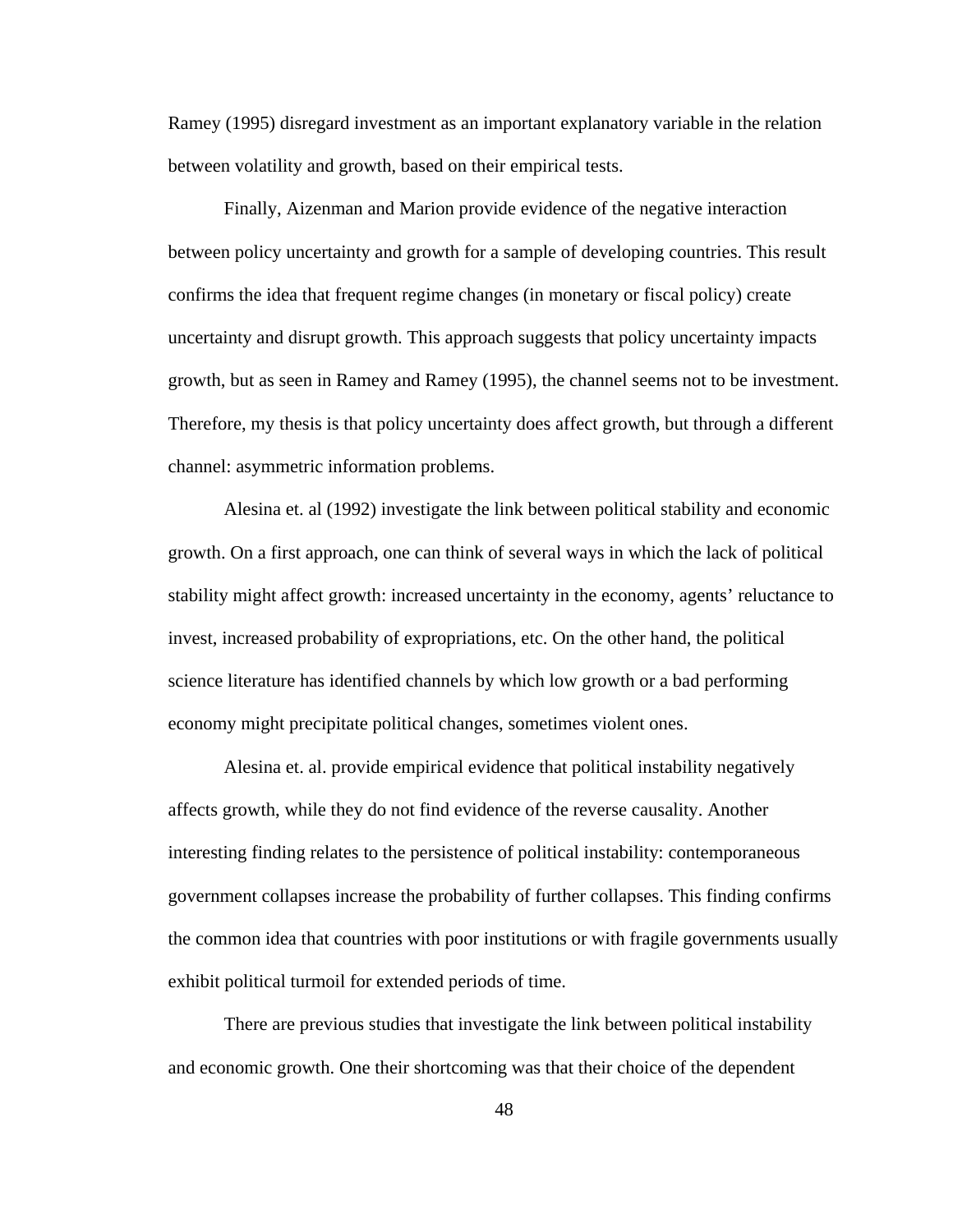variable of political instability was too restrictive (i.e. only coups d'etat). Alesina et. al. propose two variables to measure political unrest. The first one is the commonly used that records any regular or irregular transfer of executive power. The second one codes major government changes, which includes all irregular transfers of power and a subset of regular transfers of power that imply a change in the party or coalition of parties.

 Alesina et . al. use the following probit model to obtain a measure of political instability:

$$
c^*=\beta\!X_1+\eta
$$

where  $c^*$  is a latent variable that is positive when there is a government change.  $X<sub>1</sub>$  is a vector of variables (political and economic) that determine the occurrence of a government change.  $\eta$  is a normally distributed error with zero mean.

Therefore, political instability is measured as the average estimated probability  $c^*$  over the sample for each country. Data consists of annual data for 113 countries for the periods 1950 – 1982 and 1960 – 82. The two periods reflect data unavailability in about half the countries in the sample.

Alesina et. al include their measure of political instability as another explanatory

variable in an otherwise standard growth regression:

$$
Y = \lambda X_2 + \theta \big( \text{INS} \big) + \varepsilon
$$

where *Y* is average economic growth in each country.  $X<sub>2</sub>$  is a vector of economic variables that affect economic growth. *INS* is the measure of political instability.  $\varepsilon$  is an error term with zero mean.

 The authors find that the coefficient on their measure of political instability is significant at the 1 percent level and equal to  $-0$ . 112. The value of the same parameter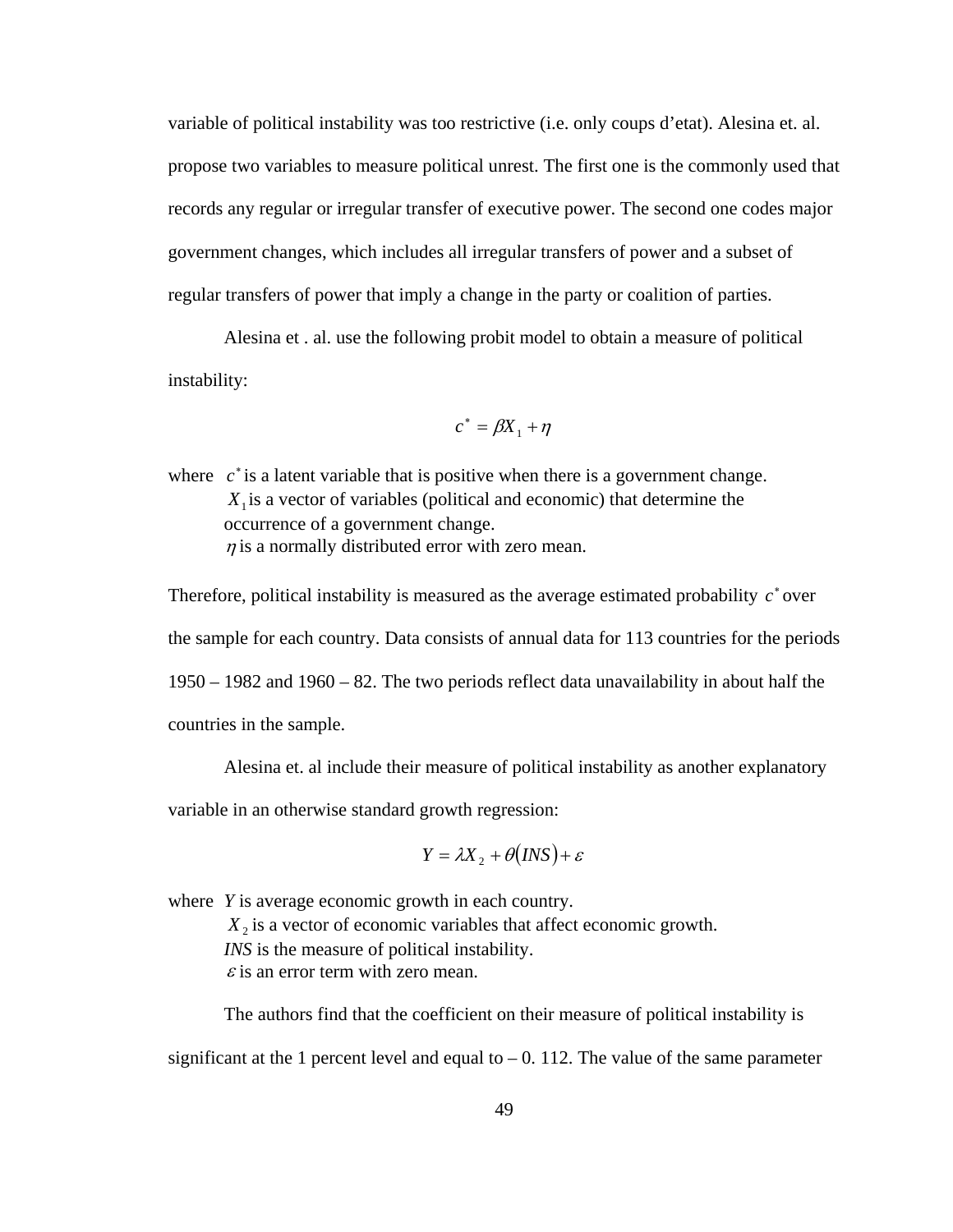drops (in absolute value) to  $-0.090$  but remains significant when a variable that captures the occurrences of coups d'etat is included in the regression. Finally, both measures of political instability yield significant estimates when included in the growth regression.

 As Alesina et. al. state, there are endogeneity problems with using a single equation model to measure the effects of political instability on growth. Their approach consists in estimating the following structural model with two equations:

$$
c^* = \alpha_c X_c + \beta_c X + \gamma_c y + u_1
$$
  

$$
y = \alpha_y X_y + \beta_y X + \gamma_y c^* + u_2
$$

where  $y =$  annual rate of growth

 $X =$  exogenous variables that determine both government change and growth  $X_c$  = exogenous variables that determine government change only (instruments for instability)  $X_y$  = exogenous variables that determine economic growth only (instruments for growth)

In this specification the relevant parameters are  $\gamma$  and  $\gamma_c$ , which measure the contemporaneous effects of political instability on growth and of growth on political instability respectively.

 Alesina et. al find that this approach is better, since they are able to reject the hypothesis that shocks to the dependent variables are uncorrelated. Furthermore, their instruments exhibit the right properties (no correlation with the other dependent variable). The following table summarizes the findings of this second specification (t – statistics are in parenthesis):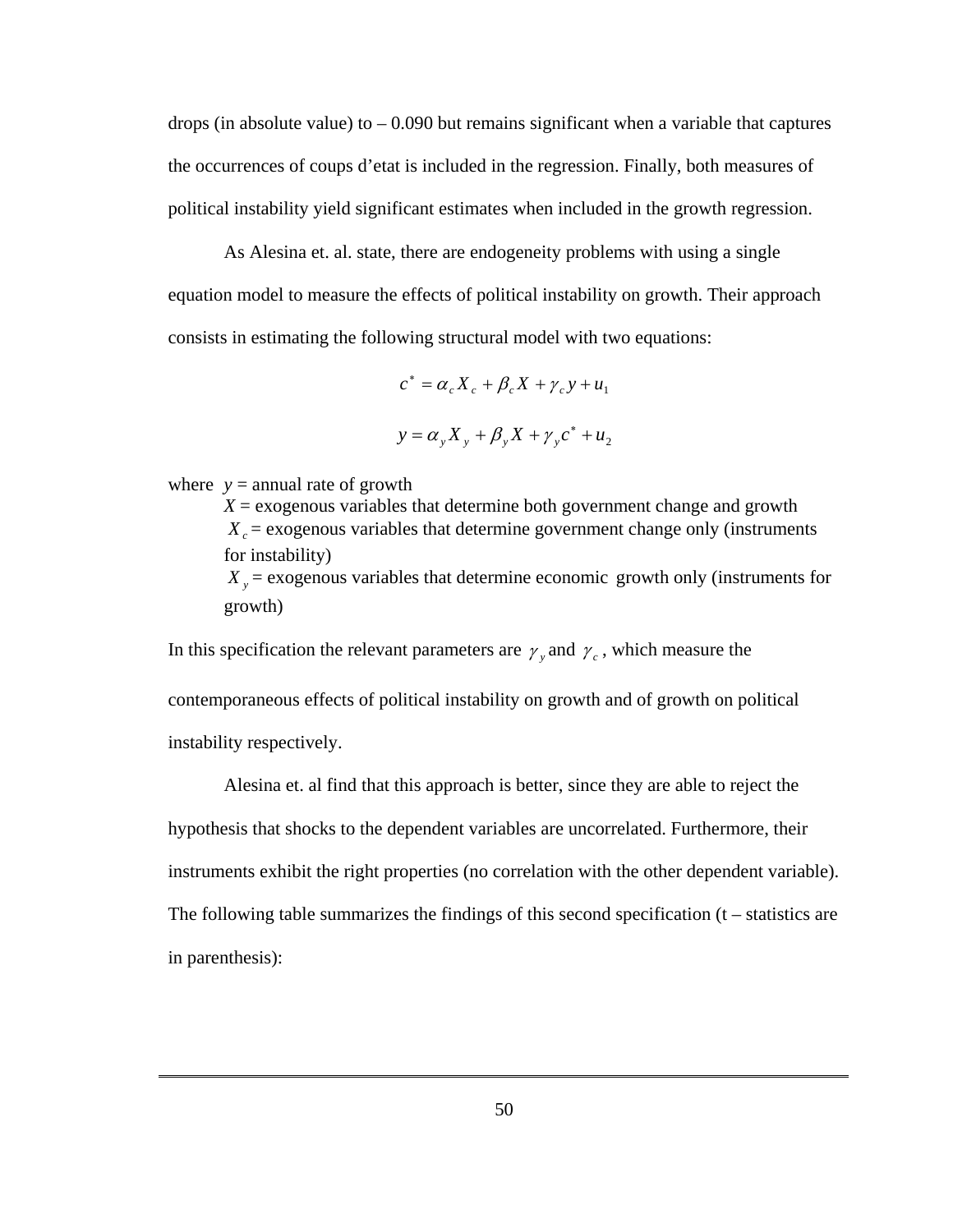|                 | $1950 - 1982$ Sample | $1950 - 1982$ Sample |
|-----------------|----------------------|----------------------|
| $\mathcal{Y}_v$ | $-0.014(-2.85)$      | $-0.014(-1.60)$      |
| $\mathcal{Y}_c$ | 1.720(0.21)          | $-0.126(-0.016)$     |

**Table 3.1.6: Results from the structural model** 

 These results suggest that political instability does negatively affect growth. Also, there seems to be evidence that current political instability does not affect the growth rate. Alesina et. al. state that their results are robust to changes in the model specification expressed above. These include the addition of other variables related to growth or political instability and other means of identifying the model.

 To conclude, Alesina et. al provide empirical evidence of the link between political instability and growth. As opposed to Aizenman and Marion (1993), these authors do not suggest a model consisted with observed date. It is the purpose of my research to offer a theoretical explanation for this phenomenon, making emphasis on the distinctive characteristics of the economics of developing countries and states.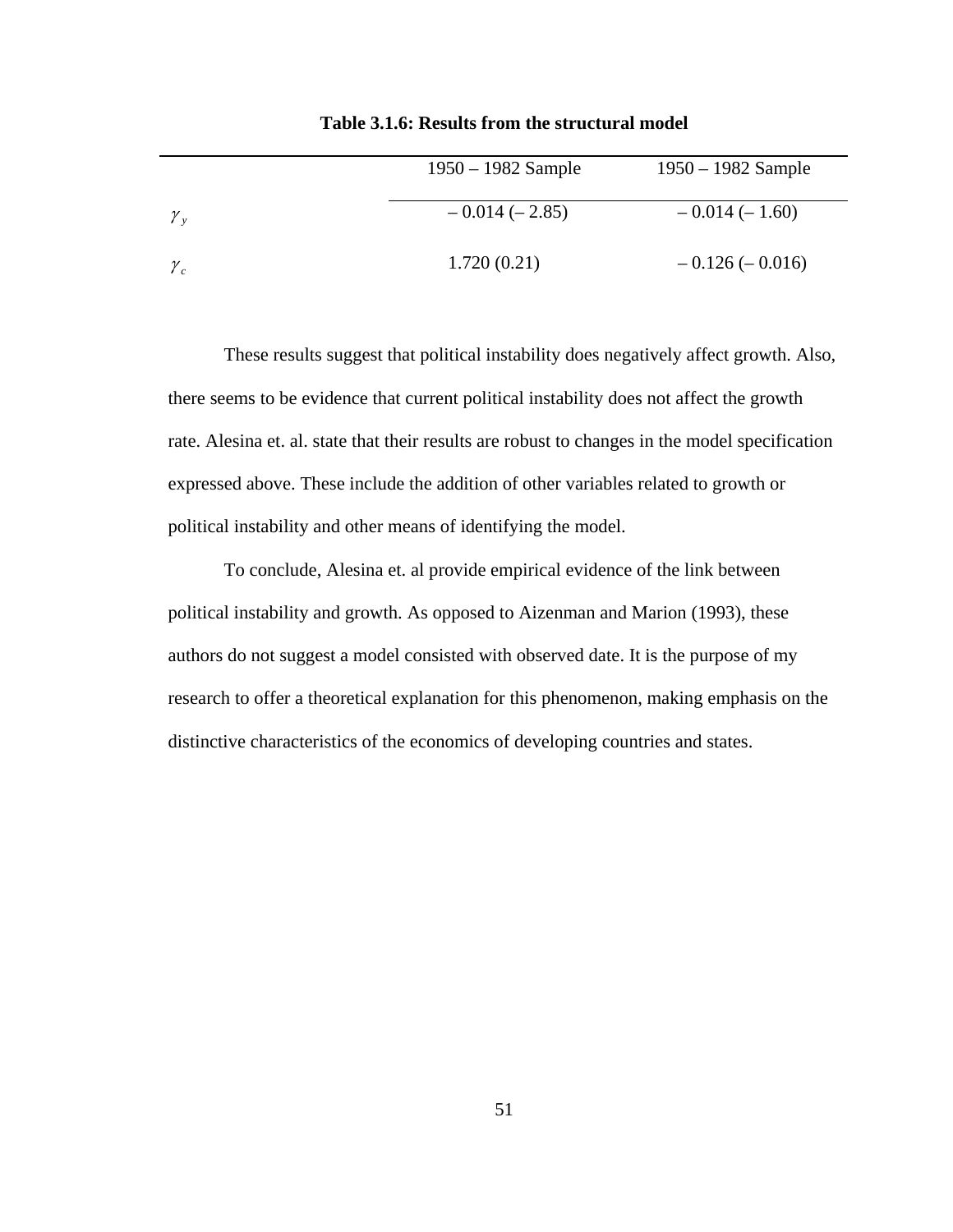## 3.2 Border Effects

 Assuming evidence in favor of the hypothesis that LDCs face worse information problems than DCs exists, this will only explain the negative output variability – per capita output correlation at the country level. This proposal also strives to explain why this correlation is zero when considering U.S. states as different economies.

 There is evidence that supports a "border effect". Engel and Rogers (1996) find that national borders are important in explaining price dispersion using U.S. and Canadian data. According to these authors, both distance and the national border are significant determinants of price variability. Engel and Rogers study consumer price data disaggregated into 14 good categories. The exercise consists in explaining price dispersion across 9 Canadian cities and 14 U.S. cities. Engel and Rogers measure of price dispersion is the percentage standard deviation of a previously constructed relative price series. Considering a time period from September 1978 to December 1994, these authors show that price dispersion is much higher for cross – border city pairs than for city pairs inside the same country. Engel and Rogers try to measure the importance of the border effect relative to distance, as determinants of price variability. Their most conservative estimate of the "magnitude" of the border could be as large as 1,800 miles. In other words, if distance were the only explanatory variable, the Canadian – U.S. border will have to be that "wide" in order to explain the observed price dispersion.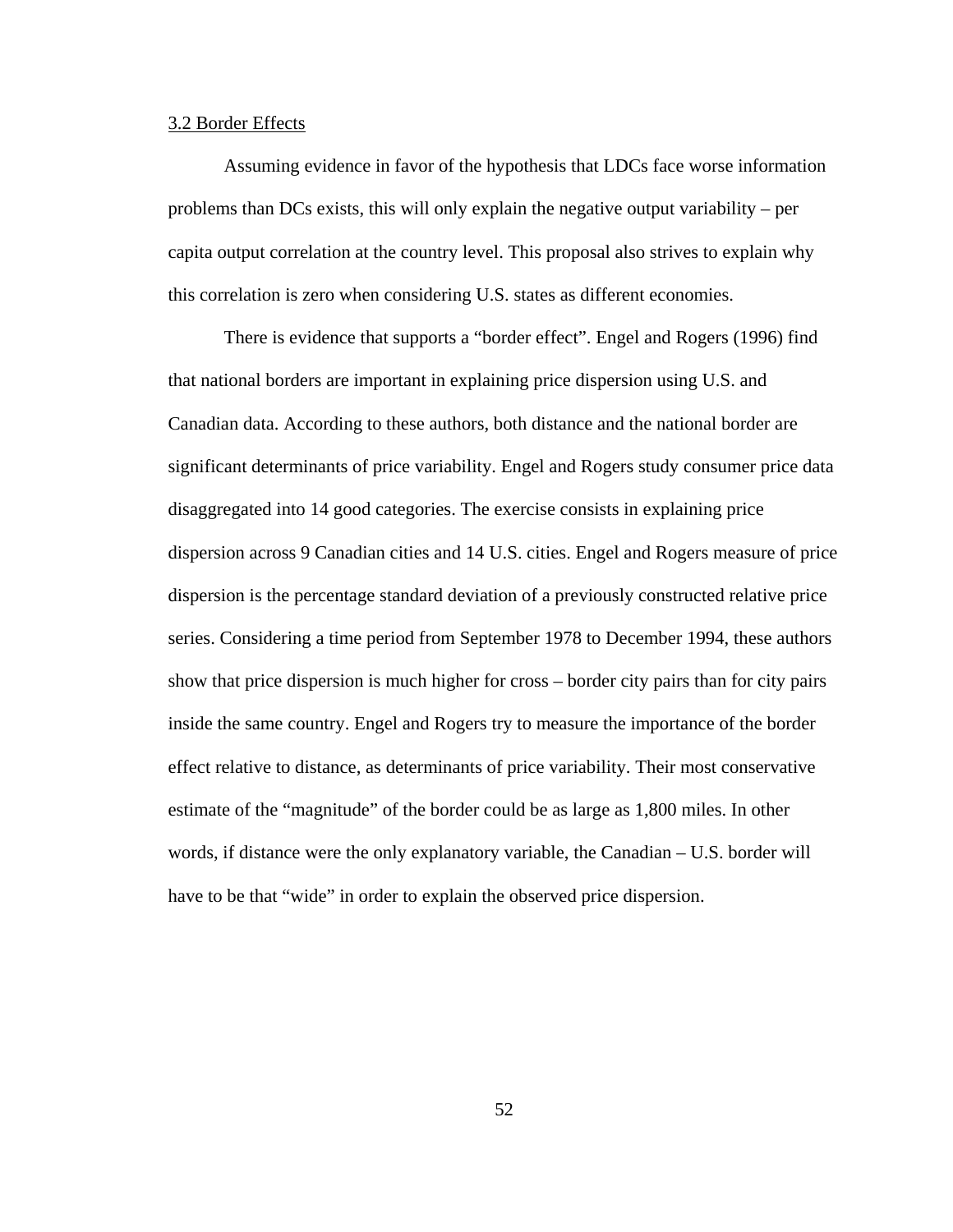In addition, they find that the border effect is relatively more important that the distance factor. Engel and Rogers try to find plausible explanations of the latter fact. In their own words $35$ .

> We explore some of the possible reasons why the border is so important, such as nominal price stickiness, integration of labor markets and trade barriers. Nominal price stickiness appears to account for a large portion of the border effect, but most of the effect is left unexplained.

Engel and Rogers work suggests that national borders have a significant effect on price dispersion. Aside from asymmetric information problems, LDCs and states differ in the fact that there are no national borders that separate states.

 Analyzing the savings – investment correlation, Helliwell and McKitrick (1999) find that national borders and state borders have different implications for the allocation of capital<sup>[36](#page-59-1)</sup>. Helliwell and McKitrick find that the  $S - I$  correlation is much higher across countries than across provinces. Using data from OECD countries and Canadian provinces, these authors provide further evidence for the hypothesis that national and state borders play quite significant different economic roles.

 State borders are more "permeable" that national borders. This allows for more factor mobility between states than across countries. In the presence of a negative productivity shock in one state (or region), firms and workers have the option to move to another state at relatively lower costs than moving to another country. This precept

<span id="page-59-0"></span><sup>35</sup> Engel, Charles and Rogers, John H. "How wide is the border?" *American Economic Review*, December 1996, *86*(5), p. 1113.<br><sup>36</sup> Helliwell, John, F., and McKitrick, Ross "Comparing Capital Mobility across Provincial and National

<span id="page-59-1"></span>Borders" *The Canadian Journal of Economics*, 32(*5*), November 1999, pp. 1164 – 1173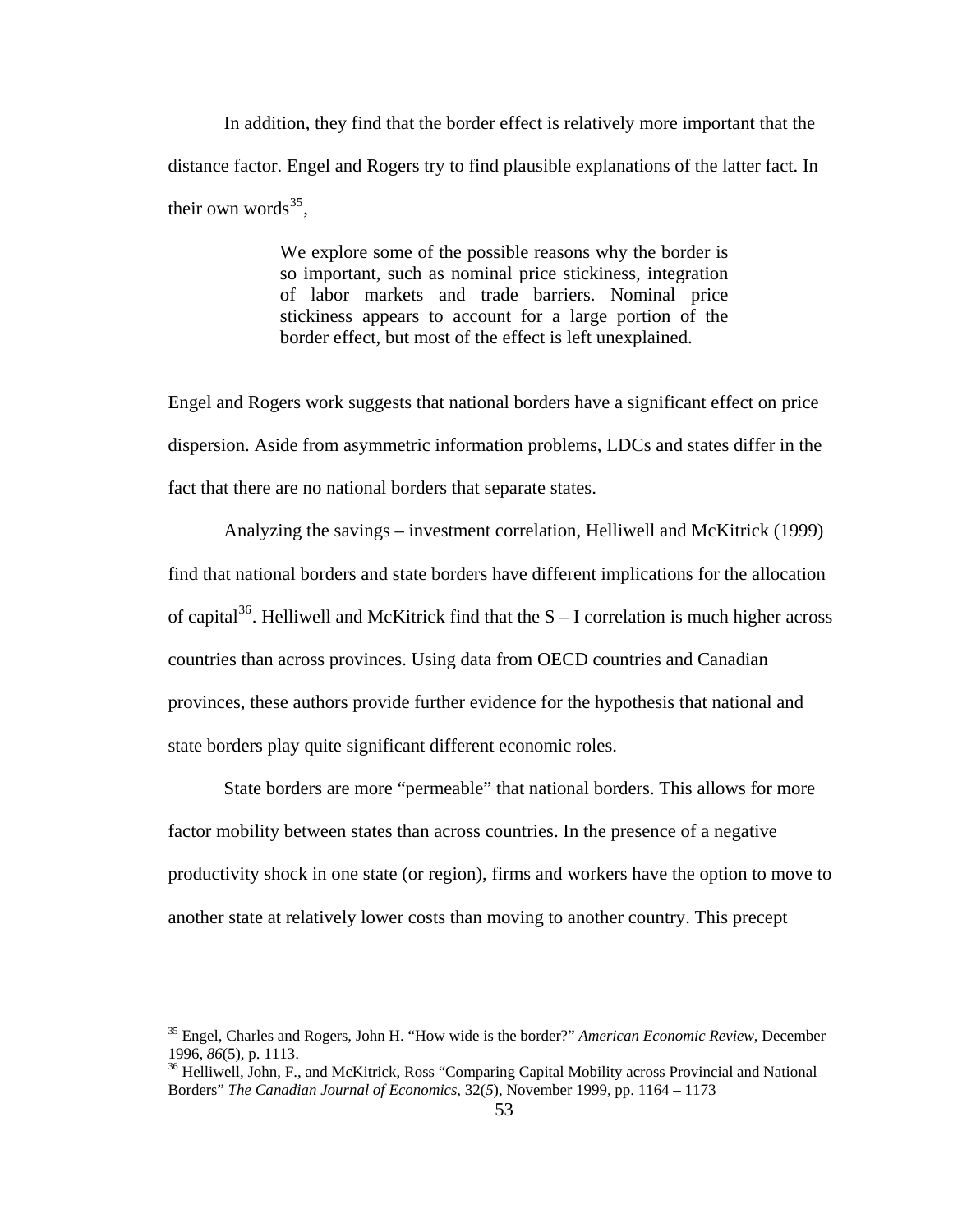suggests that we should observe relatively more capital and labor mobility in states with higher real state gross product variability.

 The above mentioned are amongst many possible reasons as to why the output variability – per capita output correlation is zero at the state level. Further research should asses the relative importance of the border effect and other explanations.

 I propose to incorporate the effects of asymmetric information into a dynamic general equilibrium model featuring a developed economy and a developing country. I will then compare correlations produced by the model economies and actual data. I will pay particular attention to the output variability – output level correlation. If the model economies can replicate that characteristic of data, then I will incorporate "border effects" so that the model can also explain why the aforementioned correlation is zero for states and negative across countries.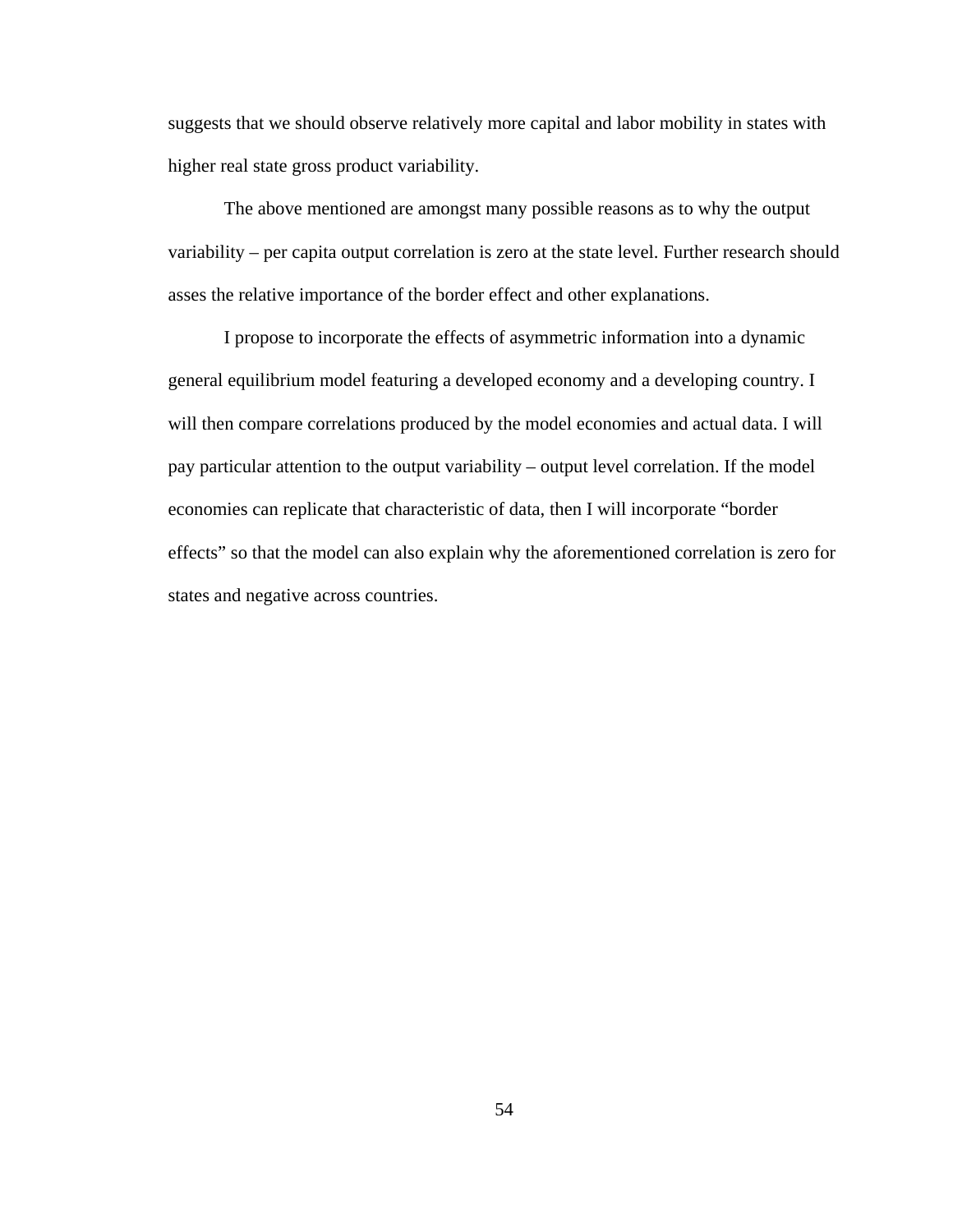## 4. Model

 This section introduces a partial equilibrium model that emphasizes the role of asymmetric information problems in explaining output fluctuations. In this context, the presence of information asymmetries will induce production decisions that result in larger output variance. To show that, I compare first best (full information) outcomes with second best (private information) outcomes. This chapter ends with model's conclusions and a note on its scope. A description of the environment and the equilibrium concept follows.

#### 4.1 Environment

 The economy lasts for one period. There is one firm and a government. The firm considers producing a consumption good in a competitive market. If the entry is consummated, the firm takes the price as given and only decides how much to produce. If the firm does not enter the market it will earn nothing. I assume that the firm decides to enter the market if it is indifferent. The firm has access to a production technology that can produce the consumption good from capital and that exhibits zero marginal costs. I assume that the firm is endowed with sufficient capital to produce any positive amount of the consumption good.

 The firm interacts with the government in the following way. The government provides the necessary conditions (roads, enforcement of contracts) for the execution of transactions in this market. I will refer to these conditions as "market infrastructure". The government pays for this infrastructure by taxing firms according to the following expenditure function:

$$
\theta_i g(q)
$$
 for  $i = H, L$  and  $\theta_H > \theta_L > 0$ 

55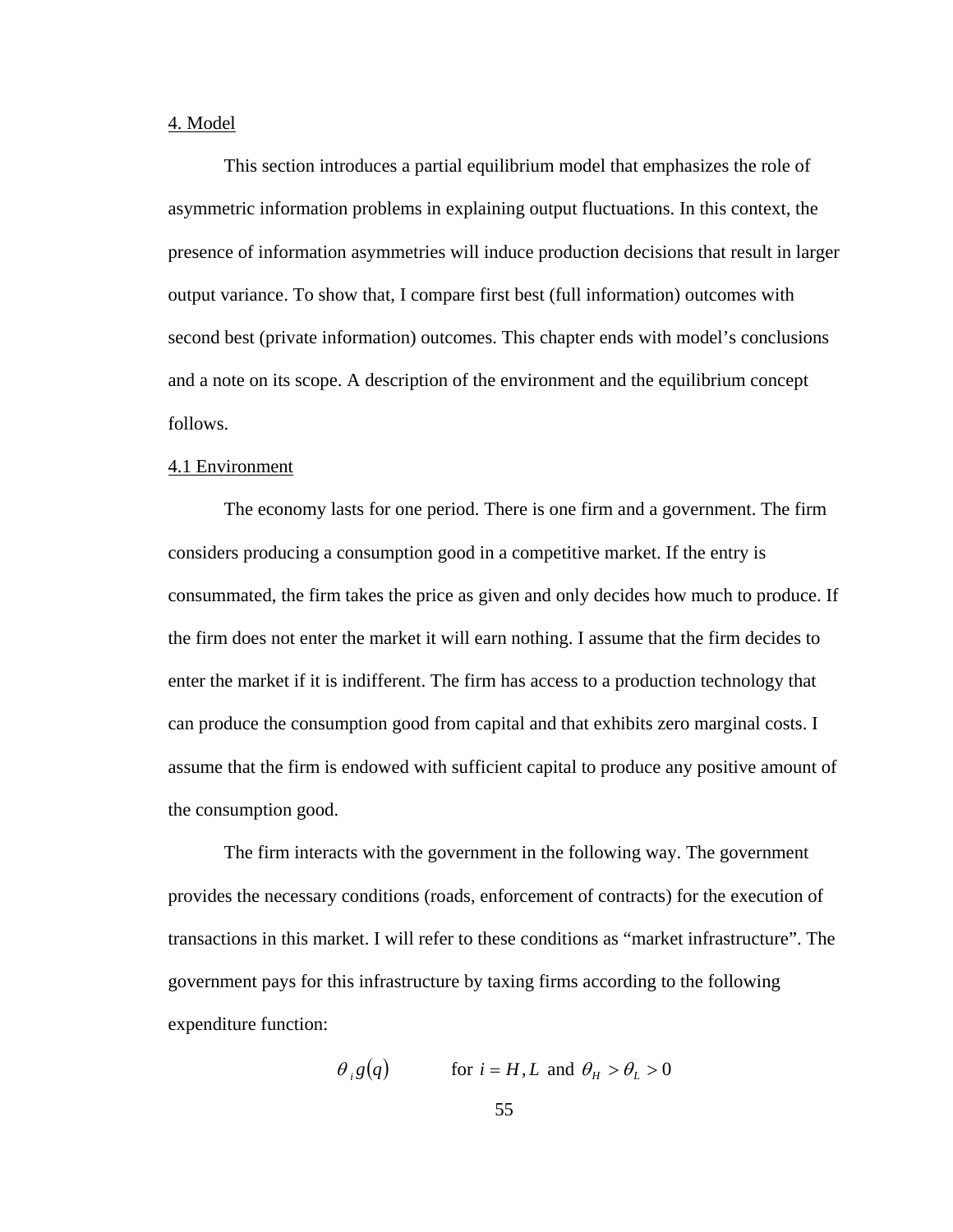Where q is the amount of the consumption good produced by any firm and  $g(q)$ is a twice differentiable function that satisfies  $g'(q) > 0$ ,  $g''(q) > 0$ . According to this function, an increase in output production determines an increase in government expenditures; and for any given level of production, an extra unit produced requires more government expenditure than the former.

The parameter  $\theta$ , captures the idea that the government can be of two types: "high" and "low". The "high" type government (less efficient) requires higher levels of expenditure for the same amount of goods produced by firms, while the more efficient government requires less expenditure for the same level of production. Formally, the government has to satisfy the following budget constraint:

$$
T(q) - \theta_i g(q) \ge 0 \qquad \text{for } i = H, L \text{ and } \theta_H > \theta_L > 0
$$

where q is the amount of the consumption good produced by the firm, and  $T(q)$  is a monetary transfer from the firm to the government. The function  $T(q)$  could be interpreted as a tax scheme. However,  $T(q)$  could also represent the monetary costs in which firms incur if the market infrastructure is not appropriate (e.g. transaction costs associated with imperfect enforcement of contracts).

 The firm seeks to maximize profits subject to the constraint imposed by the monetary transfer to be paid to the government. At the beginning of the period, the firm does not know the government's type, although I will analyze a situation in which that parameter is known to the firm to obtain a benchmark result. The parameter  $\theta_i$  is government's private information, sot that the firm only knows that the government is of type "high" with probability  $\beta$  and of type "low" with probability  $(1 - \beta)$ . The firm will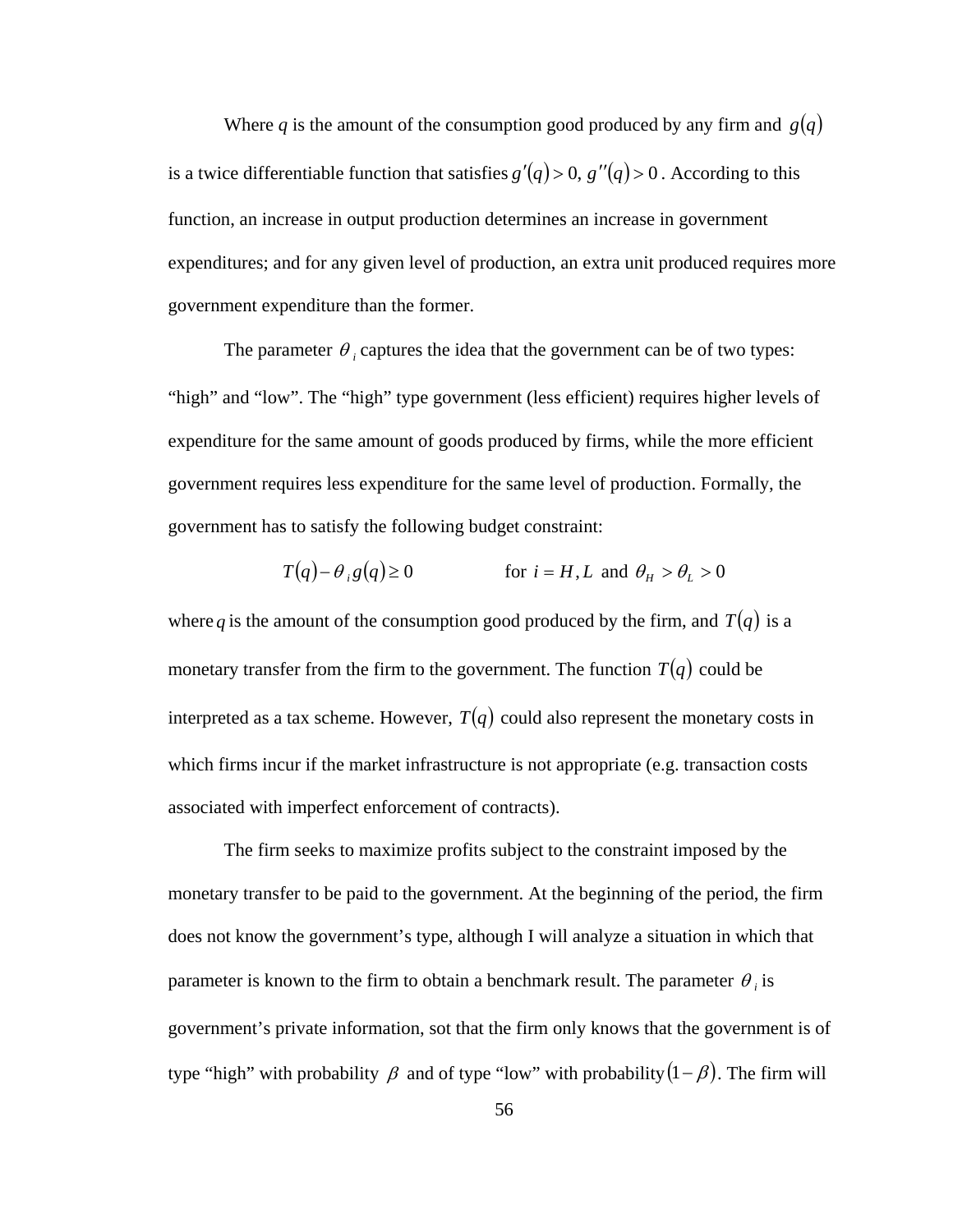decide how much to produce in a way that has to be consistent (incentive compatible) with the government expenditures requirements. Typically, the firm seeks to design a contract that prevents the "high" type government to mimic the behavior of the "low" type government. I will only analyze situations in which the firm decides to enter the market, and then compare its different production plans.

At the end of the period, the government reveals its type and chooses an allocation (a production plan) that is consistent (incentive compatible) with it. The firm executes the monetary transfer and the government pays for the necessary amount of infrastructure to support that production plan.

# 4.2 Equilibrium

In this model, an equilibrium consists of a contract that specifies a production plan  $q^*$  and a monetary transfer from the firm to the government  $T(q^*)$ . The government will not accept the contract if it cannot satisfy its budget constraint, in which case the firm cannot operate in the market. If the contract is accepted, the firm enters the market and the government provides the market infrastructure.

# 4.3 First and Second Best

 In this section I analyze a benchmark situation in which there is no private information. Because the government's type is known to all parties, the firm can propose a production plan associated with a monetary transfer that is contingent on it. The firm maximization problem is  $37$ :

$$
\max_{q} \quad pq - T(q)
$$

<span id="page-63-0"></span> $37$  Here  $p$  is the price of the consumption good.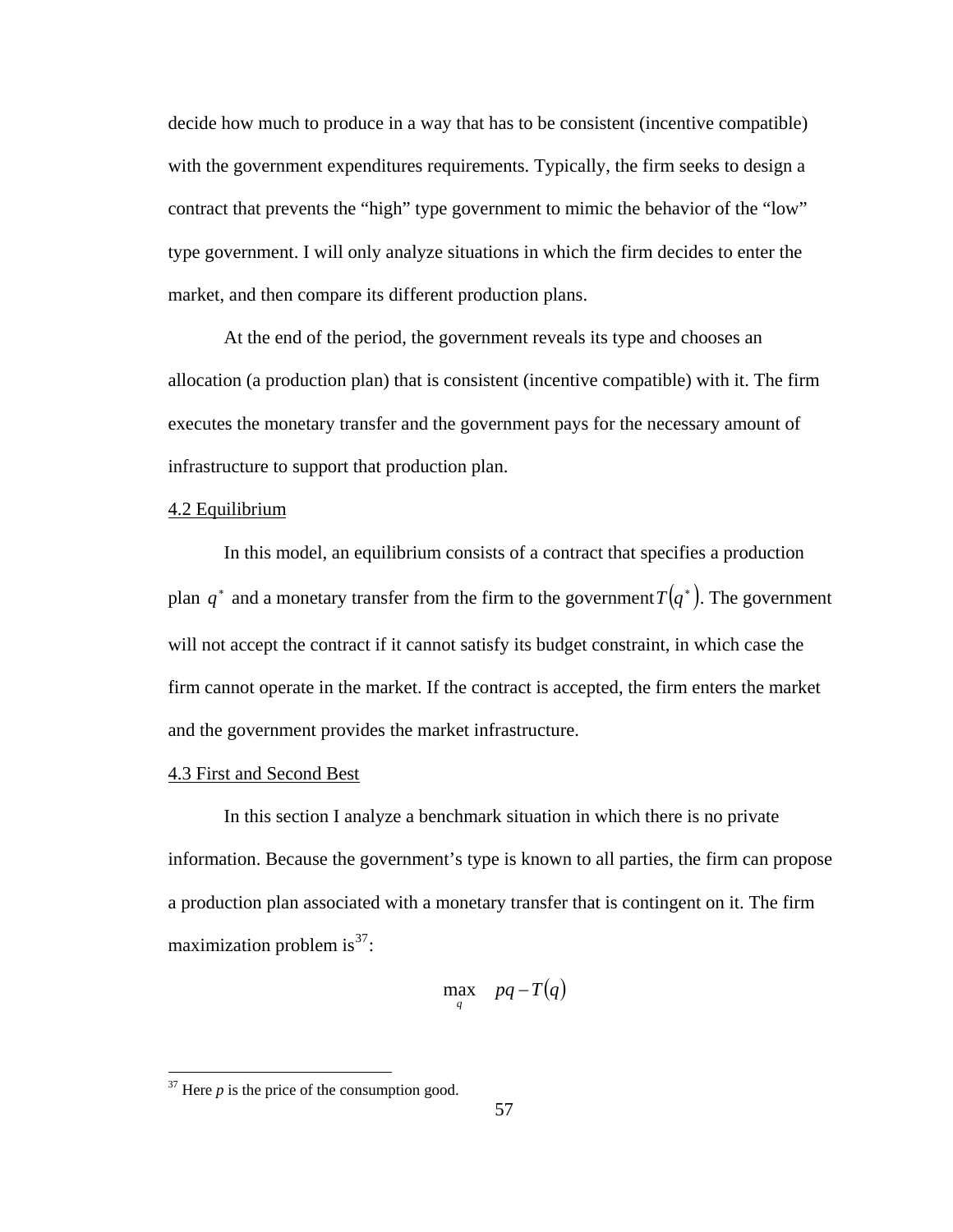subject to 
$$
T(q) - \theta_i g(q) \ge 0 \quad \forall i = H, L
$$

Replacing the constraint and taking the first order condition yields:

$$
\theta_i g'(q) = p \quad \forall i = H, L
$$

Put together both first order conditions to get:

$$
\theta_H g' (q_H^*) = p = \theta_L g' (q_L^*)
$$

According to previous assumptions about the expenditure function, this condition

determines:  $q_L^* > q_H^*$ 

According to this production plan, the firm will produce more output if the government is of type "low". A more efficient government results in higher output. If the government accepts this contract, its budget will be balanced:

$$
T(q_i^*) - \theta_i g(q_i^*) = 0 \quad , i = H, L
$$

Now I turn to a numerical example to calculate expected output for this outcome. Assume that  $g(q) = q^2$  so that:

$$
\theta_i g'(q) = p \rightarrow \theta_H . 2q_H^* = p = \theta_L . 2q_L^* \rightarrow q_L^* = \frac{p}{\theta_L} > q_H^* = \frac{p}{\theta_H}
$$

Expected output is:

$$
\overline{q}^* = \beta q_H^* + (1 - \beta) q_L^* = \beta \frac{p}{\theta_H} + (1 - \beta) \frac{p}{\theta_L} \rightarrow E(q^*) = \frac{\beta \theta_L + (1 - \beta) \theta_H \cdot p}{\theta_H \theta_L}
$$

 Now I analyze the effects of private information in the design of the contract. Here the firm does not know the government's type when taking its production decision.

Therefore, the contract cannot be contingent on the government's type anymore.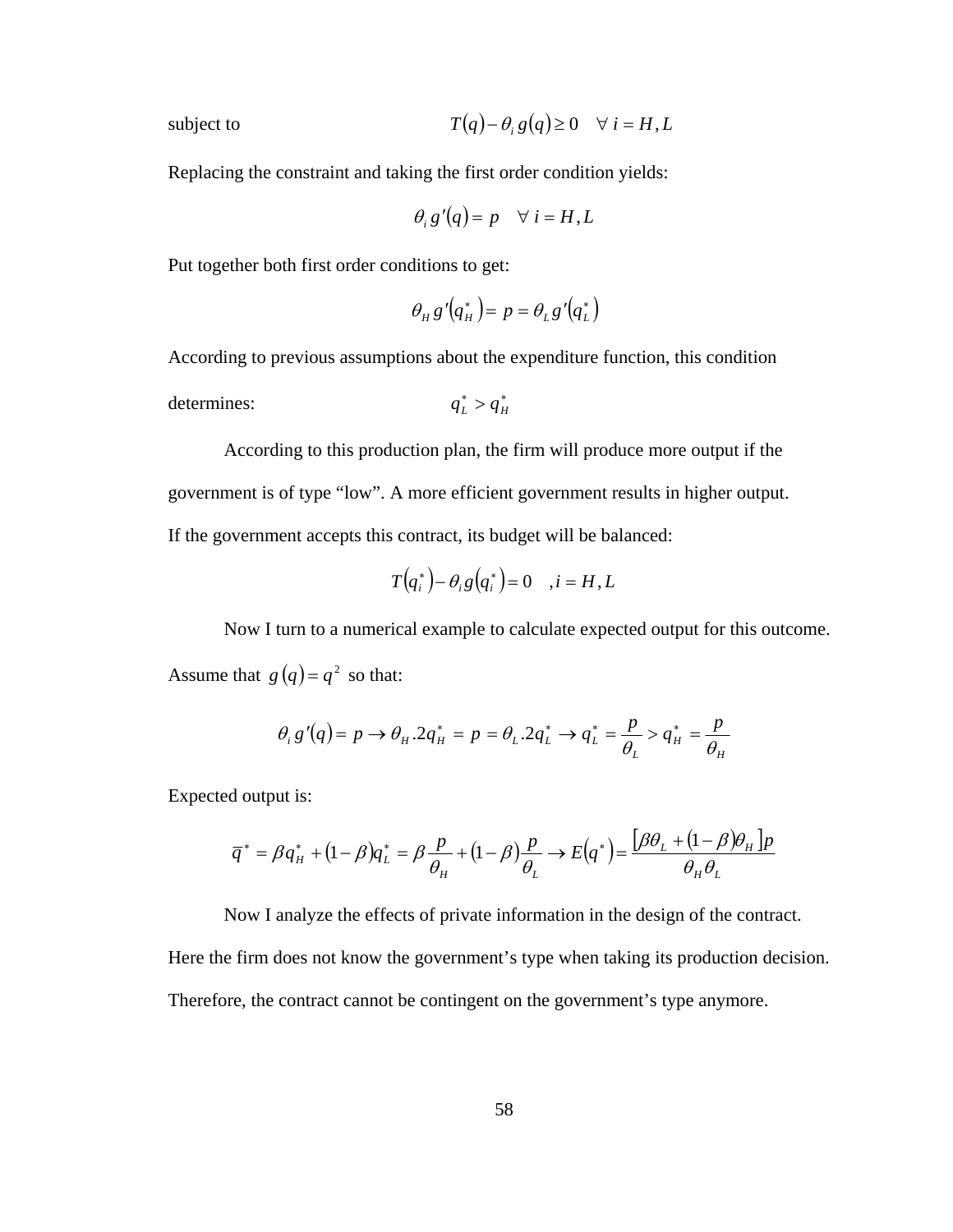$[q_L, T(q_L)]$  and  $[q_H, T(q_H)]$ . The firm now has to design a contract that is incentive Following Bolton and Dewatripont<sup>[38](#page-65-0)</sup>, the set of possible contracts can be restricted to compatible for the government. This means that the firm wants to make sure that the government has the incentive to behave as "low" type when it is "low" type and vice versa. This translates into another constraint in the firm maximization problem that now looks like this:

$$
\max \quad \beta[pq_H - T(q_H)] + (1 - \beta)[pq_L - T(q_L)]
$$
\n
$$
\text{subject to} \quad T(q_H) \ge \theta_H g(q_H) \quad (\text{IRH})
$$
\n
$$
T(q_L) \ge \theta_L g(q_L) \quad (\text{IRL})
$$
\n
$$
T(q_H) - \theta_H g(q_H) \ge T(q_L) - \theta_H g(q_L) \quad (\text{ICH})
$$

$$
T(q_L) - \theta_L g(q_L) \ge T(q_H) - \theta_L g(q_H)
$$
 (ICL)

subject to

 To solve this problem, eliminate the IRL constraint, since it is automatically satisfied by ICL and IRH. Next, eliminate the constraint that is satisfied at the first best optimum: the ICH in this case<sup>[39](#page-65-1)</sup>. Later check that this constraint is indeed satisfied at the second best outcome. Check that the two remaining constraints will bind at the optimum and use them to eliminate  $T<sub>L</sub>$  and  $T<sub>H</sub>$  from the maximand.

Combining IRH and ICL yields:

$$
\theta_H g(q_H) = T_H
$$
  

$$
T_L - \theta_L g(q_L) = \theta_H g(q_H) - \theta_L g(q_H) \rightarrow T_H = \theta_L g(q_L) + g(q_H) (\theta_H - \theta_L)
$$

Now the unconstrained maximization problem looks like this

<span id="page-65-1"></span><span id="page-65-0"></span><sup>&</sup>lt;sup>38</sup> Bolton and Dewatripont "Contract Theory" Ch. 2.

<sup>&</sup>lt;sup>39</sup> See Appendix 2 for an explanation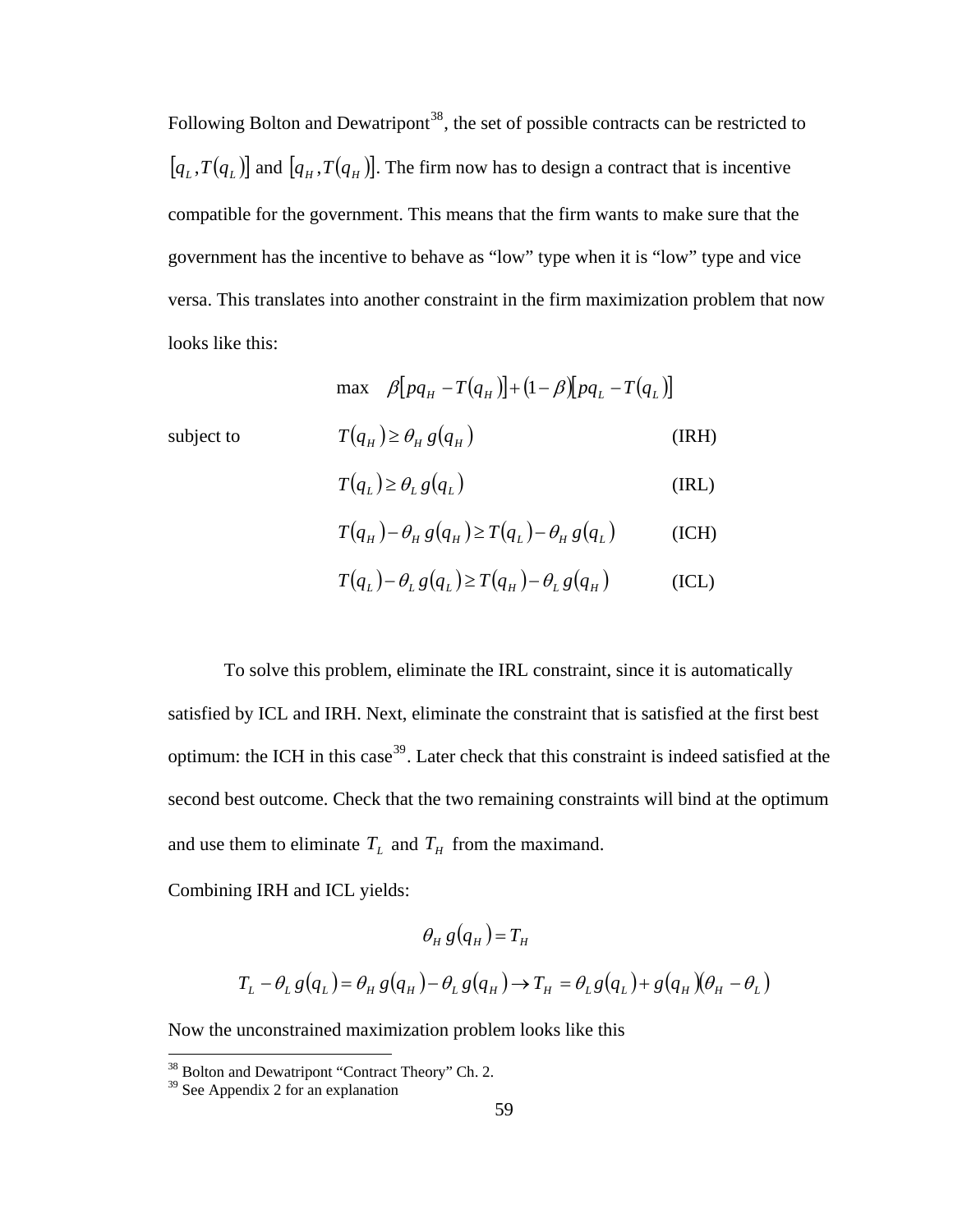$$
\max_{q_L,q_H} \quad \beta[pq_H - \theta_H g(q_H)] + (1-\beta)[pq_L - \theta_L g(q_L) - g(q_H)(\theta_H - \theta_L)]
$$

Take the first order conditions with respect to  $q_H$  and  $q_L$ :

$$
q_{L}: (1-\beta)[p - \theta_{L}g'(q_{L})] = 0 \rightarrow \theta_{L}g'(q_{L}) = p
$$
  
\n
$$
q_{H}: \beta[p - \theta_{H}g'(q_{H})] - (1-\beta)[g'(q_{H})(\theta_{H} - \theta_{L})] = 0 \rightarrow
$$
  
\n
$$
(1-\beta)[g'(q_{H})(\theta_{H} - \theta_{L})] + \beta[\theta_{H}g'(q_{H})] = \beta p
$$
  
\n
$$
\rightarrow \theta_{H}g'(q_{H}) \left[ (1-\beta)\frac{(\theta_{H} - \theta_{L})}{\theta_{H}} + \beta \right] = \beta p
$$
  
\n
$$
\rightarrow \theta_{H}g'(q_{H}) \left[ \frac{1-\beta(\theta_{H} - \theta_{L})}{\beta} + 1 \right] = p
$$
  
\n
$$
\theta_{H}g'(q_{H}) = \frac{p}{1 + \frac{1-\beta(\theta_{H} - \theta_{L})}{\beta}} < p
$$

 This contract implies a production plan with a larger output variance than the first best outcome. If we denote first best outcomes by  $*$  and second best outcomes by  $**$ , we can state:

$$
q_H^* > q_H^{**}
$$
, while  $q_L^{**} = q_L^*$ 

Graphically:

Perfect information (first best) outcome



Private information (second best) outcome

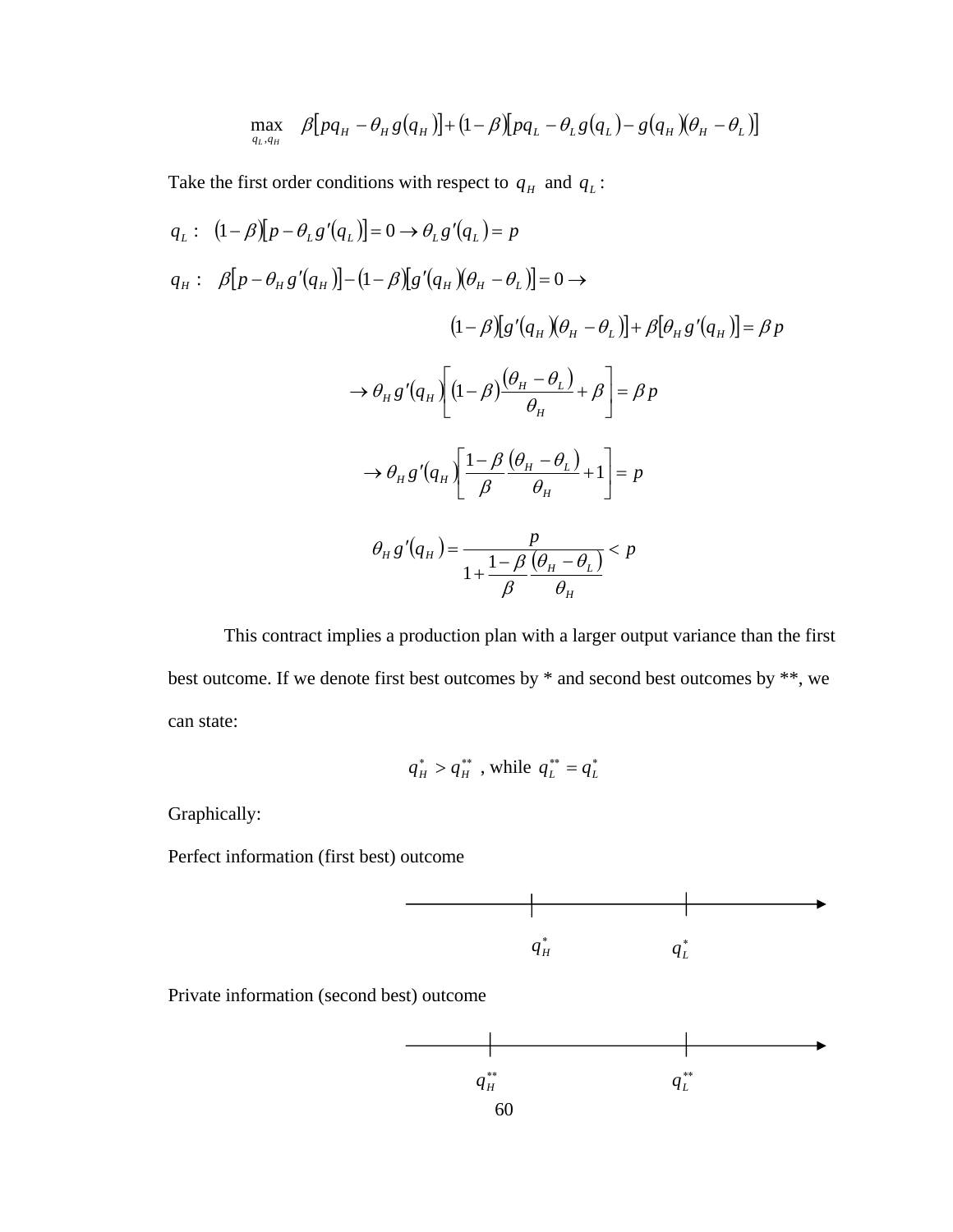From the graphic representation it is clear that output variance is larger on the second best.

The last step of this derivation is to check that the ICH constraint is indeed satisfied at this outcome. Departing from the fact that the ICL binds,

$$
T(q_L^{**}) - \theta_L g(q_L^{**}) = T(q_H^{**}) - \theta_L g(q_H^{**}) \to \text{using } q_L^{**} > q_H^{**} \text{ and } \theta_H > \theta_L
$$
  

$$
T(q_L^{**}) - \theta_H g(q_L^{**}) \le T(q_H^{**}) - \theta_H g(q_H^{**})
$$
(ICH)

#### 4.4 Results

 Private information yields an increase in output variance. The fact that the firm does not know the government' type affects its production decision. To make sure that the low type government does not mimic the behavior of the high type, the firm will be forced to propose a production plan that involves smaller output in the case of private information. This result is in line with the fact that there is a negative correlation between per capita output levels and output fluctuation at the country level. This model is motivated by the documented higher policy variability of developing countries with respect to developed countries.

 This example attempts to formally illustrate the plausible effects of asymmetric information on output decisions. In this model, the government's type becomes private information to the firm, because of the policy uncertainty. Although the government's type is unknown at every period, this model only considers one period. Further developments of this idea include the introduction of a dynamic general equilibrium model with which asymmetric information problems.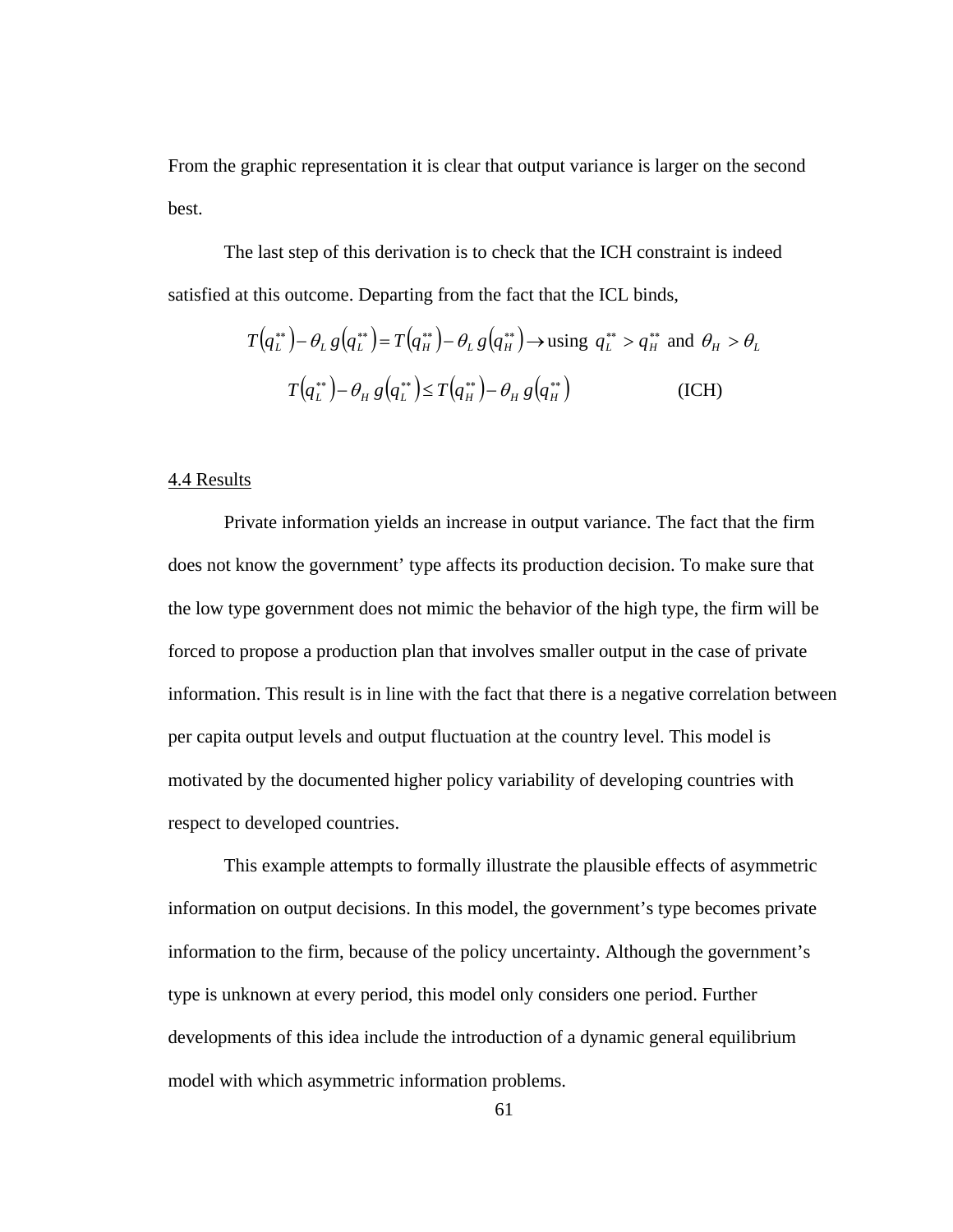## 5. Conclusion

 This work combines data on output growth and volatility at the country and state level. Data shows a negative correlation between output growth and volatility across countries. Despite the evidence, the growth literature does not explicitly links volatility and growth. In particular, in standard real business cycles models the output growth rate and output volatility are unrelated. The main purpose of this paper is to identify a factor that relates mean output and output volatility at the country level. I construct a measure of output volatility for the 50 states that constitute the United States and study the correlation with mean output and output growth. The lack of correlation between output growth and variance in the latter data set is one of the motivations for this work. To be consistent with data, the factor linking growth and volatility should not be present across states.

 Alesina et. al. (1992) and Aizenman and Marion (1993) provide evidence of a negative correlation between policy uncertainty and growth for different samples of countries. According to these authors, developed countries are able to design less uncertain policies than developing countries. Motivated by the previous result, I suggest that the driving factor of output volatility at the country level is policy uncertainty. If that is true, the correlation between output growth and volatility should be negative across countries (as empirical studies show that developing countries exhibit more policy uncertainty), but should be zero at the state level, since the driving factor is not present.

 To formalize that idea, I propose a model in which agent's decisions result in a negative correlation between mean output and output volatility. This model neither relies in the persistence of policy uncertainty nor identifies private investment as a relevant link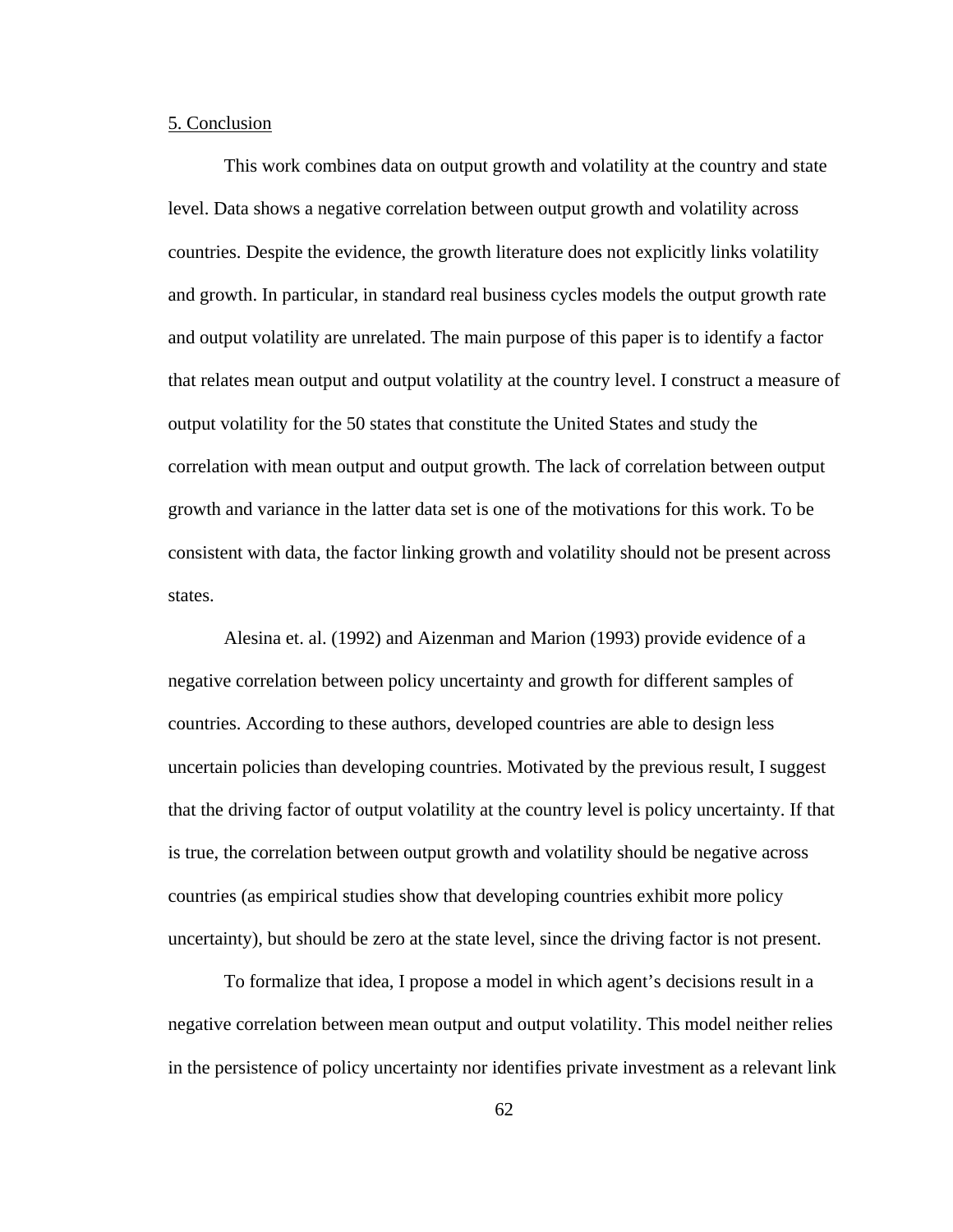between growth and volatility. In particular, it assumes that firms producing in developing countries face a government whose type they do not know. Firms solve the resulting asymmetric information problem by designing a production plan that (negatively) links output variance and output levels. It is important to note that the model presented here considers only one period. The nature of the driving factor (policy variability) determines that the type of the government will not be known the next period. The literature on repeated bilateral contracting distinguishes two cases to analyze the implications of dynamic adverse selection problems. In the first one, the type of the informed individual is fixed over time. This does not apply to the situation described in this paper. On the second case, the informed party's type is drawn every period. This is closer to a government changing its type frequently and thus creating the link between growth and volatility. The fact that the government reveals its type at the end of the period says nothing about its type next period. Therefore, because of the changing nature of the government's type (documented by the literature) in developing countries, firms face the same problem at every period.

 This paper contributes to the literature by proposing a direct link between growth and volatility across countries. This idea has at least one important implication for economic policy, in particular for developing and emerging countries. If their output volatility is the result of sudden changes in their policies, then it will affect their ability to grow. In this case, it makes sense to reduce significantly the variation of economic policies. This could be undertaken with institutional reforms, such as providing central banks with more independence from the government. From a theoretical point of view, this idea is (in part) against the common precept that there are very few gains from trying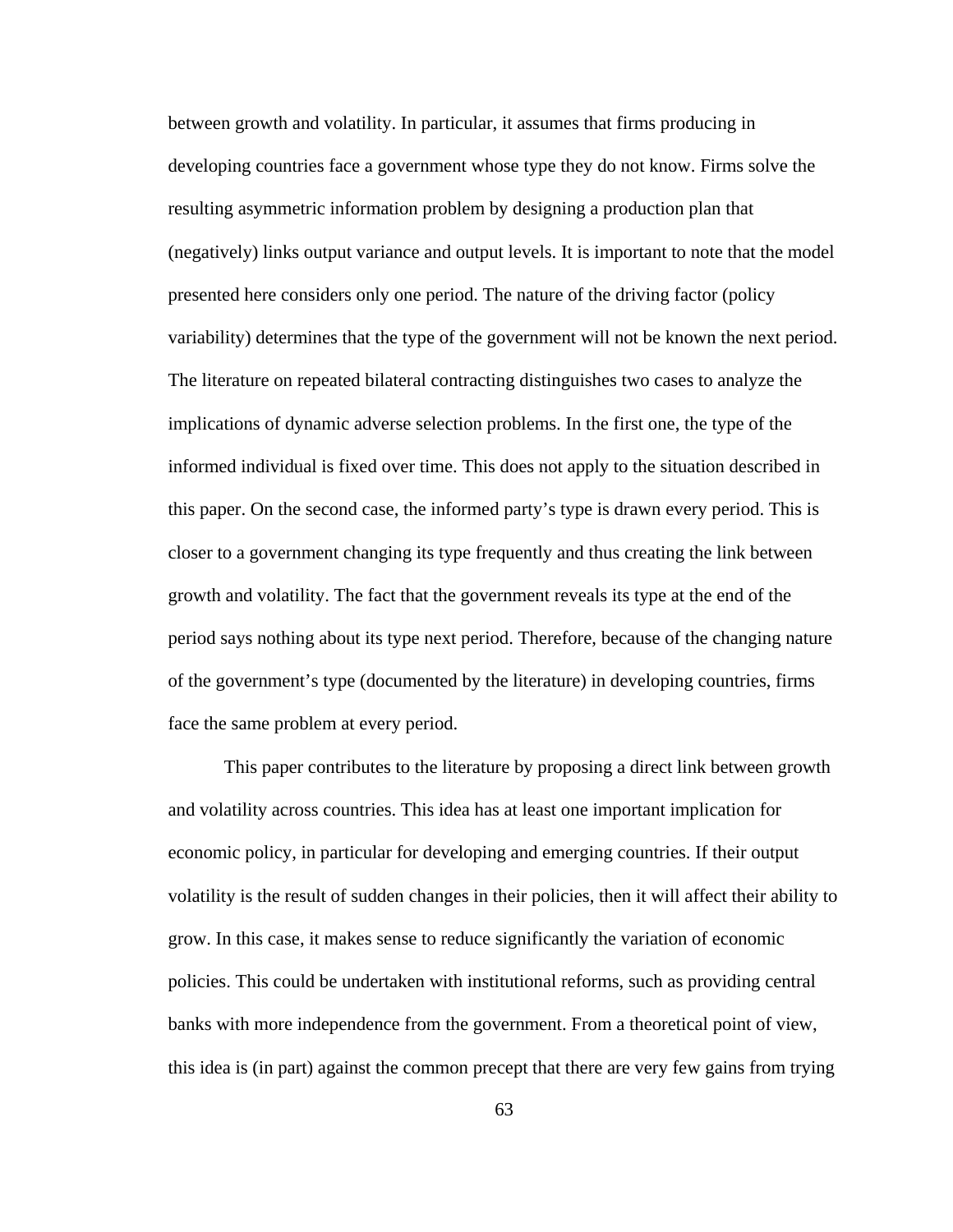to avoid business cycles fluctuations. Lucas famous approach states that the welfare gain from facing a non stochastic consumption path is quite small for a risk averse individual. The policy recommendation derived from this idea is that it is basically useless to direct monetary and fiscal policy to reduce output fluctuations. This paper complements Lucas' approach by stating that if volatility and growth have a common source (policy instability) then it makes sense to direct efforts at solving that problem. In short, I argue that output fluctuation is not bad in itself, only when it is the result of factors as excessive policy variability.

 Future research must be directed to study the behavior of state/province economies that constitute emerging countries. How are these economies affected by the policy variability induced by the central government? Do we observe the same pattern as in states belonging to the United States? Another promising avenue for research is to consider the business cycles characteristics of member countries of the European Union. In light of the level of integration already achieved, one might consider them small open economies interacting in a similar way as of states. If so, is the growth – volatility correlation inexistent or negative?

 Finally, the ultimate goal of this line of research is to construct a dynamic general equilibrium model that incorporates the asymmetric information problem described in this paper. The objective is to rationalize agent's decisions that link growth and volatility, in the spirit of the model discussed by Aguiar and Gopinath.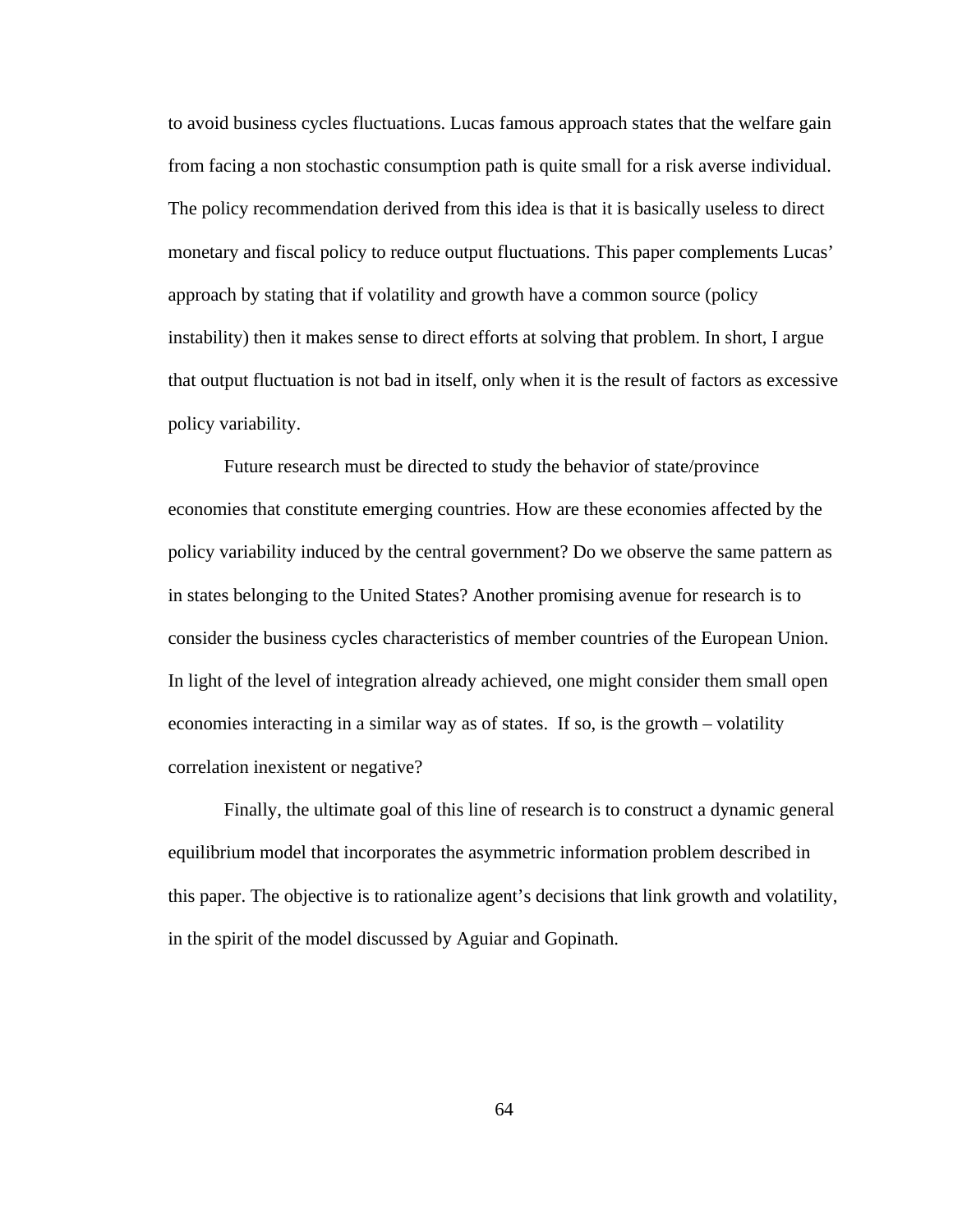# Appendix

### 1. Data methodology

 Data are annual estimates of gross state product (GSP), logged and detrended using the Hodrik – Prescott filter with a lambda parameter equal to 100. Data source is the Bureau of Economic Analysis (BEA). Series for GSP for the period 1963 – 1989 were transformed into 2000 chained dollars using the U.S. Gross Domestic Product implicit deflator, according to the following formula:

$$
def_{t} = \frac{usrgdp_{t}}{usgdp_{t}}
$$

where  $usgdp_t$  is US gross domestic product in billions of current dollars usrgdp, is US gross domestic product in billions of 2000 chained dollars  $def<sub>t</sub>$  is the US implicit deflator for year *t*.

GSP series for the period 1963 – 1989 are transformed according to this formula:

$$
rgsp_{t,i} = gsp_{t,i} \times def_t
$$

where  $rgsp_{t,i}$  is state *i* gross state product in billions of current dollars

 $gsp_{t,i}$  is state *i* gross state product in billions of 2000 chained dollars

 $def<sub>t</sub>$  is the US implicit deflator for year *t*.

 Data for Real Gross Domestic Product for the period 1990 – 2004 is taken directly from the BEA. Fluctuations are measured as the percentage standard deviation of the cyclical component of the filtered series.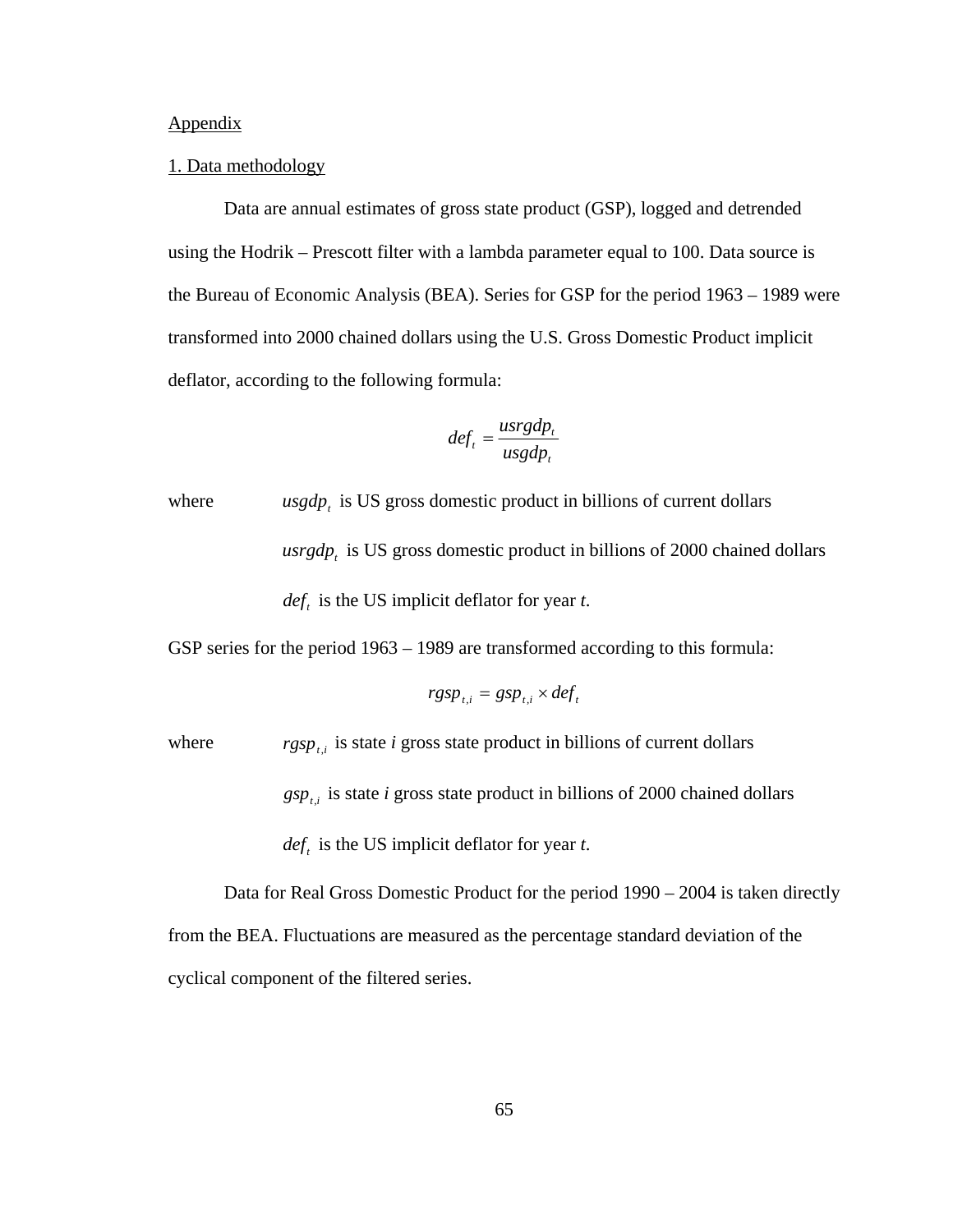## 2. Proof

 At the first best outcome, the "low" type government has an incentive to mimic the behavior of the "high" type government and therefore earn a positive surplus. To see this, define government surplus as:

$$
T(q_i^*) - \theta_i g(q_i^*) = 0 \quad , i = H, L
$$

Then, if the "low" type acts as the "high" type, it will receive the other allocation and its surplus will be:

$$
T(q_H^*) - \theta_L g(q_H^*) \rightarrow \theta_H g(q_H^*) - \theta_L g(q_H^*) = (\theta_H - \theta_L)g(q_H^*) > 0
$$

Therefore, the first best outcome is not incentive compatible for the "low" type government. However, it is incentive compatible for the "high" type government that does not want to mimic the behavior of the other type. Applying the same reasoning as before:

$$
T(q_L^*) - \theta_H g(q_L^*) \rightarrow \theta_L g(q_L^*) - \theta_H g(q_L^*) = (\theta_L - \theta_H)g(q_L^*) < 0
$$

To conclude, I drop the incentive compatibility constraint (ICH) that is satisfied at the first best outcome and solve the second best problem only with the ICL.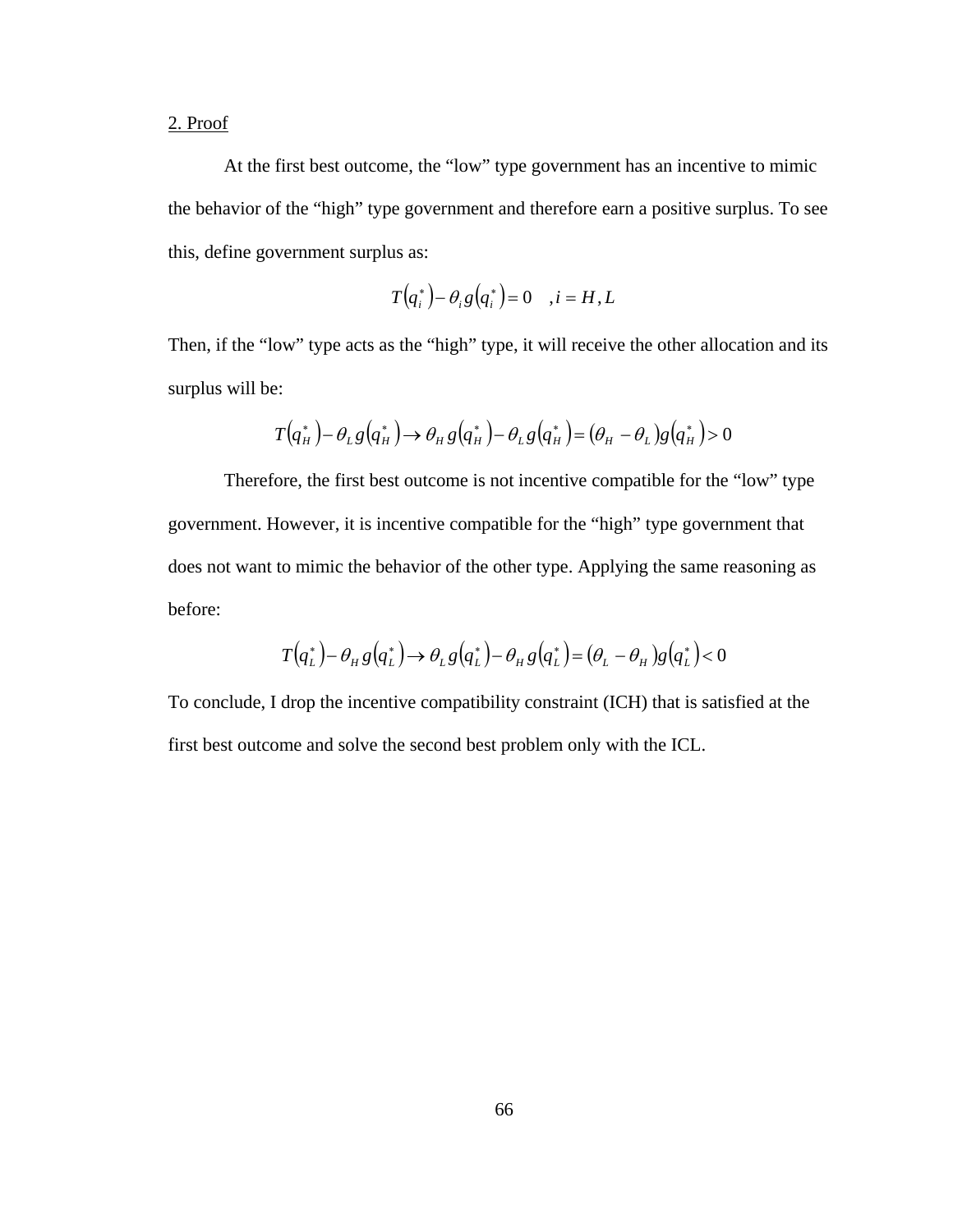## 3. Emerging and developed countries

Emerging countries:

Argentina, Brazil, Ecuador, Israel, Korea, Malaysia, Mexico, Peru, Philippines, Slovak Republic, South Africa, Thailand, Turkey

Developed countries:

Australia, Austria, Belgium, Canada, Denmark, Finland, Netherlands, New Zealand,

Norway, Portugal, Spain, Sweden, Switzerland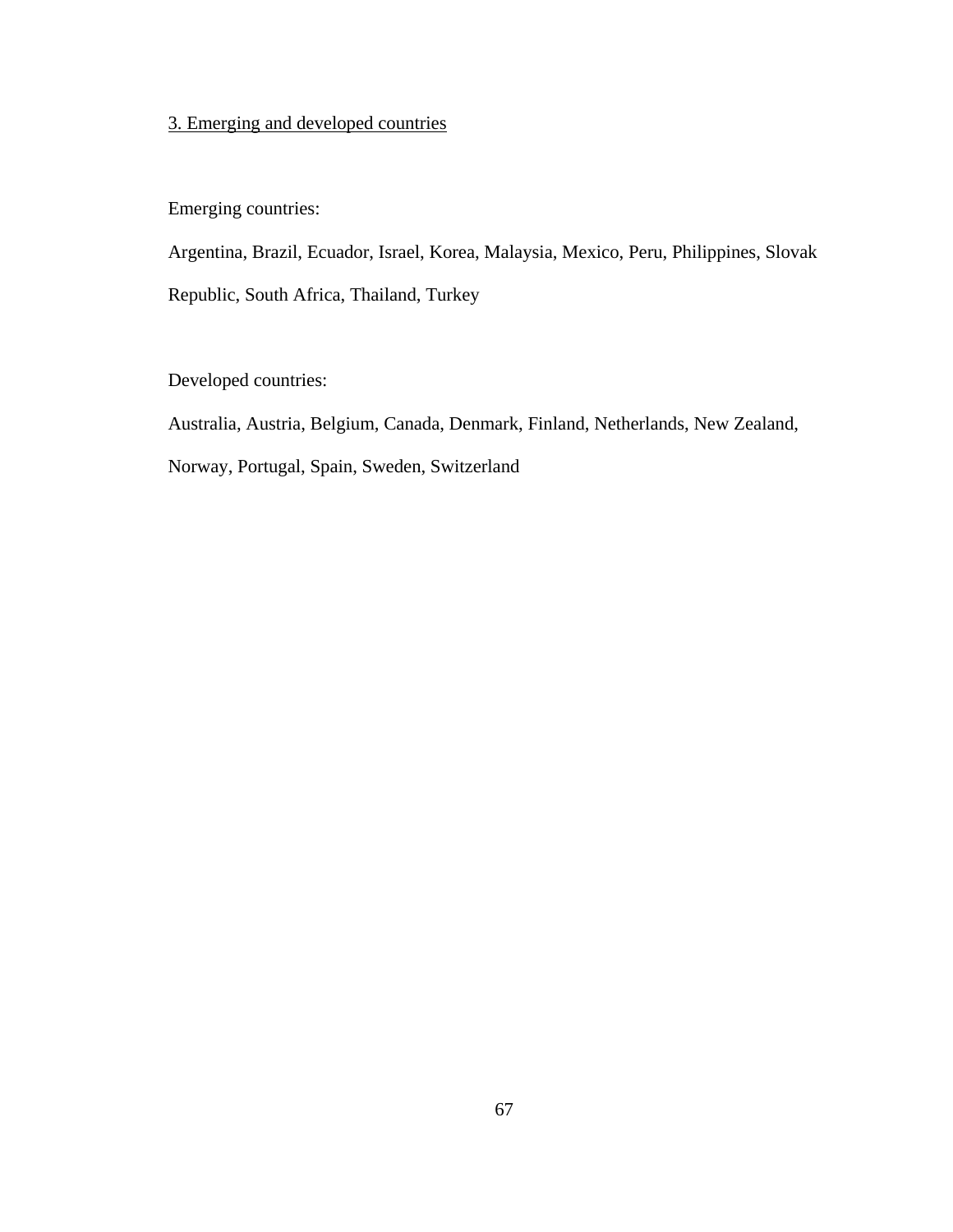## **Bibliography**

Aguiar, Mark and Gopinath, Gita "Emerging Market Business Cycles: The Cycle is the Trend" *Journal of Political Economy*, February 2007, *115*(1).

Aizenman, Joshua and Marion, Nancy "Volatility and Investment: Interpreting Evidence from Developing Countries" *Economica*, May 1999, *66*(262), pp. 157-179.

Alesina, Alberto; Ozler, Sule; Roubini, Nouriel and Swagel, Phillip "Political Instability and Economic Growth" National Bureau of Economic Research, Working Paper No 4173, September 1992.

Aiyagari, Rao S. "On the Contribution of Technology Shocks to Business Cycles." *Federal Reserve Bank of Minneapolis Quarterly Review,* Winter 1994, *18*(1), pp 22-34.

Backus, David K.; Kehoe, Patrick J. and Kydland, Finn E. "Dynamics of the Trade Balance and the Terms of Trade: The J-Curve?" *American Economic Review*, March 1994, *84*(1), pp. 84-103.

Backus, David K.; Kehoe, Patrick J. and Kydland, Finn E. "International Business Cycles." *Journal of Political Economy*, August 1992, *100*(4), pp. 745-75.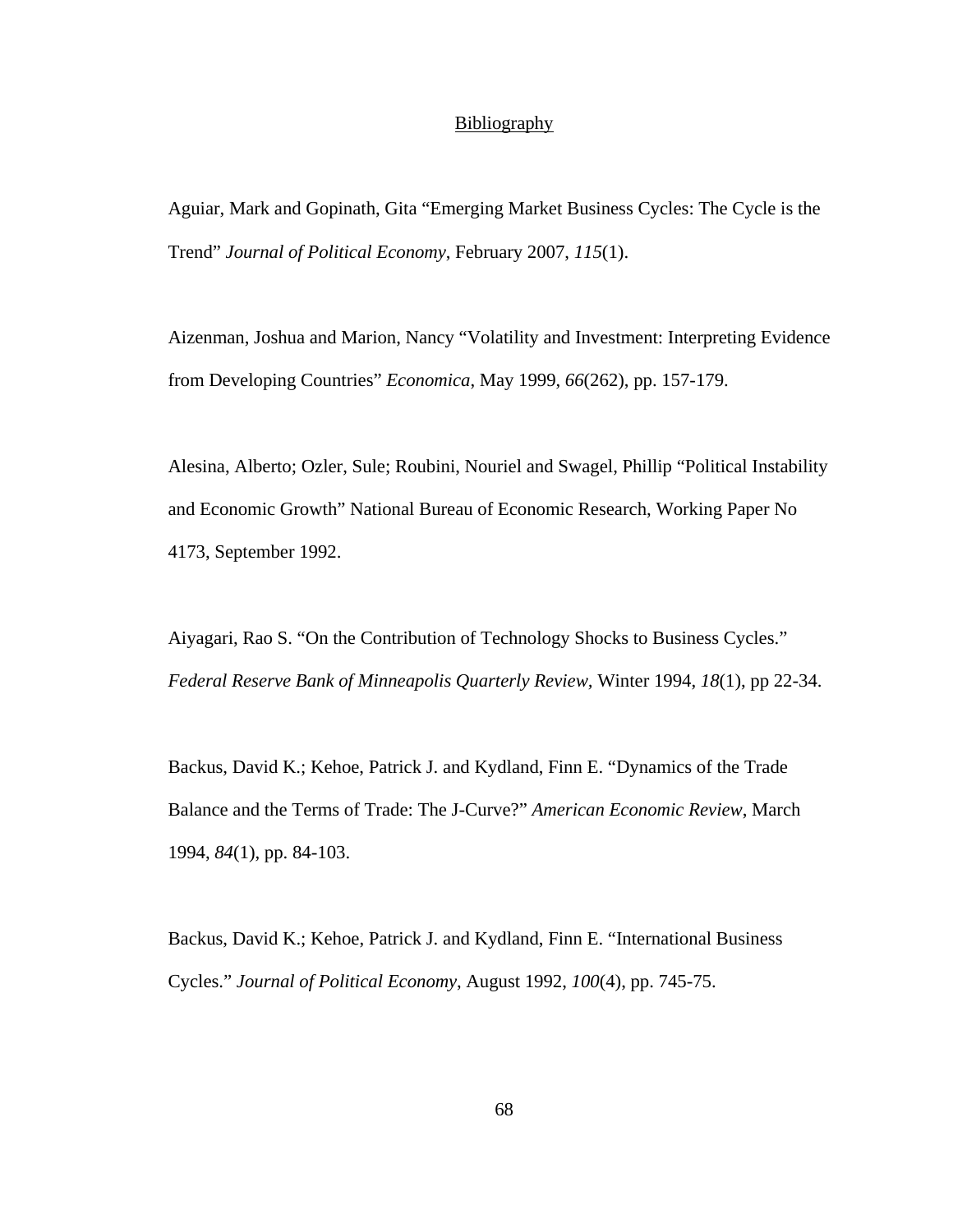Baxter, Marianne and Crucini, Mario J. "Business Cycles and the Asset Structure of Foreign Trade." *International Economic Review,* November 1995, *36*(4), pp. 821-854.

Baxter, Marianne and Crucini, Mario J. "Explaining Saving – Investment Correlations." *American Economic Review,* June 1993, *83*(3), pp. 416-436.

Dolmas, Jim "Risk Preferences and the Welfare Cost of Business Cycles" *Review of Economic Dynamics*, Vol 1, 1998, pp. 646-676.

Engel, Charles and Rogers, John H. "How Wide is the Border?" *American Economic Review*, December 1996, *86*(5), pp. 1112 – 1125.

Helliwell, John, F., and McKitrick, Ross "Comparing Capital Mobility across Provincial and National Borders" *The Canadian Journal of Economics*, November 1999, *32*(5), pp. 1164 – 1173

Kehoe, Patrick J. and Fabrizio Perri. "International Business Cycles With Endogenous Incomplete Markets," *Econometrica* 70 (2002), 907-928.

Kydland, Finn E. and Prescott, Edward C. "Time to Build and Aggregate Fluctuations." *Econometrica*, November 1982, *50*(6), pp. 1345-70.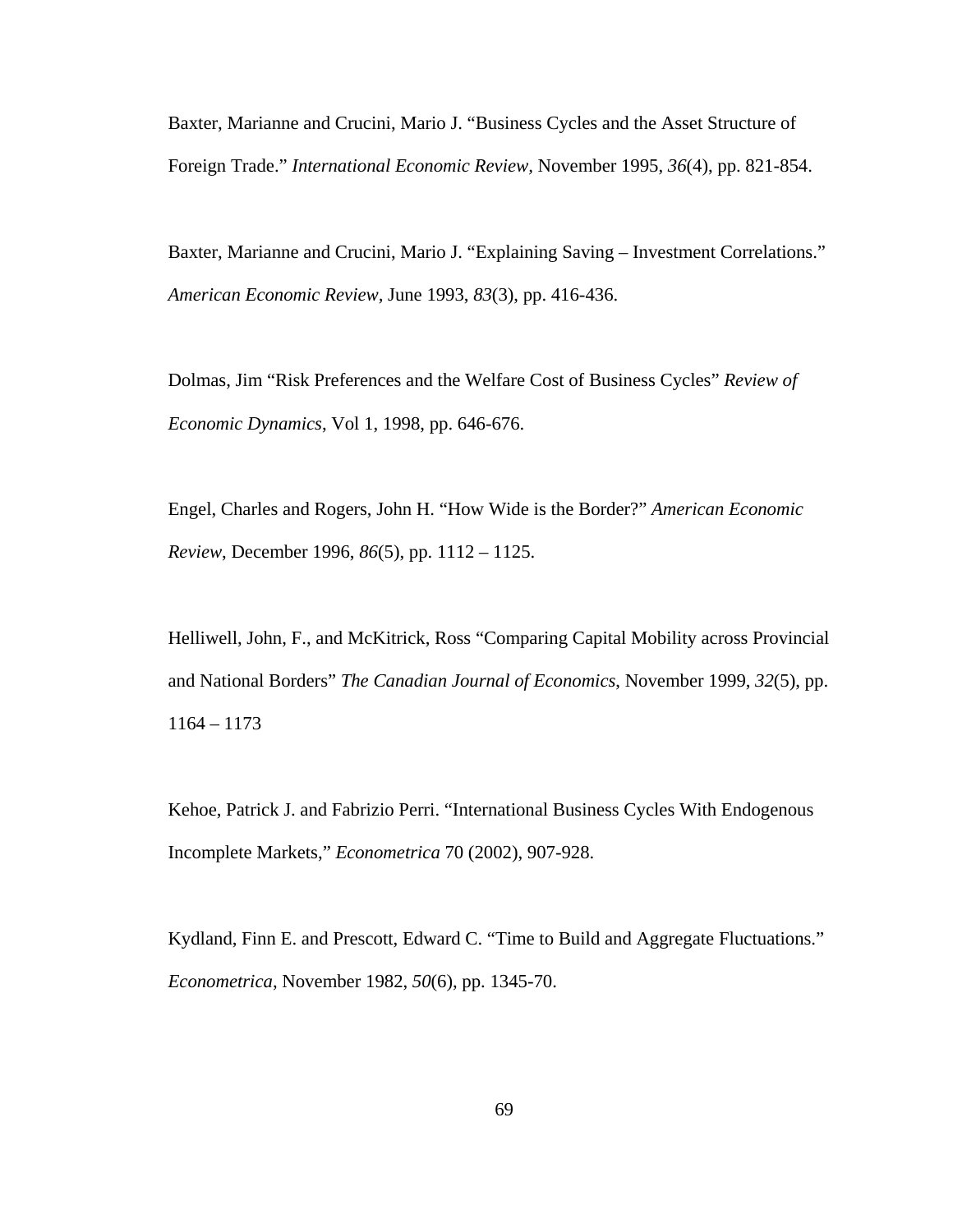Long, John B. and Plosser, Charles I. "Real Business Cycles" *Journal of Political Economy*, February 1983, *91(1)*, pp. 39-69.

Mendoza, Enrique G. "Real Business Cycles in a Small Open Economy." *American Economic Review*, September 1991, *81*(4), pp. 797-818.

Mendoza, Enrique G. "The Terms of Trade, the Real Exchange Rate, and Economic Fluctuations." *International Economic Review*, February 1995, *36*(1), pp. 101-137

Pallage, Stephane and Robe, Michel, A., "Magnitude X on the Richter Scale: Welfare Costs of Business Cycles in Developing Countries" Center for Research on Economic Fluctuations and Employment, Working Paper 124, October 2000.

Ramey, Garey and Ramey, Valery A. "Cross – Country Evidence on the Link Between Volatility and Growth" *The American Economic Review*, December 1995, *85*(5), pp. 1138-1151.

Stadler W. George "Real Business Cycles." *Journal of Economics Literature,* December 1994, *32*, pp. 1750-1783.

Stockman, Alan C. and Tesar, Linda L. "Tastes and Technology in a Two-Country Model of the Business Cycle: Explaining International Comovements." *American Economic Review*, March 1995, *85*(1), pp. 168-185.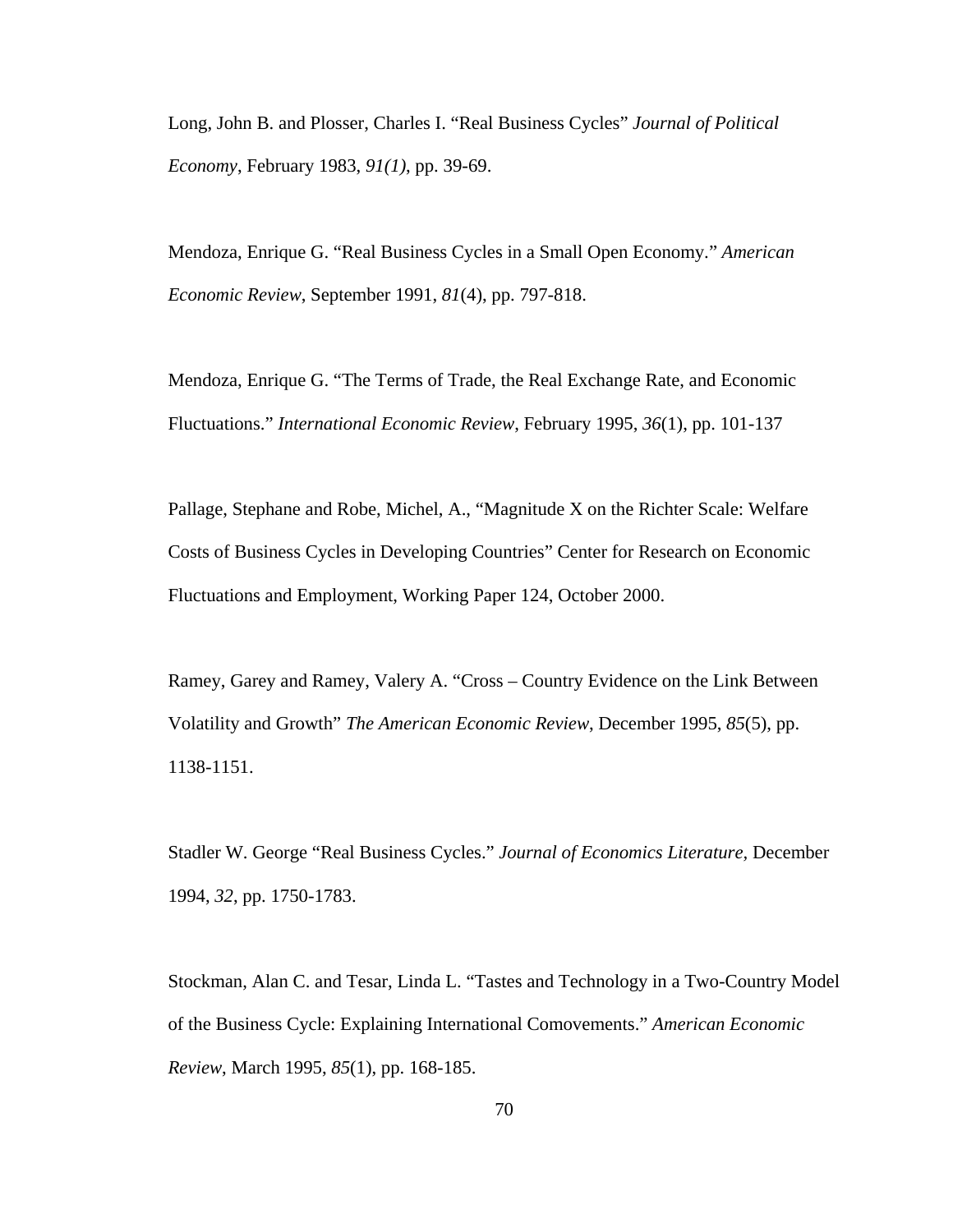Uribe, Martin "Lectures in Notes on Open Economies Macroeconomics" Web address: http://www.econ.duke.edu/~uribe/econ366/lecture\_notes.pdf